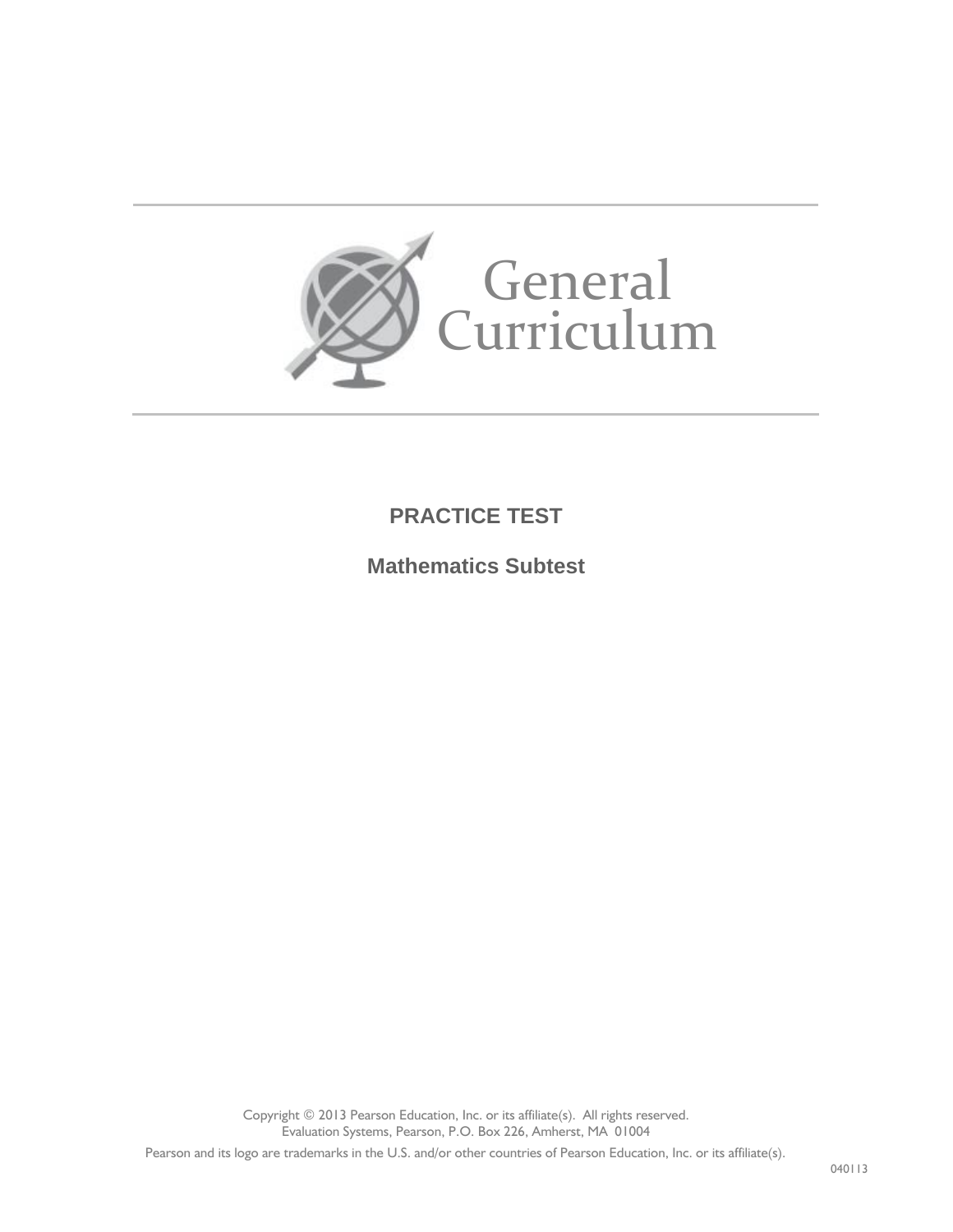

### **TABLE OF CONTENTS**

| Open-Response Item Scoring Rubric, Sample Responses, and Analyses 46 |
|----------------------------------------------------------------------|
|                                                                      |

Readers should be advised that this practice test, including many of the excerpts used herein, is protected by federal copyright law.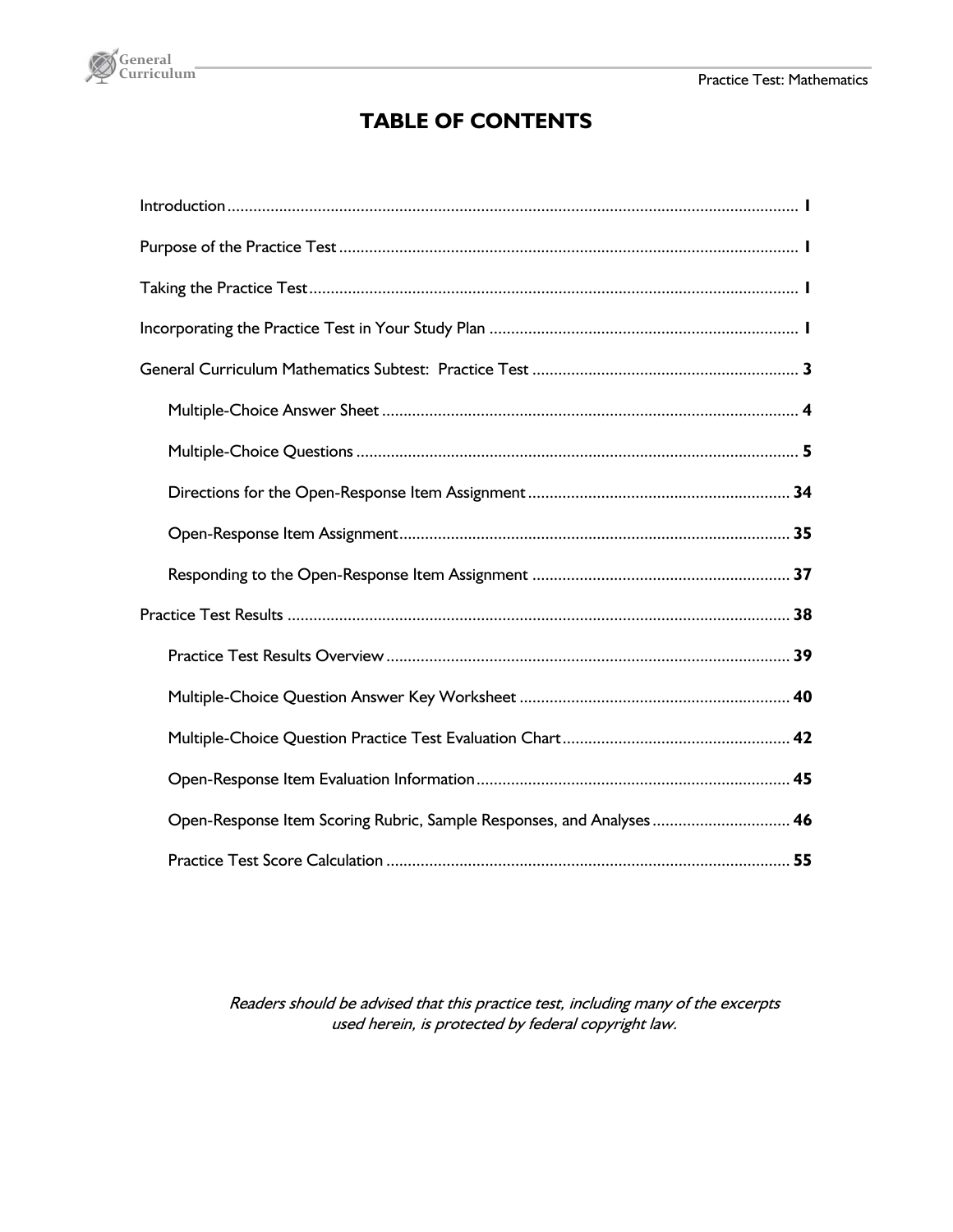

### **INTRODUCTION**

This practice test for the General Curriculum mathematics subtest is a sample test consisting of 45 multiplechoice questions and 1 open-response item assignment.

To assist you in recording and evaluating your responses on the practice test, a Multiple-Choice Answer Sheet, an Answer Key Worksheet, an Evaluation Chart by test objective, and Analyses are included for the multiple-choice questions. Evaluation Information and Sample Responses and Analyses, as well as a Scoring Rubric, are included for the open-response item. Lastly, there is a Practice Test Score Calculation Worksheet.

### **PURPOSE OF THE PRACTICE TEST**

The practice test is designed to provide an additional resource to help you effectively prepare for the General Curriculum test. The primary purpose of the practice test is to help you become familiar with the structure and content of the test. It is also intended to help you identify areas in which to focus your studies. Education faculty and administrators of teacher preparation programs may also find this practice test useful as they help students prepare for the official test.

### **TAKING THE PRACTICE TEST**

In order to maximize the benefits of the practice test, it is recommended that you take this test under conditions similar to the conditions under which the official tests are administered. Try to take the practice test in a quiet atmosphere with few interruptions and limit yourself to the time period allotted for the official test administration: 4 hours if you are taking both subtests in a single appointment, or 2 hours for the Multi-Subject subtest and 2½ hours for the Mathematics subtest if you are taking the subtests in separate appointments. You will find your results to be more useful if you refer to the answer key and/or multiple-choice question analyses only after you have completed the practice test.

Each multiple-choice question on the practice test has four answer choices, one of which is the best response. Read each question carefully and choose the one best answer. Record each answer on the answer sheet provided. Each multiple-choice item counts equally toward a candidate's total multiple-choice section score. There is no penalty for guessing.

The open-response item assignment on this practice test requires a written response. Directions for the openresponse item assignment appear immediately before the assignment.

You may work on the multiple-choice questions and open-response item assignment in any order that you choose. Please note that graphic representations included on the test may not be drawn to scale.

### **INCORPORATING THE PRACTICE TEST IN YOUR STUDY PLAN**

Although the primary means of preparing for the test is your college education, adequate preparation prior to taking or retaking the test is strongly recommended. How much preparation and study you need depends on how comfortable and knowledgeable you are with the content of the test.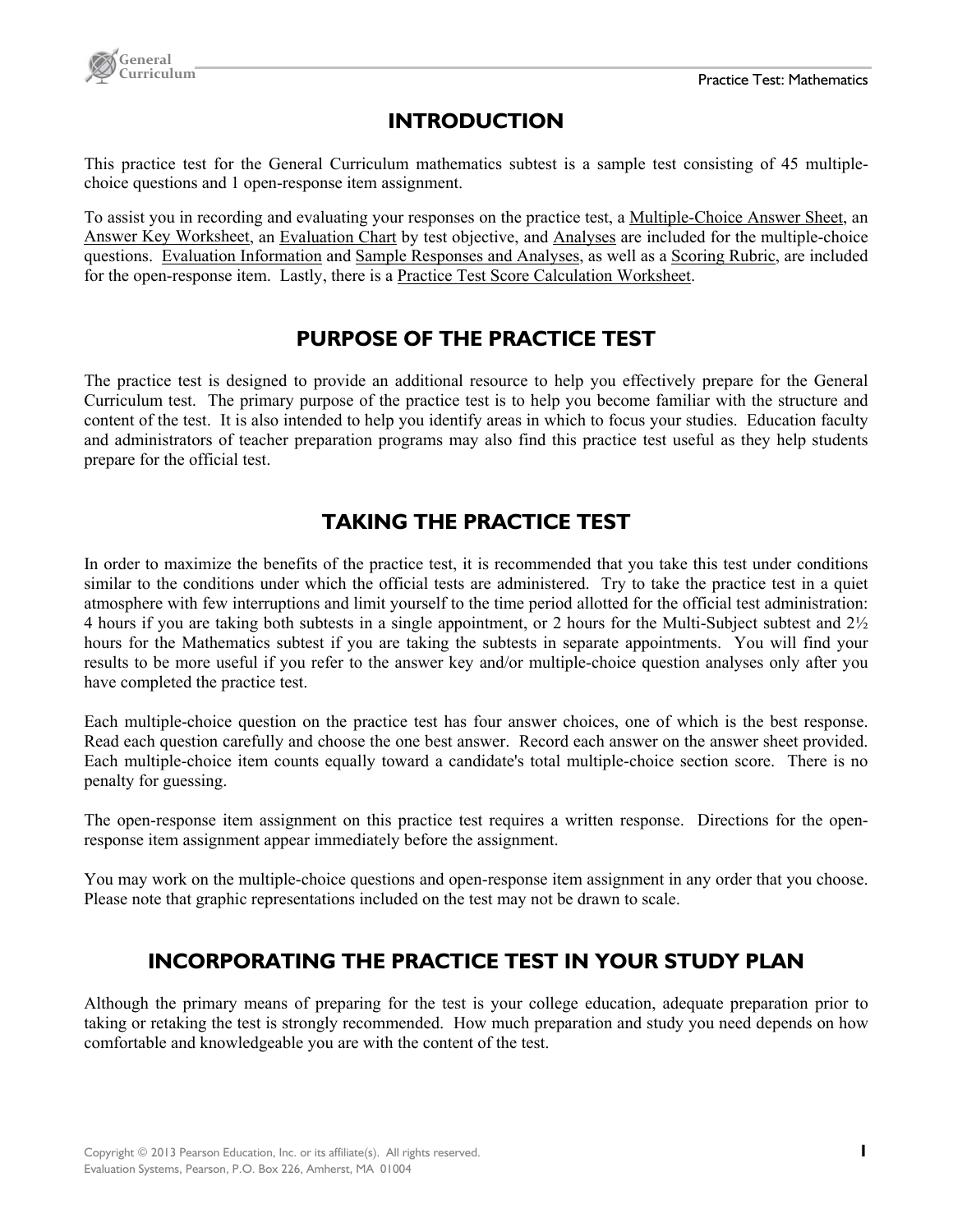

The first step in preparing to take the test is to identify what information the test will address by reviewing the objectives for your field, which are available on the program website. The test objectives are the core of the testing program and a helpful study tool. Before taking or retaking the official test, focus your study time on those objectives for which you wish to strengthen your knowledge.

This practice test may be used as one indicator of potential strengths and weaknesses in your knowledge of the content on the official test. However, because of potential differences in format and difficulty between the practice test and an official General Curriculum test, it is not possible to predict precisely how you might score on an official General Curriculum test. Keep in mind that the subareas for which the test weighting is greatest will receive emphasis on this test.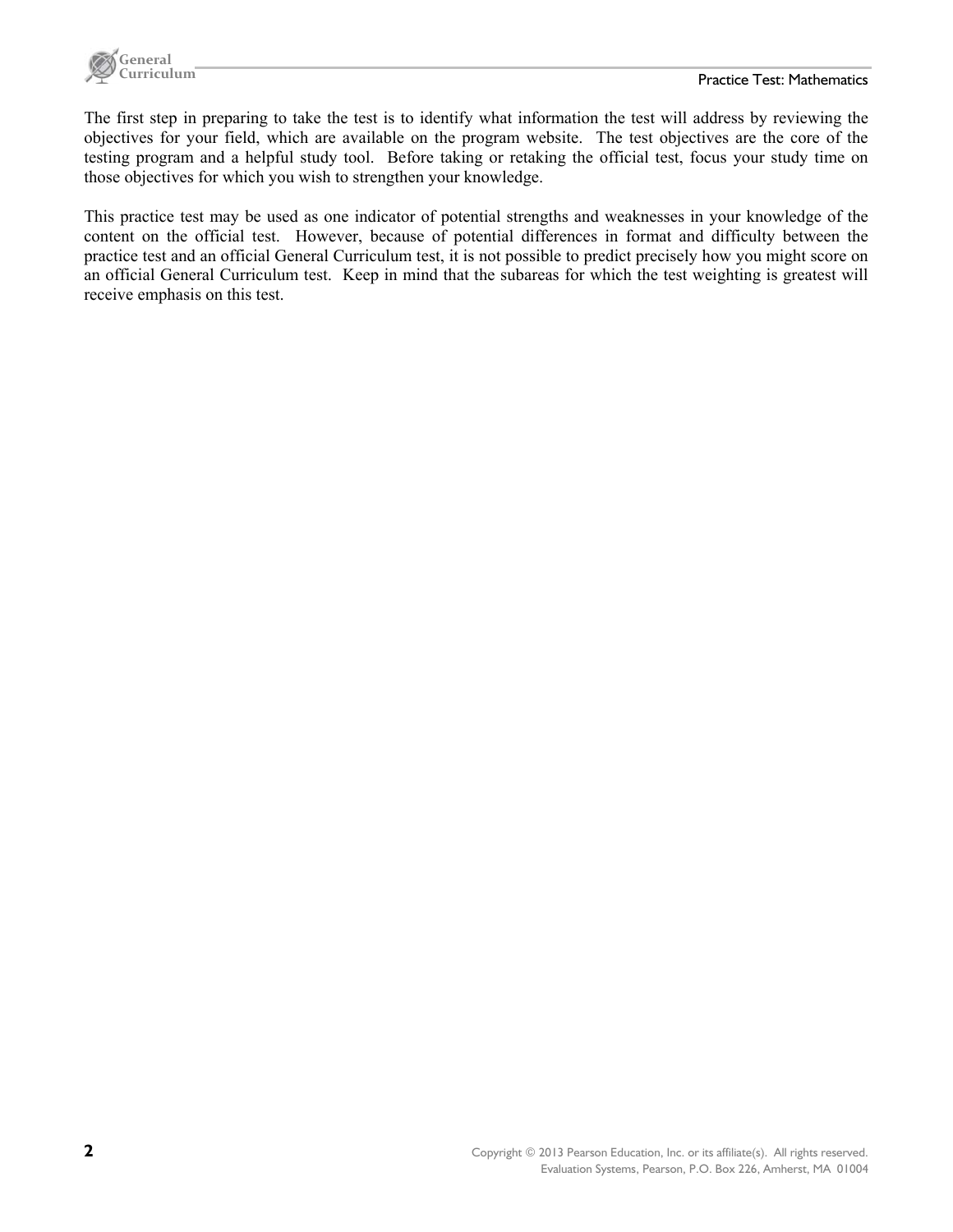

# GENERAL CURRICULUM MATHEMATICS SUBTEST

# **PRACTICE TEST**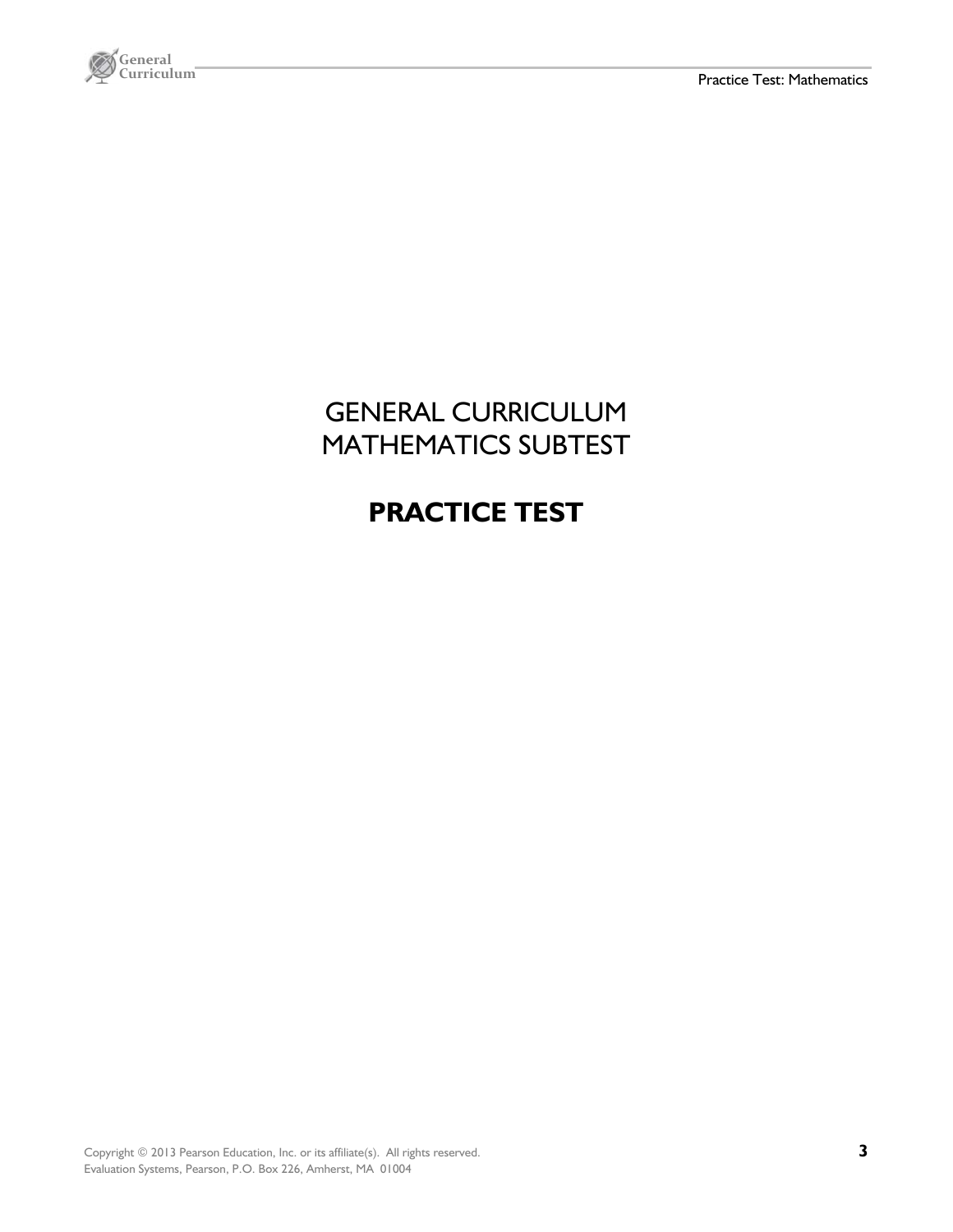

### **MULTIPLE-CHOICE ANSWER SHEET**

### **Mathematics Subtest**

| <b>Question</b>          | Your            |
|--------------------------|-----------------|
| <b>Number</b>            | <b>Response</b> |
| I                        |                 |
| $\overline{\mathbf{c}}$  |                 |
| $\overline{3}$           |                 |
| $\overline{4}$           |                 |
| $\overline{\mathbf{5}}$  |                 |
| $\overline{6}$           |                 |
| 7                        |                 |
| 8                        |                 |
| 9                        |                 |
| 10                       |                 |
| $\overline{\phantom{a}}$ |                 |
| $\overline{2}$           |                 |
| $\overline{1}3$          |                 |
| 4                        |                 |
| 15                       |                 |
| 6                        |                 |
| $\overline{17}$          |                 |
| 18                       |                 |
| 19                       |                 |
| 20                       |                 |
| 21                       |                 |
| 22                       |                 |
| 23                       |                 |
| 24                       |                 |
| 25                       |                 |

| <b>Question</b> | Your            |
|-----------------|-----------------|
| <b>Number</b>   | <b>Response</b> |
| 26              |                 |
| 27              |                 |
| 28              |                 |
| 29              |                 |
| 30              |                 |
| 31              |                 |
| 32              |                 |
| 33              |                 |
| 34              |                 |
| 35              |                 |
| 36              |                 |
| 37              |                 |
| 38              |                 |
| 39              |                 |
| 40              |                 |
| 4 <sub>1</sub>  |                 |
| 42              |                 |
| 43              |                 |
| 44              |                 |
| 45              |                 |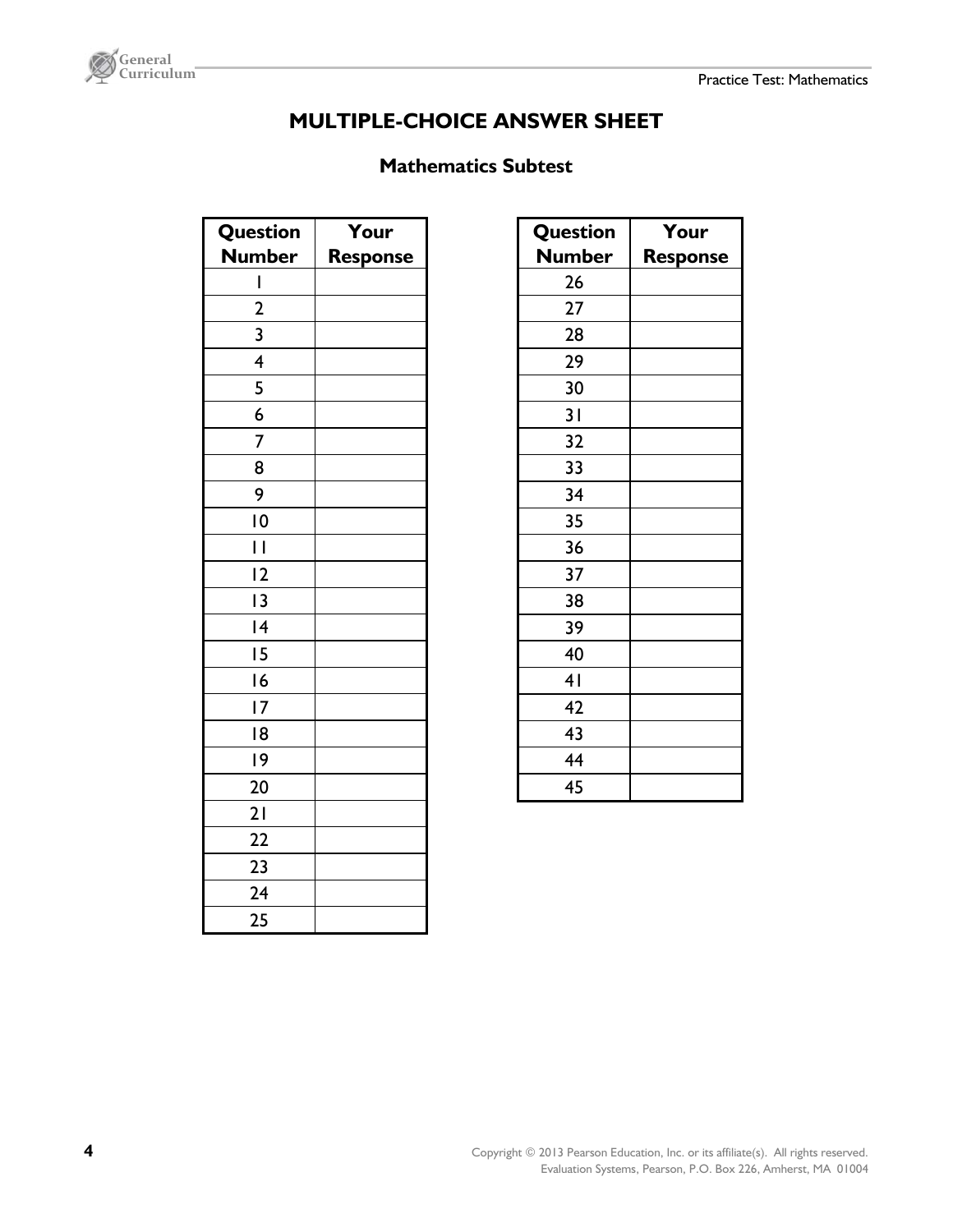



### **MULTIPLE-CHOICE QUESTIONS**

- 1. In the number 2010, the value represented by the digit 1 is what fraction of the value represented by the digit 2?
	- A.  $\frac{1}{2000}$
	- B.  $\frac{1}{200}$
	- $C<sub>1</sub>$  $\frac{1}{20}$
	- D.  $\frac{1}{2}$
- 2. If *P* is a positive integer, which of the following must also be a positive integer?
	- A.  $1 P$
	- $B<sub>1</sub>$  $\frac{1}{P}$
	- C.  $\sqrt{P}$
	- D. *P* <sup>2</sup>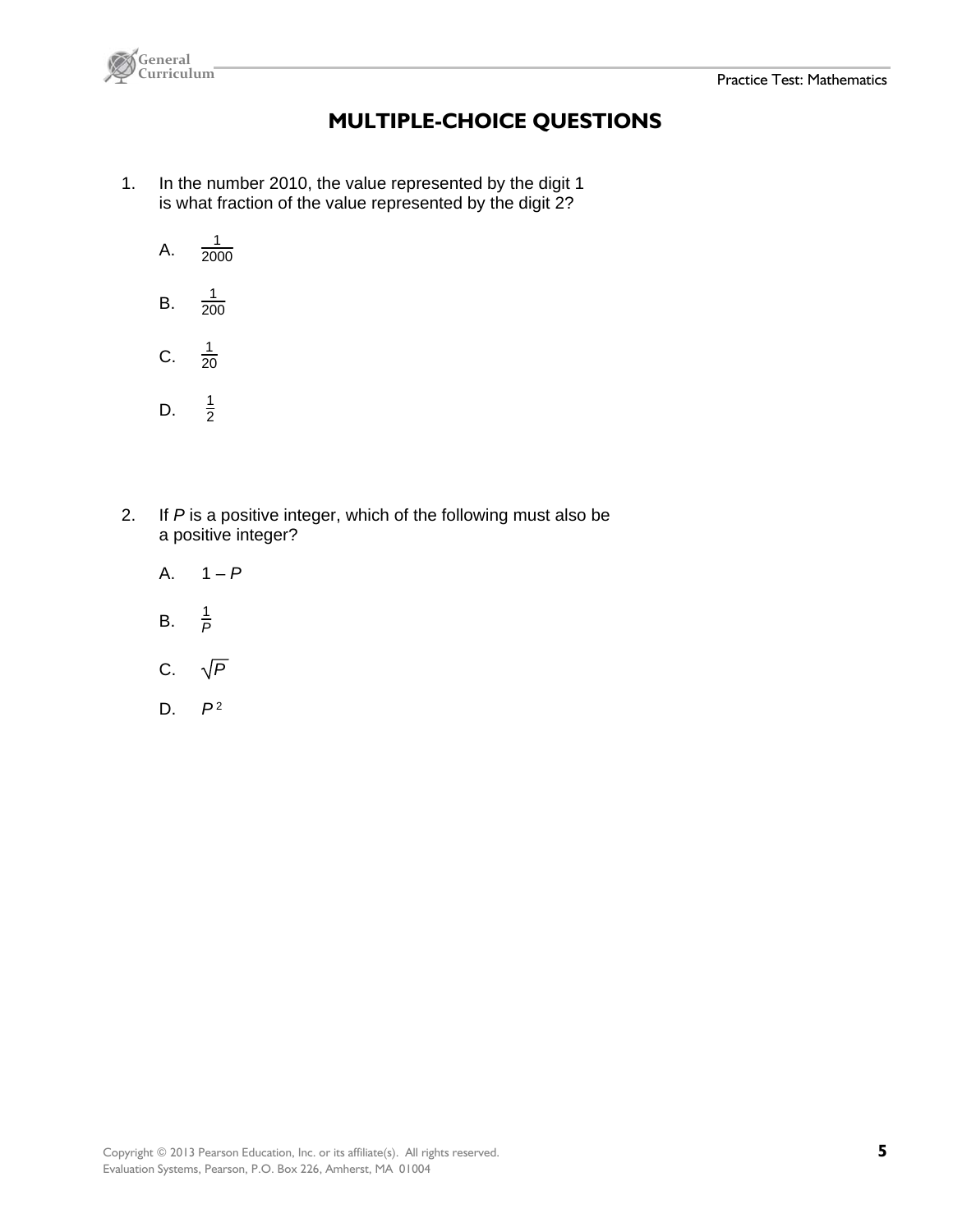

- 3. According to an article in a financial journal, a certain company earned 3.85 million dollars last year. Based on this report of the company's yearly earnings, a person reading the article estimates that the company earned an average of approximately 30 thousand dollars per month. Which of the following statements best describes the reasonableness of this estimate for the company's average monthly earnings?
	- A. The estimate is too low by a factor of 100.
	- B. The estimate is too low by a factor of 10.
	- C. The estimate is too high by a factor of 10.
	- D. The estimate is too high by a factor of 100.
- 4. The mean distance from the earth to the sun is approximately 93 million miles, or one astronomical unit (AU). The mean distance from Neptune to the sun is approximately 2.794  $\times$  10<sup>9</sup> miles. What is the approximate mean distance from Neptune to the sun in astronomical units?
	- A. 30 AU
	- B. 300 AU
	- C. 3,000 AU
	- D. 30,000 AU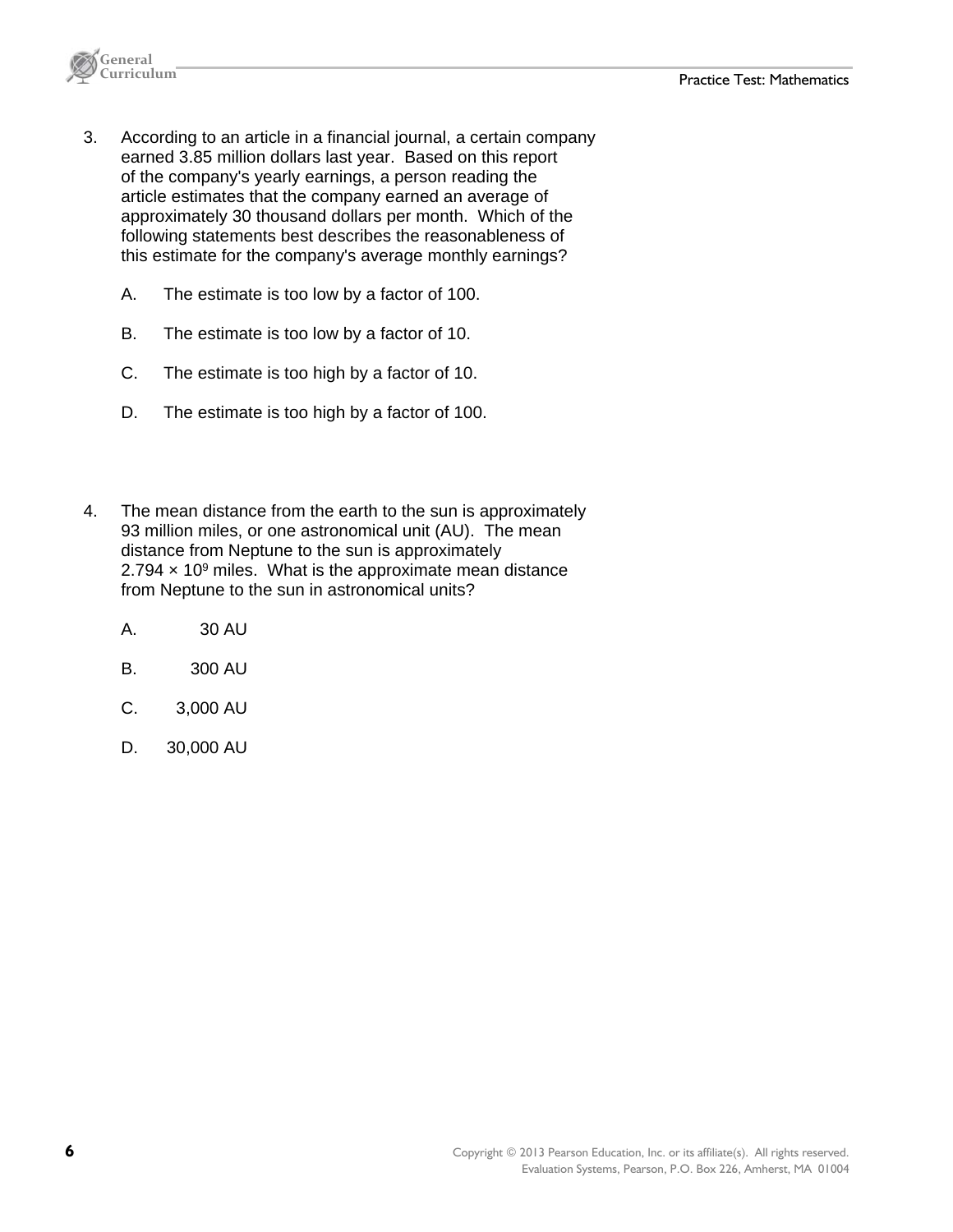

#### 5. **Use the expression below to answer the question that follows.**

32,629(484) 306,751

 Which of the following is the best estimate of the value of the expression above?

- A. 40
- B. 50
- C. 400
- D. 500
- 6. **Use the diagram below to answer the question that follows.**



 The measurements in the diagram above are shown rounded to the nearest whole number. Which of the following is a possible value of *A*, the area of the rectangle?

- A. 5.0 square inches
- B. 5.5 square inches
- C. 11.5 square inches
- D. 12.0 square inches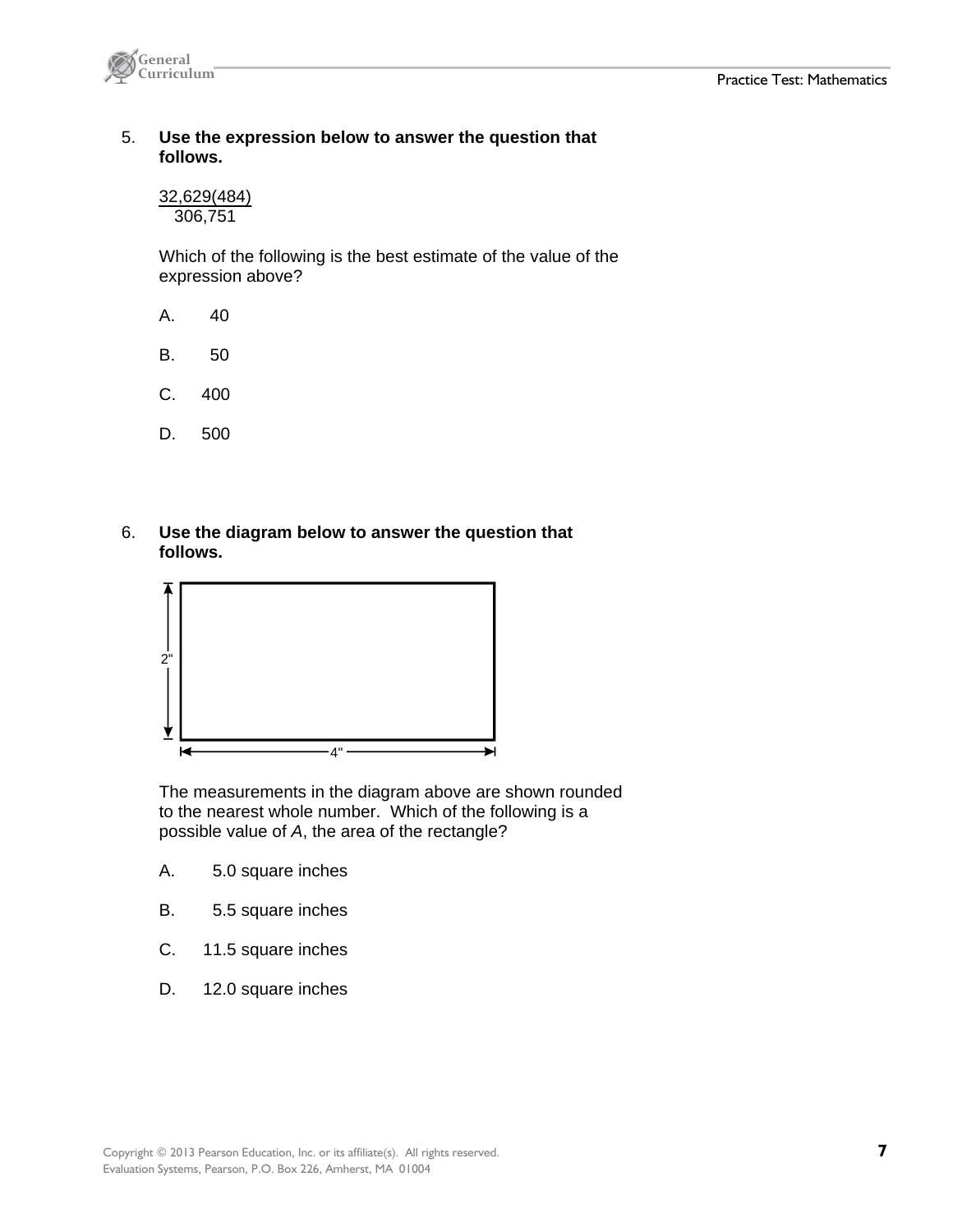

7. **Use the table below to answer the question that follows.** 

| <b>Store</b>          | Discount from<br>Manufacturer's<br><b>Recommended Price</b> |  |  |  |
|-----------------------|-------------------------------------------------------------|--|--|--|
| 1                     | \$4 off the price of each game                              |  |  |  |
| 2                     | 30% discount on each game                                   |  |  |  |
| 3                     | $\frac{1}{2}$ off the price of two games                    |  |  |  |
| $\boldsymbol{\Delta}$ | buy one game and get the<br>second at half price            |  |  |  |

 Samantha wants to buy two computer games, each of which has a manufacturer's recommended price of \$20. She checks four different stores and finds the prices of the games discounted as shown in the table above. At which store will Samantha be able to buy the games for the least amount of money?

- A. store 1
- B. store 2
- C. store 3
- D. store 4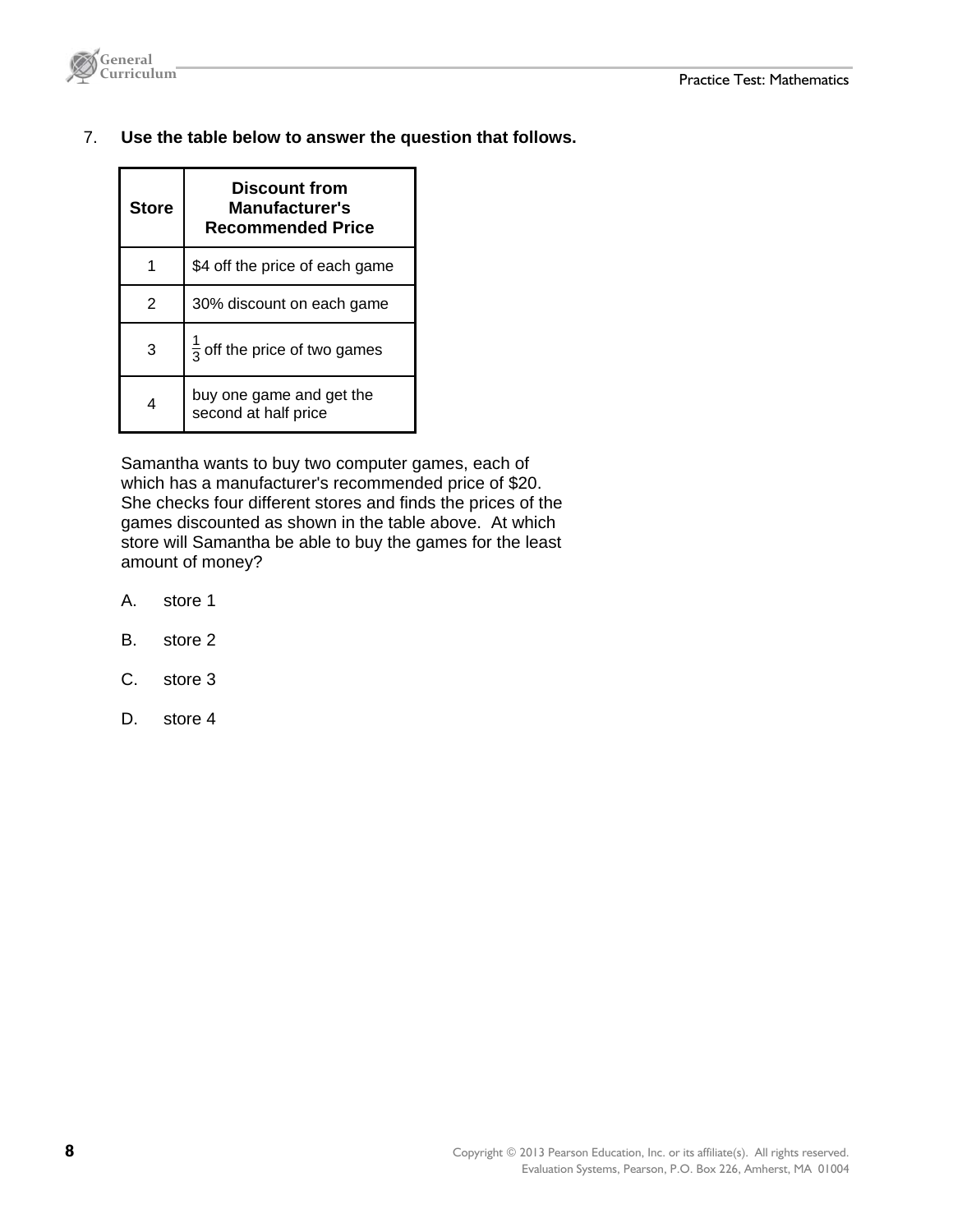

 8. **Use the procedure below to answer the question that follows.**

 *n* = 0.636363... 100*n* = 63.636363... 100*n* = 63.636363...  $-\underline{n} = -0.636363...$ 99*n* = 63

 The procedure above shows how to convert a repeating decimal to a fraction. If 0.12561256... is a decimal with four repeating digits, which of the following represents this decimal as a fraction?

A. 
$$
\frac{1,256}{99}
$$
  
B.  $\frac{1,256}{999}$   
C.  $\frac{1,256}{9,999}$ 

D. 
$$
\frac{1,256}{99,999}
$$

#### 9. **Use the problem below to answer the question that follows.**

Given that 100 milliliters is equal to approximately 0.4 cup, 205 milliliters is equal to approximately how many cups?

 Which of the following expressions models the solution to the problem above?

- A.  $(100 0.4)(205)$
- B. 105% of 0.4
- C.  $(205 100)(0.4)$
- D. 205% of 0.4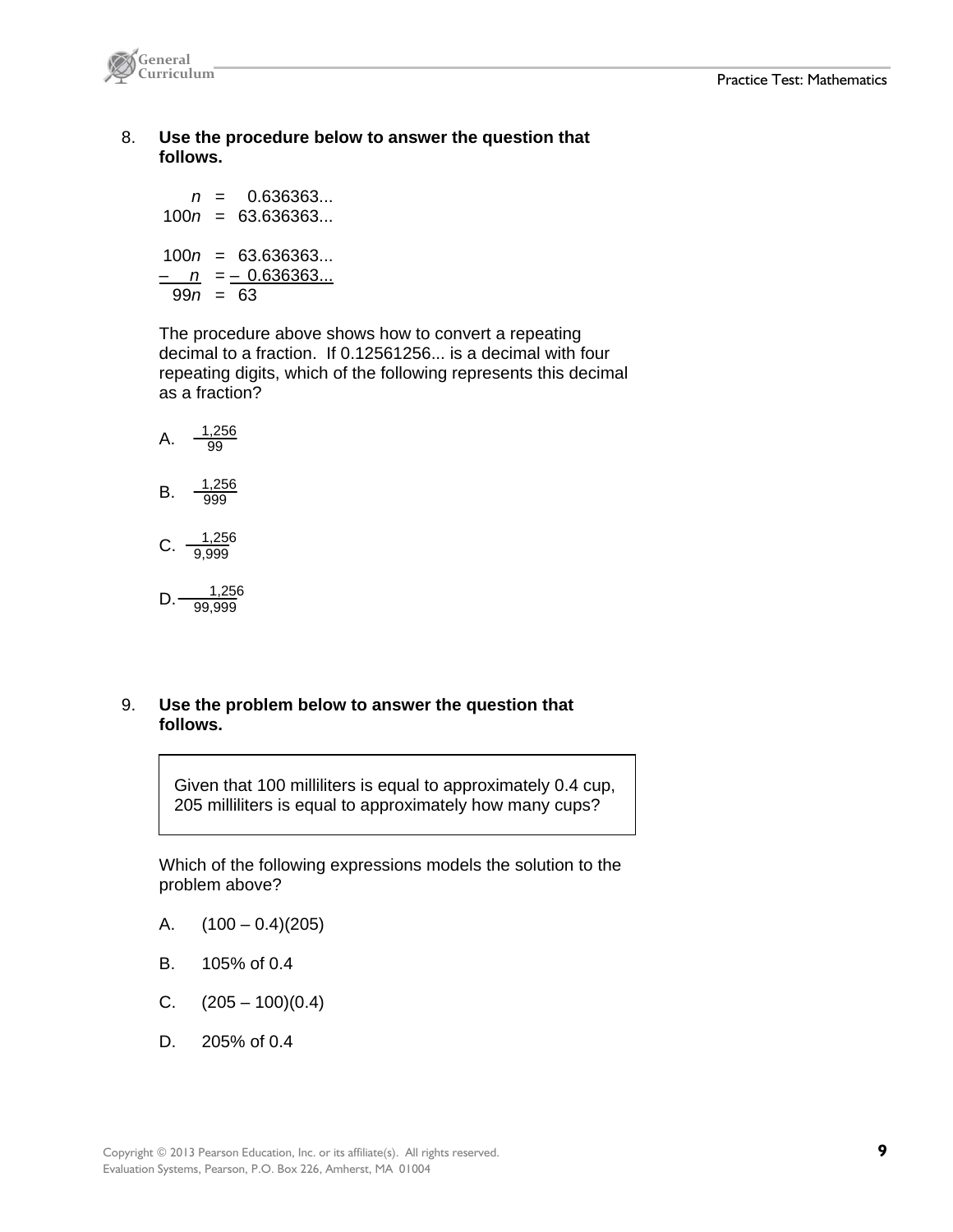



 10. **Use the number line below to answer the question that follows.**



 What number is represented by point *P* on the number line above?

- A. 0.0032
- B. 0.00325
- C. 0.0034
- D. 0.00345
- 11. A book distributor is trying to divide an order of textbooks into equally sized groups for shipping in cartons. The textbooks can be divided into groups of 12, groups of 15, or groups of 18, with no books left over. Which of the following inequalities is satisfied if *N* is the smallest possible total number of textbooks?
	- A.  $100 \leq N < 150$
	- B.  $150 \leq N < 200$
	- C.  $200 \le N < 250$
	- D.  $250 \le N < 300$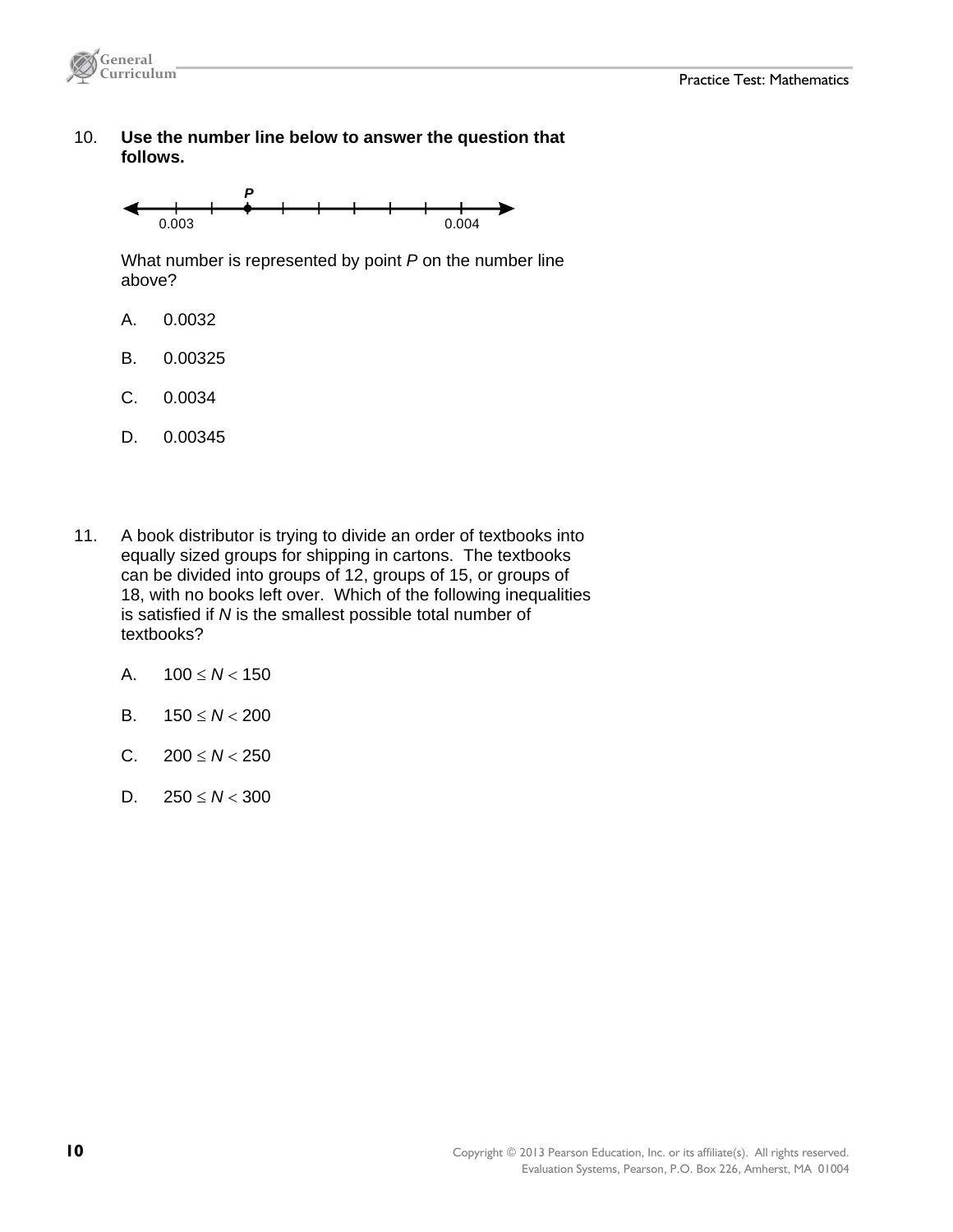

- 12. The prime factorization of a natural number *n* can be written as  $n = pr^2$  where p and r are distinct prime numbers. How many factors does *n* have, including 1 and itself?
	- A. 3
	- B. 4
	- C. 5
	- D. 6
- 13. Given *pn* = 150 where *p* is a prime number and *n* is a natural number, which of the following must be true?
	- A. *p* is a factor of either 10 or 15.
	- B. 10 is a factor of *n*.
	- C. *n* is a factor of either 10 or 15.
	- D. 15 is a factor of *n*.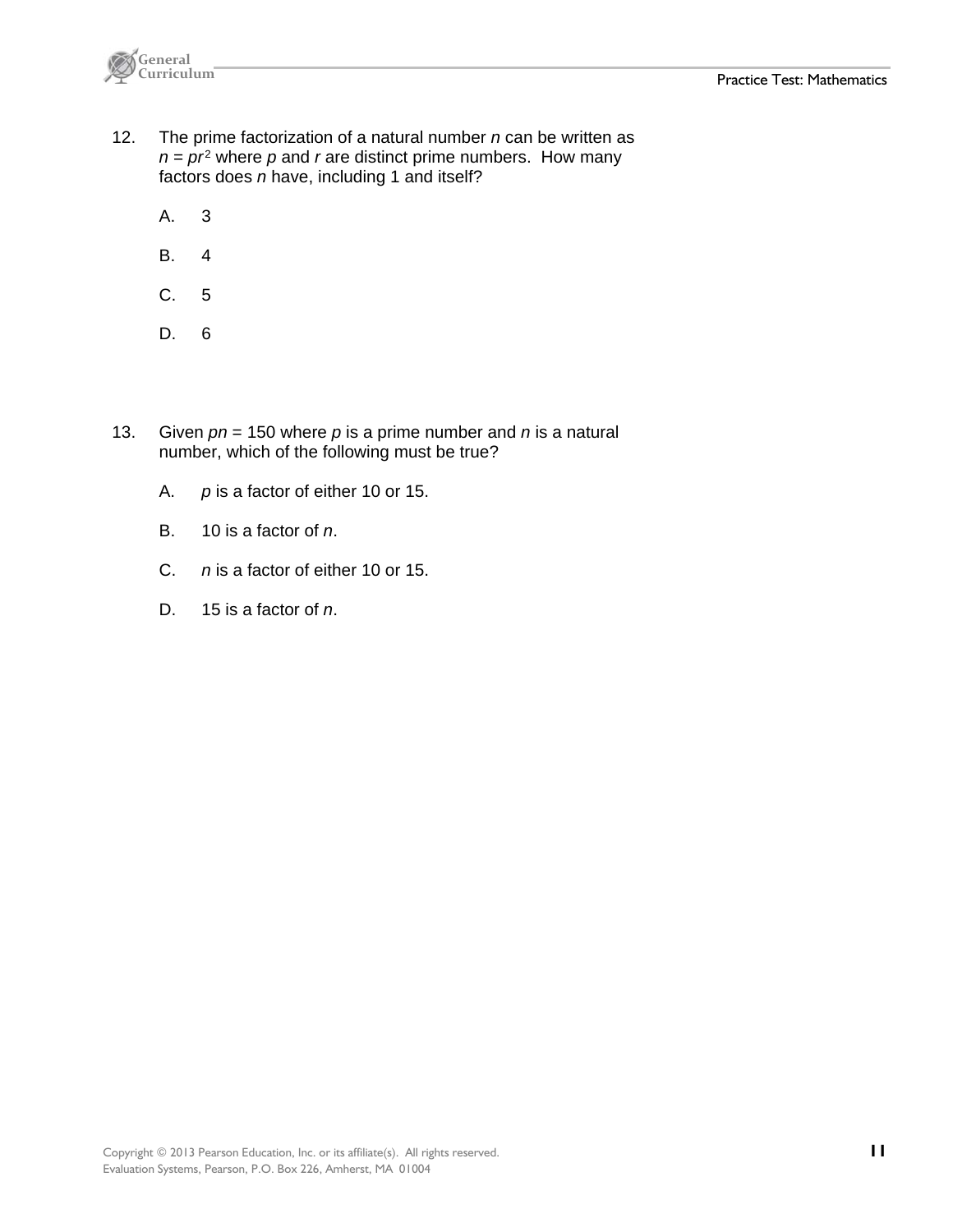

- 14. The greatest common factor of *n* and 540 is 36. Which of the following could be the prime factorization of *n*?
	- A.  $2 \cdot 3^2$
	- B.  $2^2 \cdot 3^3$
	- C.  $2^4 \cdot 3^2 \cdot 7$
	- D.  $2^4 \cdot 3^5 \cdot 5$
- 15. A shipping container measures 8 feet by 12 feet by 24 feet. The container is to be filled with identical cube-shaped boxes, each having sides measuring a whole number of feet. Which of the following expressions represents the smallest number of such identical boxes that could be packed into the container with no empty space remaining?
	- A.  $\frac{8}{4} + \frac{12}{4} + \frac{24}{4}$ 4
	- B.  $\frac{8}{4} \cdot \frac{12}{4} \cdot \frac{24}{4}$ 4
	- $C. 8 \cdot 12 \cdot 24$
	- D.  $8 + 12 + 24$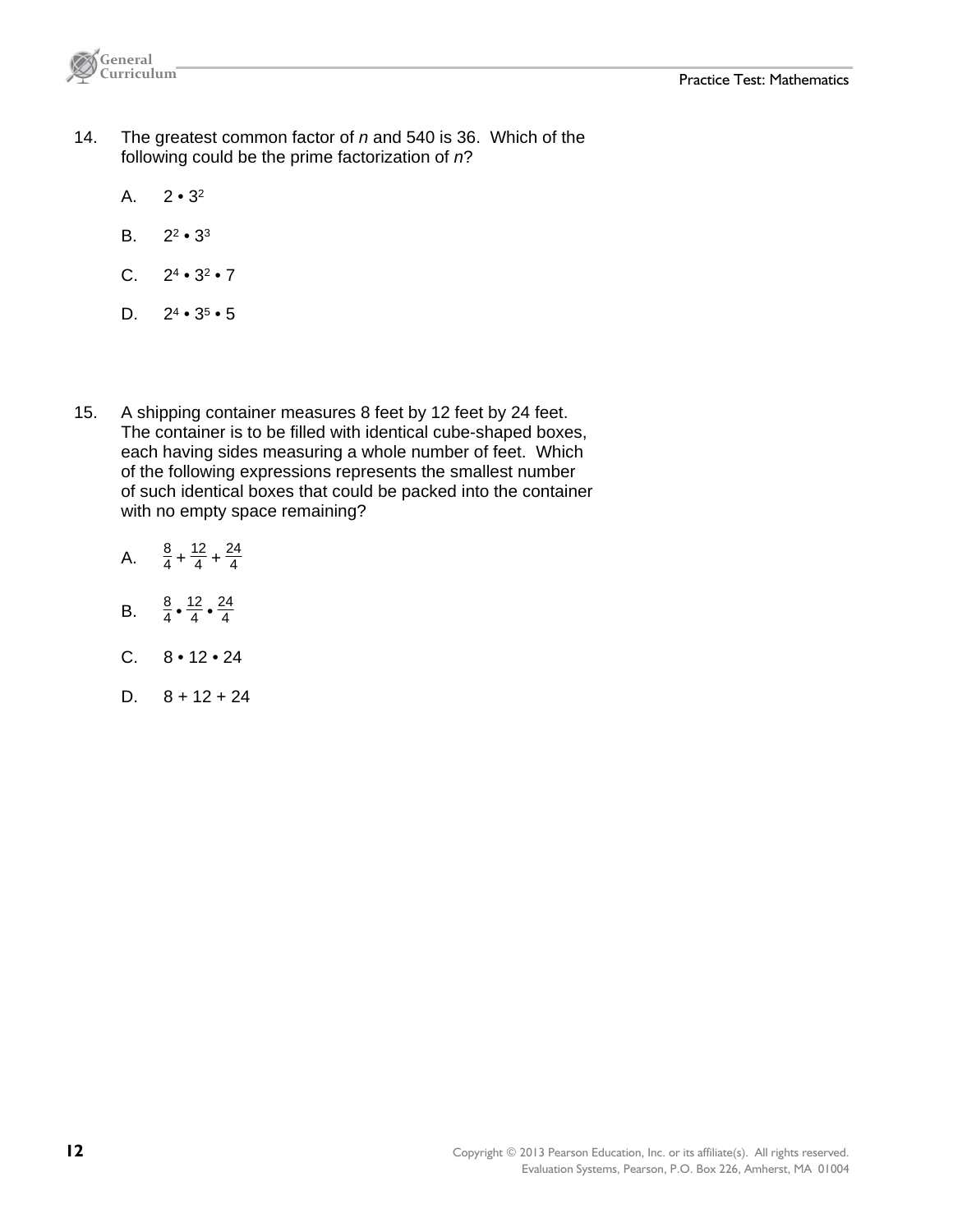

 16. **Use the diagram below to answer the question that follows.**



 The diagram above could best be used to derive a formula for which of the following quantities?

- A. the sum of the first *n* consecutive odd integers
- B. the product of the first *n* consecutive even integers
- C. the sum of the first *n* consecutive even integers
- D. the product of the first *n* consecutive odd integers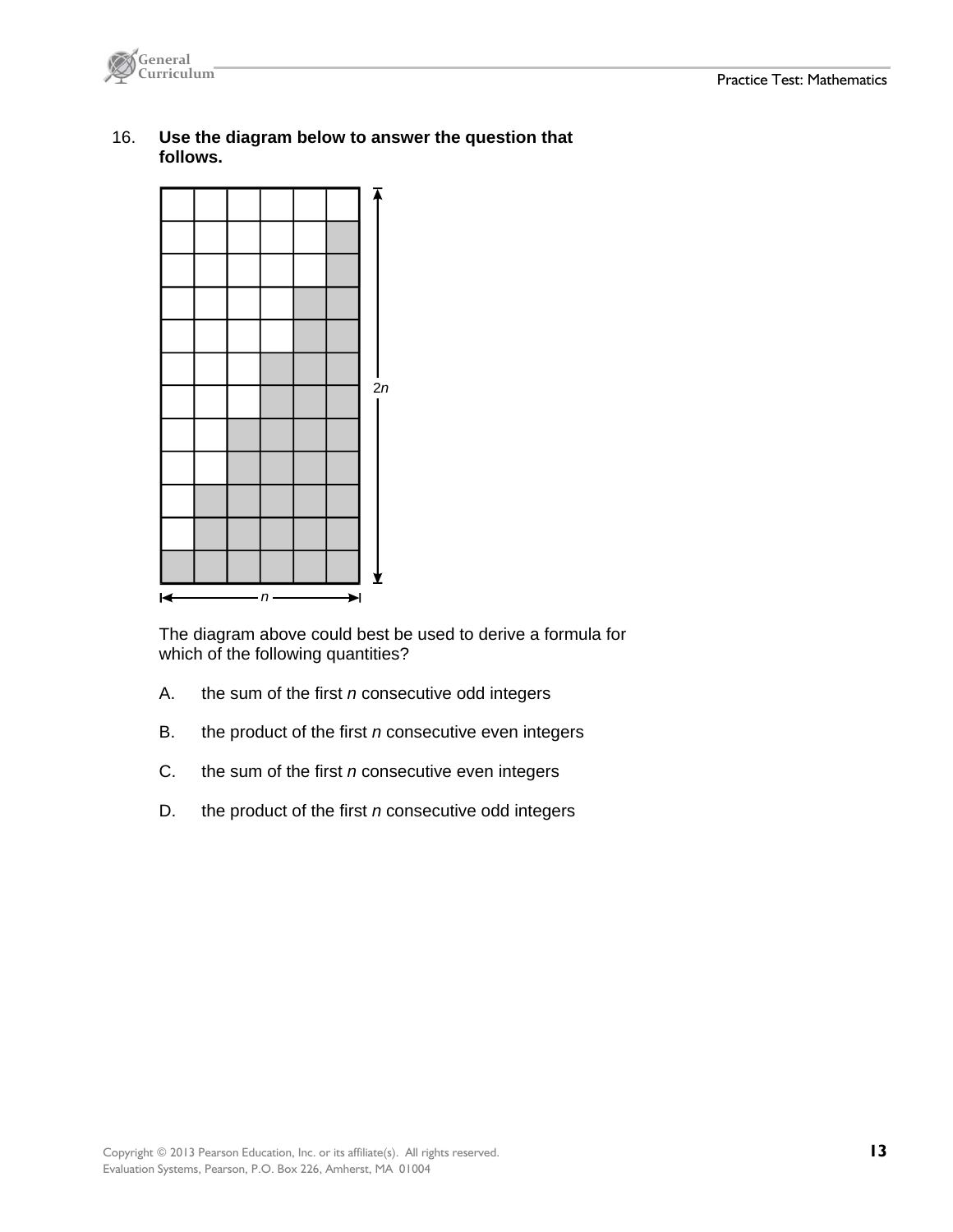

 17. **Use the diagram below to answer the question that follows.**



 The diagram above demonstrates how the lattice multiplication algorithm is used to multiply 231 by 25 to get the product 5775. What value does the circled digit represent?

- A. 1
- B. 10
- C. 100
- D. 1000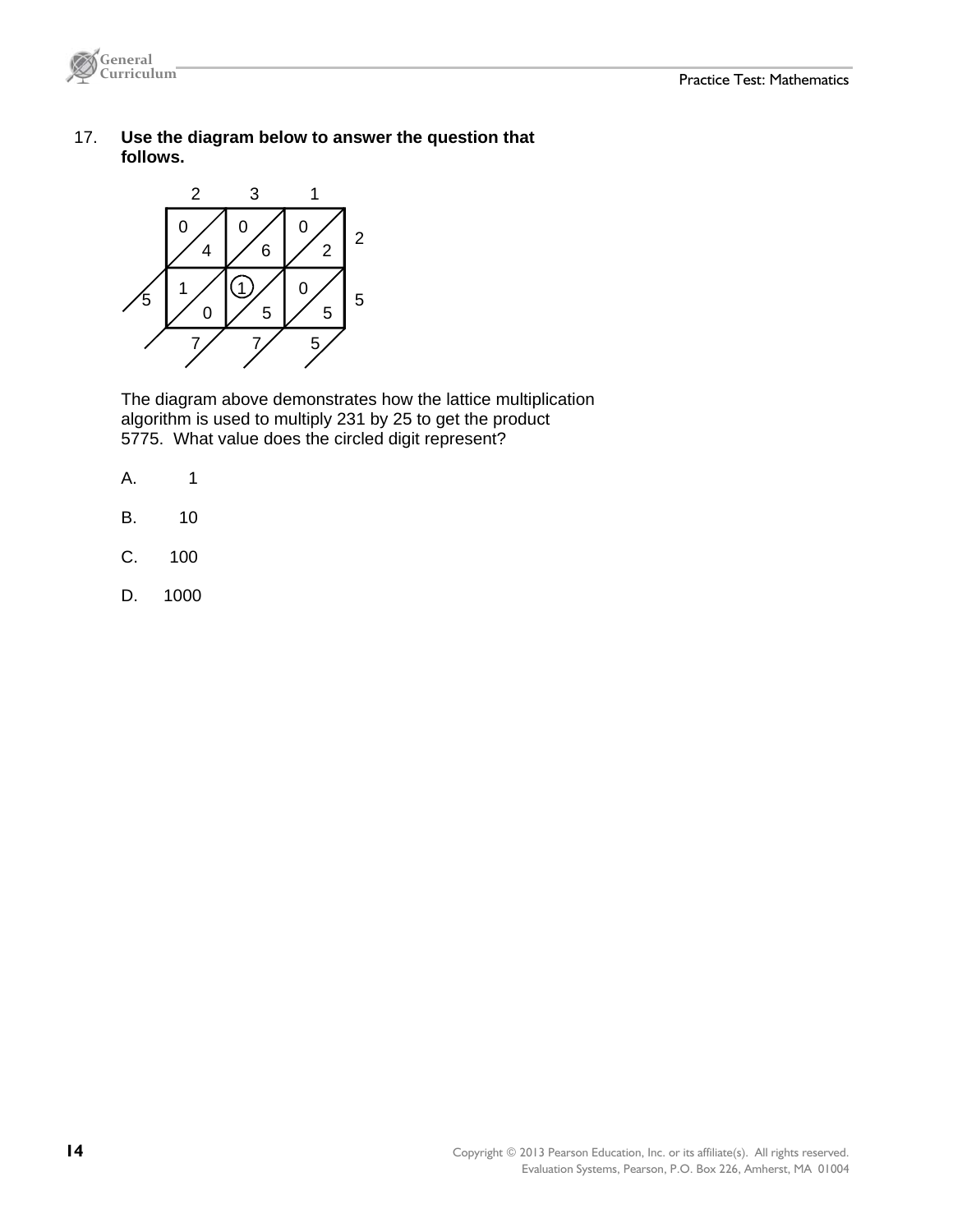

 18. **Use the samples of a student's work below to answer the question that follows.** 

|  | $\frac{9}{16} \div \frac{3}{4} = \frac{9 \div 3}{16 \div 4} =$ | $\frac{3}{4}$ |
|--|----------------------------------------------------------------|---------------|
|  | $\frac{15}{8} \div \frac{5}{4} = \frac{15 \div 5}{8 \div 4} =$ | $\frac{3}{2}$ |
|  | $\frac{5}{12} \div \frac{5}{3} = \frac{5 \div 5}{12 \div 3} =$ | $\frac{1}{4}$ |

 Which of the following statements best describes the mathematical validity of the algorithm that the student appears to be using?

- A. It is not valid for any rational numbers.
- B. It is valid only when all numerators and denominators are integers.
- C. It is valid only when all numerators and denominators are positive integers.
- D. It is valid for all rational numbers.

#### 19. **Use the inequality below to answer the question that follows.**

 $3 \div x > 4 \div x$ 

 Which of the following inequalities describes all possible values of *x*?

- A.  $x < -1$
- B.  $x < 0$
- C.  $-1 < x < 0$
- D.  $0 < x < 1$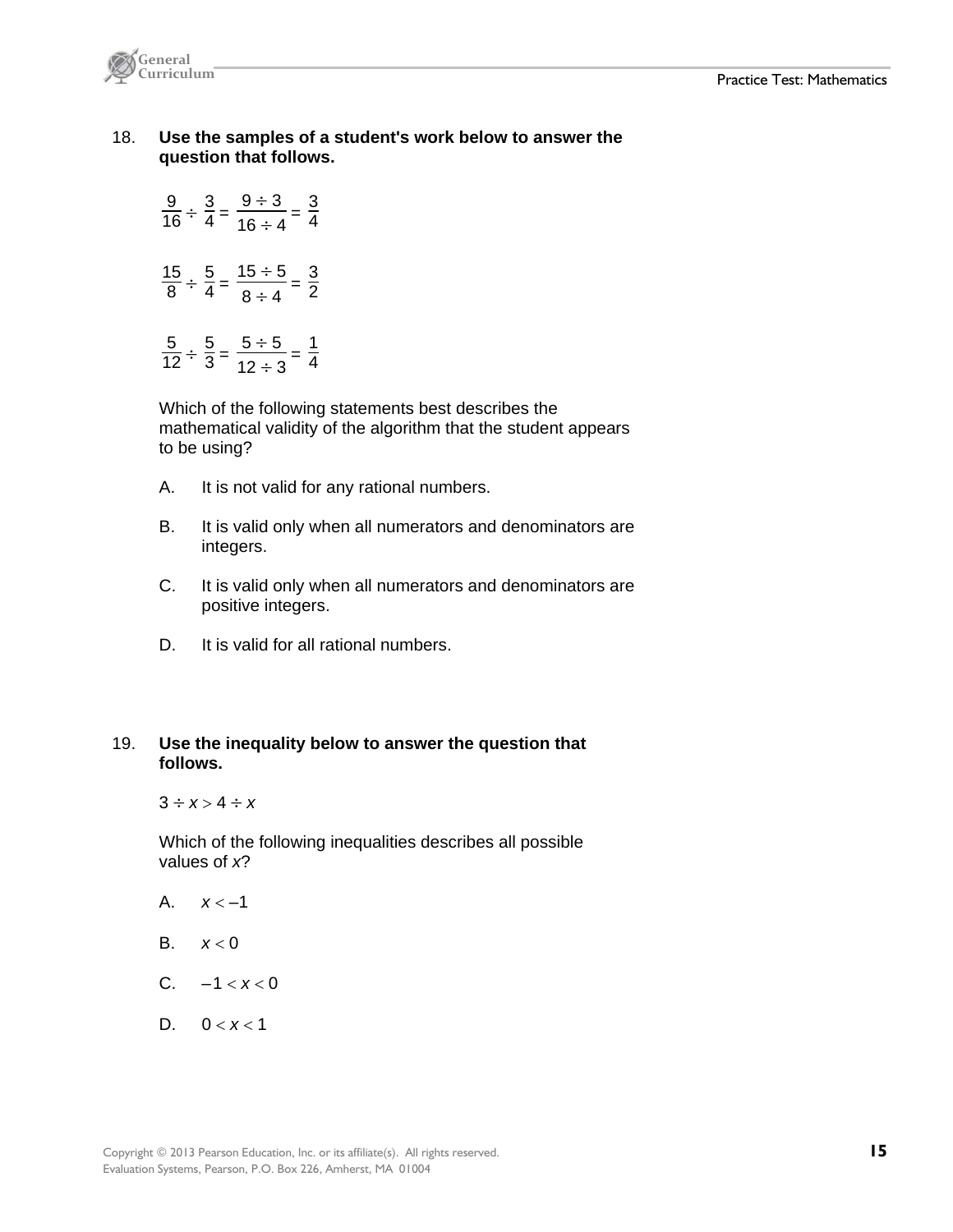- 20. The expression  $(5^{-8} \cdot 7^{-9})$  is equal to which of the following?
	- A.  $\frac{1}{5(35)^8}$

B. 
$$
\frac{1}{7(35)^8}
$$

- C.  $\frac{5}{(35)^8}$
- D.  $\frac{7}{(35)^8}$

#### 21. **Use the diagram below to answer the question that follows.**

| 1  | $\overline{2}$ | 3  | 4  | 5  |
|----|----------------|----|----|----|
| 6  | 7              | 8  | 9  | 10 |
| 11 | 12             | 13 | 14 | 15 |
| 16 | 17             | 18 | 19 | 20 |
| 21 | 22             | 23 | 24 | 25 |
| 26 | 27             | 28 | 29 | 30 |
| 31 | 32             | 33 | 34 | 35 |
| 36 | 37             | 38 | 39 | 40 |

 Which of the following algebraic equations could best be used to explain why, for any three-by-three cross like the one shown above, the sum of the numbers in the vertical rectangle is equal to the sum of the numbers in the horizontal rectangle?

A. 9*x* + 14*x* + 19*x* = 13*x* + 14*x* + 15*x*

B. 
$$
5[x + (x + 1) + (x + 2)] = 5x + (5x + 5) + (5x + 10)
$$

C. 
$$
x + 9 + 14 + 19 = x + 13 + 14 + 15
$$

D.  $(x-1) + x + (x+1) = (x-5) + x + (x+5)$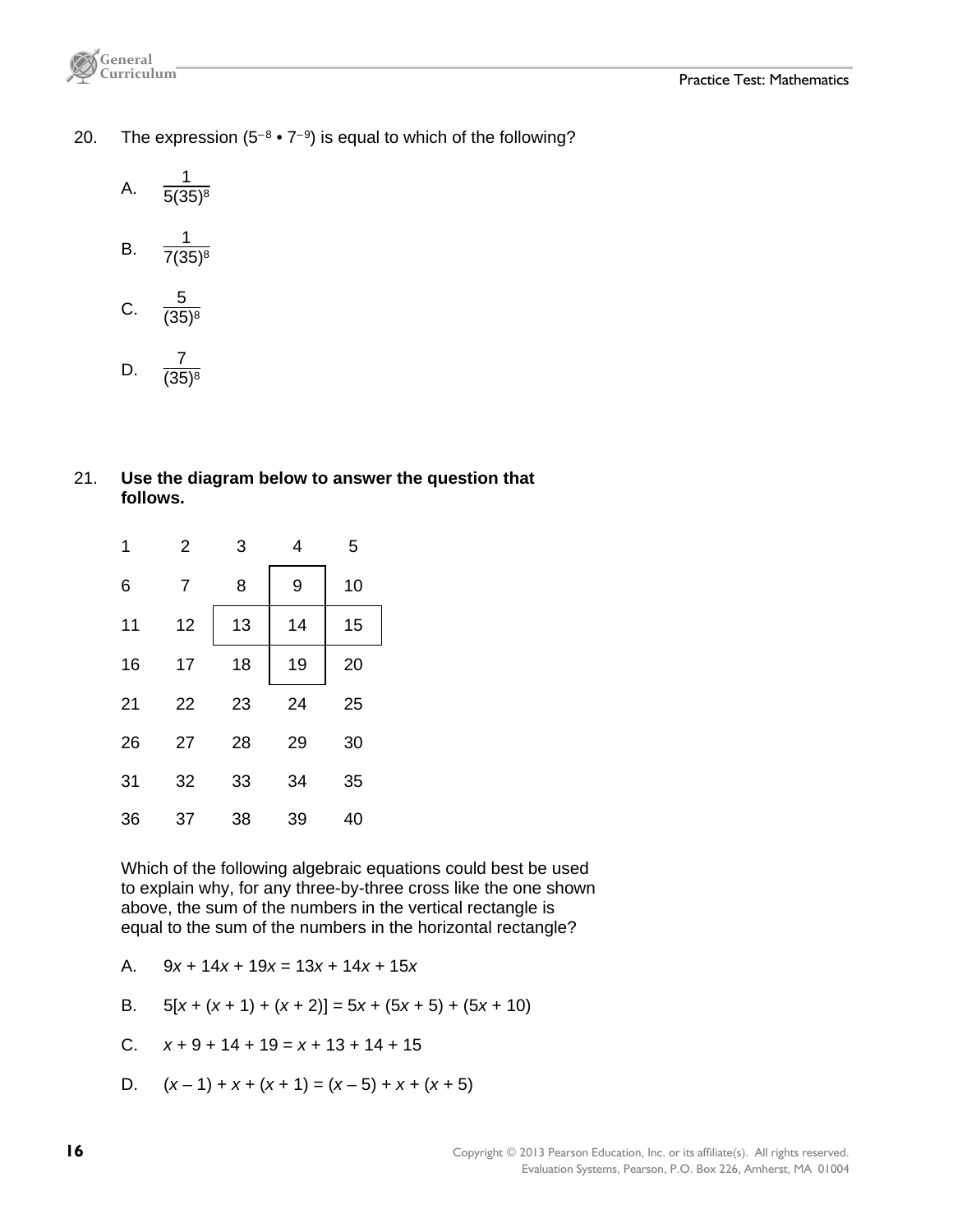

#### 22. **Use the problem below to answer the question that follows.**

A landscaper bought some decorative cement blocks from a landscaping supplier. The supplier charged 5% sales tax and the total came to \$315. Without the tax, the landscaper could have bought 6 more blocks for the same total cost. How many blocks did the landscaper buy?

 If *p* represents the price of one block, in which of the following equations does *x* represent the answer to the problem above?

- A.  $0.95px = p(x+6)$
- B.  $1.05p(x+6) = 315$
- C. 1.05*px* = *p*(*x +* 6)
- D.  $0.95p(x+6) = 315$
- 23. A store that sells handcrafted items takes \$3.00 per item plus 40% of the sale price for each item sold. The rest of the money from item sales goes to the craftsperson. All items sold cost \$5.00 or more. If *p* represents the sale price of one item, which of the following expressions represents the amount of money the craftsperson gets for each item sold?
	- A.  $\frac{2}{5}p + 3$
	- B.  $\frac{2}{5}p-3$
	- C.  $\frac{3}{5}p+3$
	- D.  $\frac{3}{5}p-3$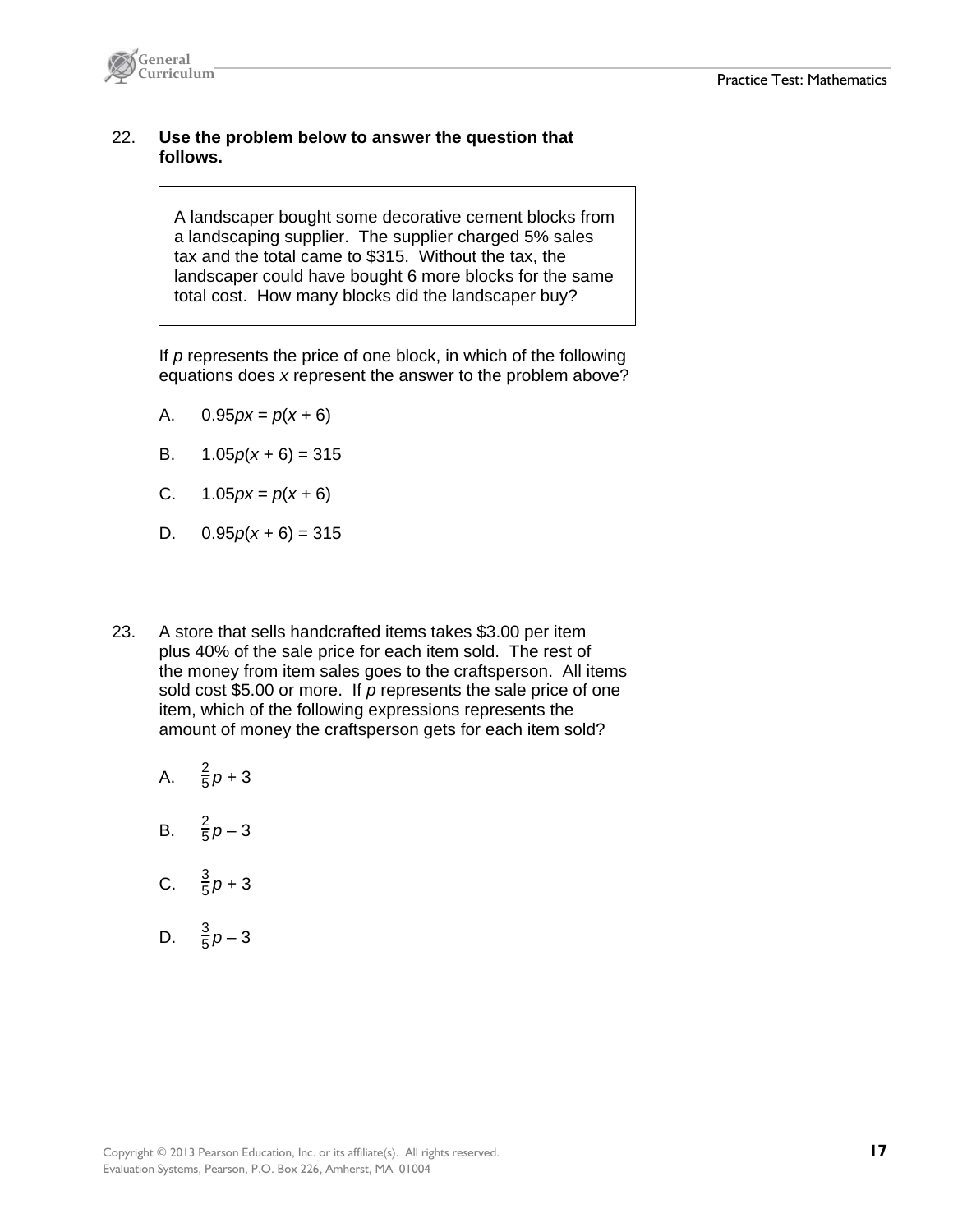

 24. **Use the solution procedure below to answer the question that follows.**

 $-3x + 25 = 4$  $-3x + 25 - 25 = 4 - 25 = -21 \div (-3) = 7$ *x* = 7

 Which of the following is a major flaw in the procedure shown above?

- A. The concept of the opposite of a number is confused with subtraction.
- B. The equal sign is used to connect expressions that are not equal.
- C. The solution contains an error in the arithmetic of signed numbers.
- D. The order of operations between subtraction and division is reversed.

#### 25. **Use the diagram below to answer the question that follows.**



 If the pattern continues, how many more small squares are in figure 100 than are in figure 99?

- A. 98
- B. 99
- C. 100
- D. 101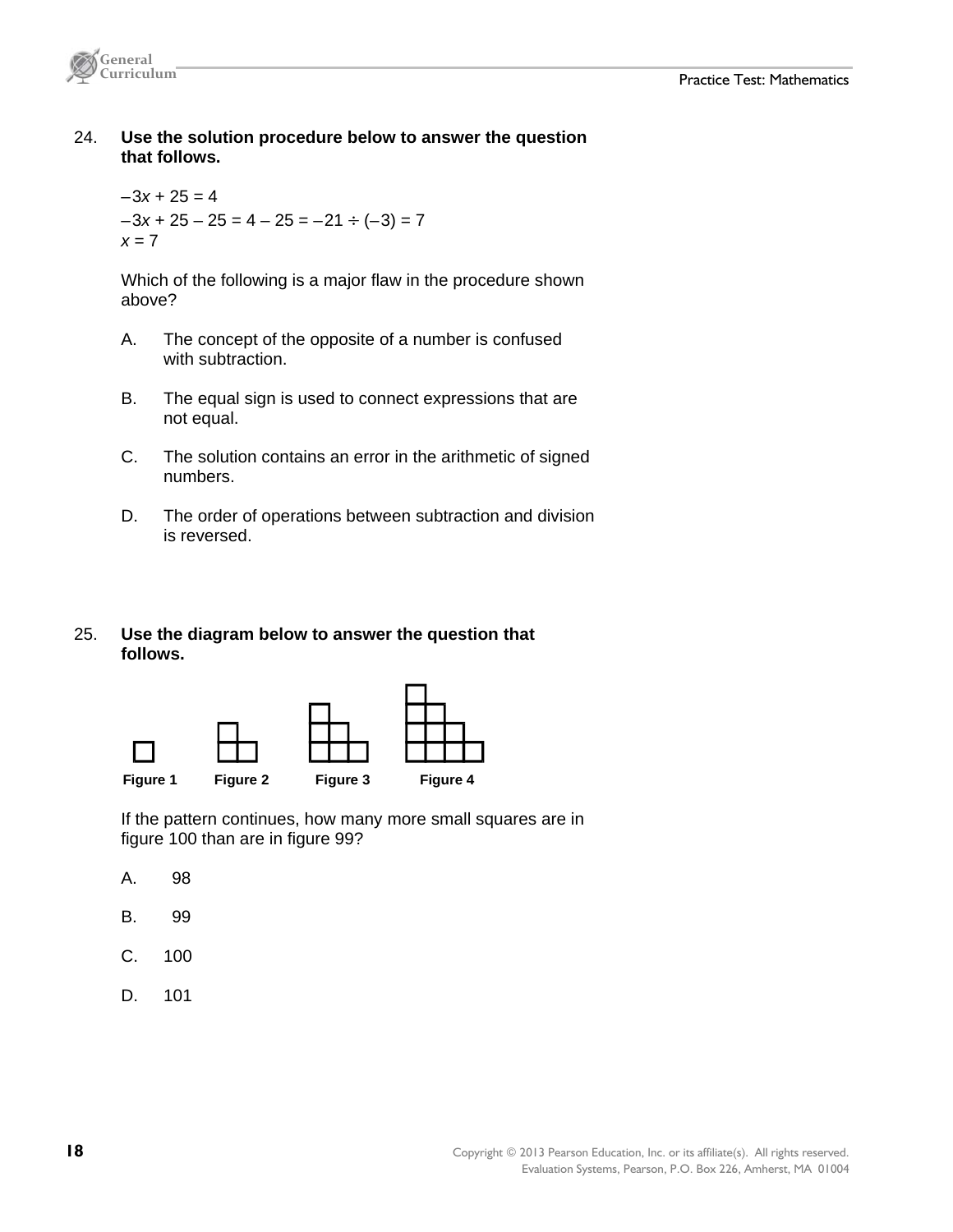

26. **Use the table below to answer the question that follows.** 



 Each number in the table above represents a value of *w* that is determined by the values of integers *x* and *y*. For example, when  $x = 2$  and  $y = 1$ ,  $w = 21$ . If the pattern continues, what is the value of *w* when  $x = 20$  and  $y = 8$ ?

- A. 164
- B. 200
- C. 208
- D. 820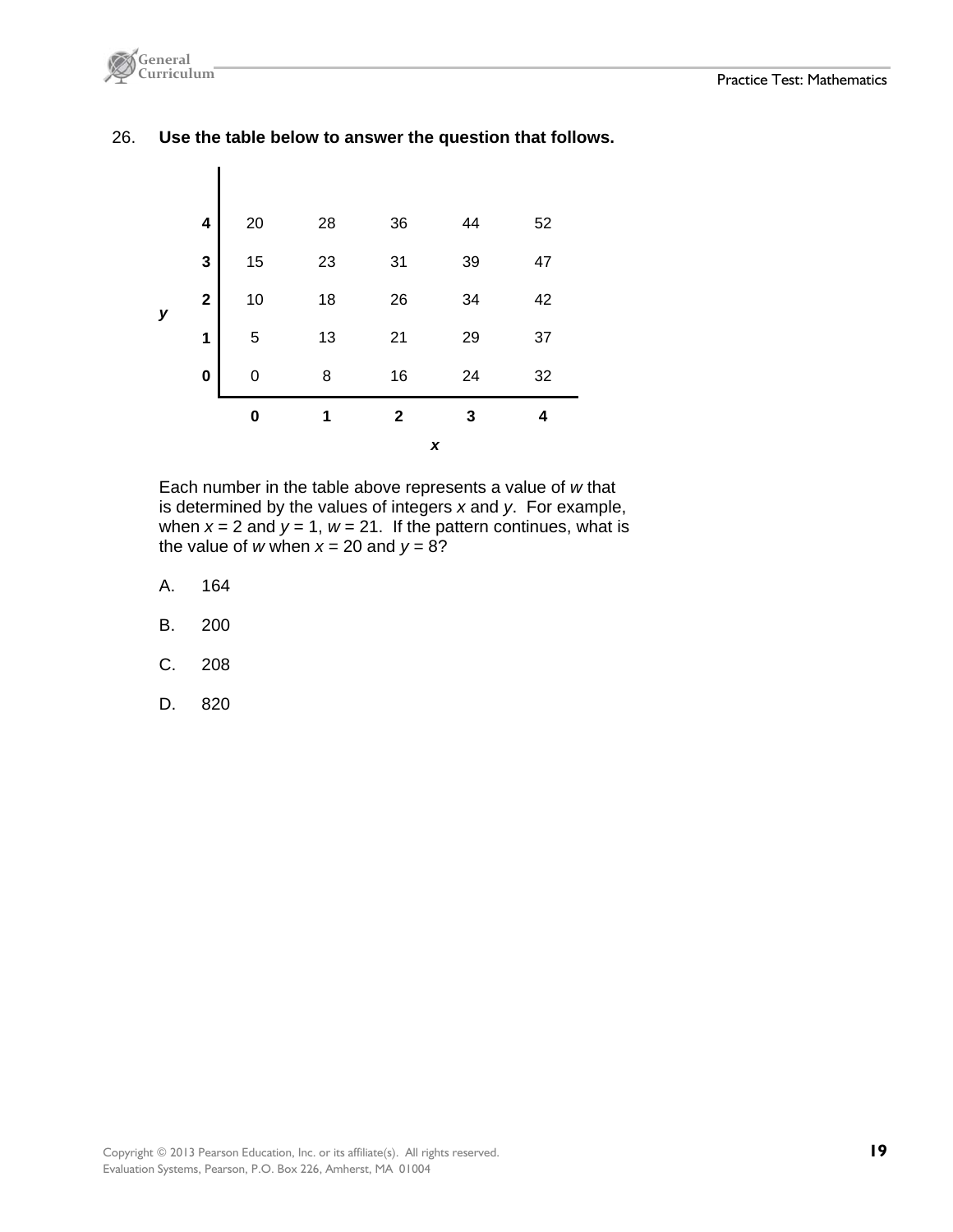*x*



 27. The function r(*x*) gives the remainder when a whole number *x* is divided by 10. Which of the following graphs represents r(*x*)?





5 10 15 20 25 30

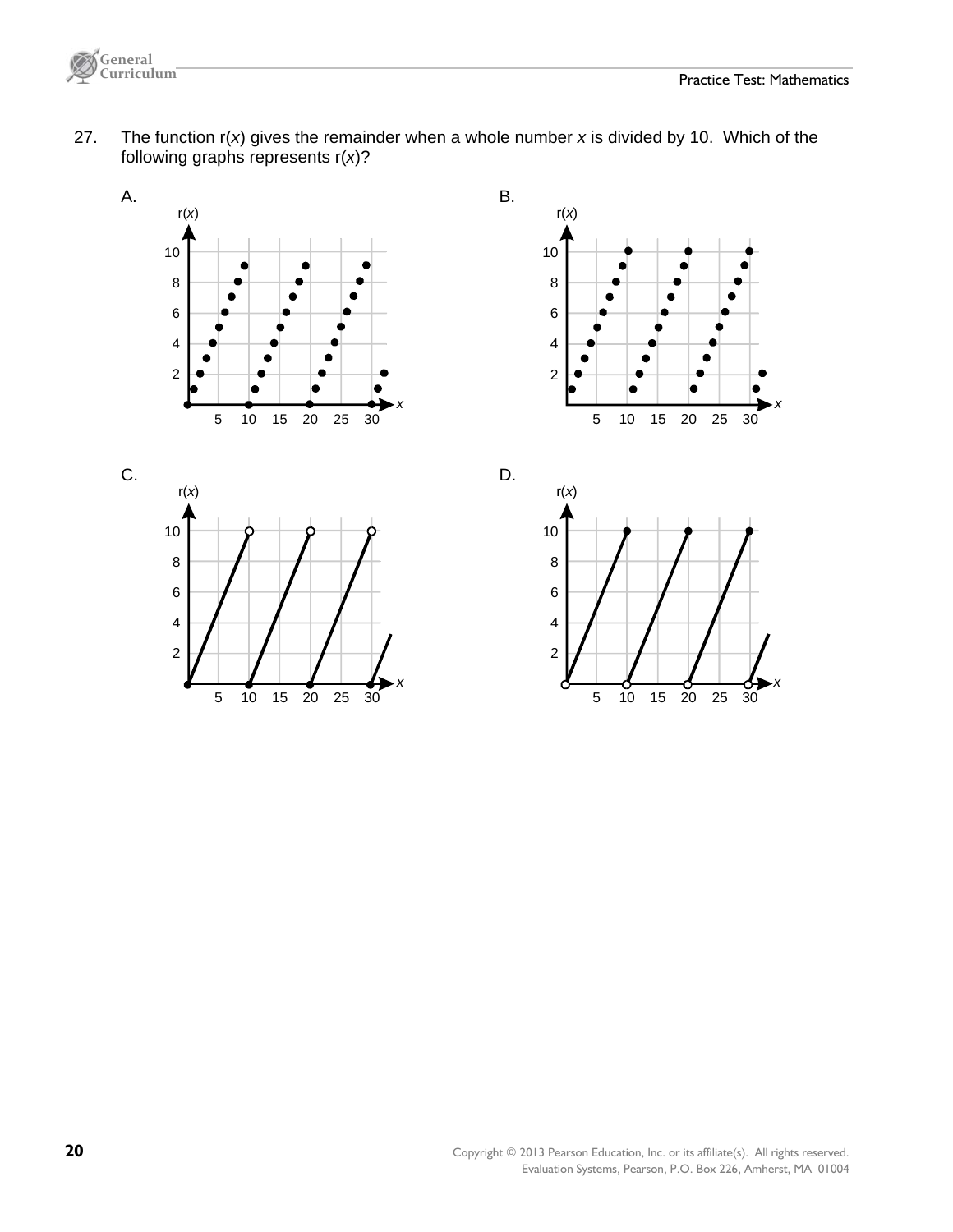

- 28. Four pumps begin draining a 5400-gallon pool. At the same time, two pumps begin draining a 4000-gallon pool. Assuming that all of the pumps drain at the same rate, how many gallons are left in the smaller pool when the larger pool is finished being drained?
	- A. 1300 gallons
	- B. 1350 gallons
	- C. 2700 gallons
	- D. 2750 gallons



29. **Use the graph below to answer the question that follows.**

 The graph above shows the distance *d* in miles and the time *t* in minutes for six bus routes around a city. Which of the following equations best models the relationship between *d* and *t* for these bus routes?

- A.  $t = d$
- B.  $t = d + 10$
- $C. \t t = 2d$
- D.  $t = 2d + 10$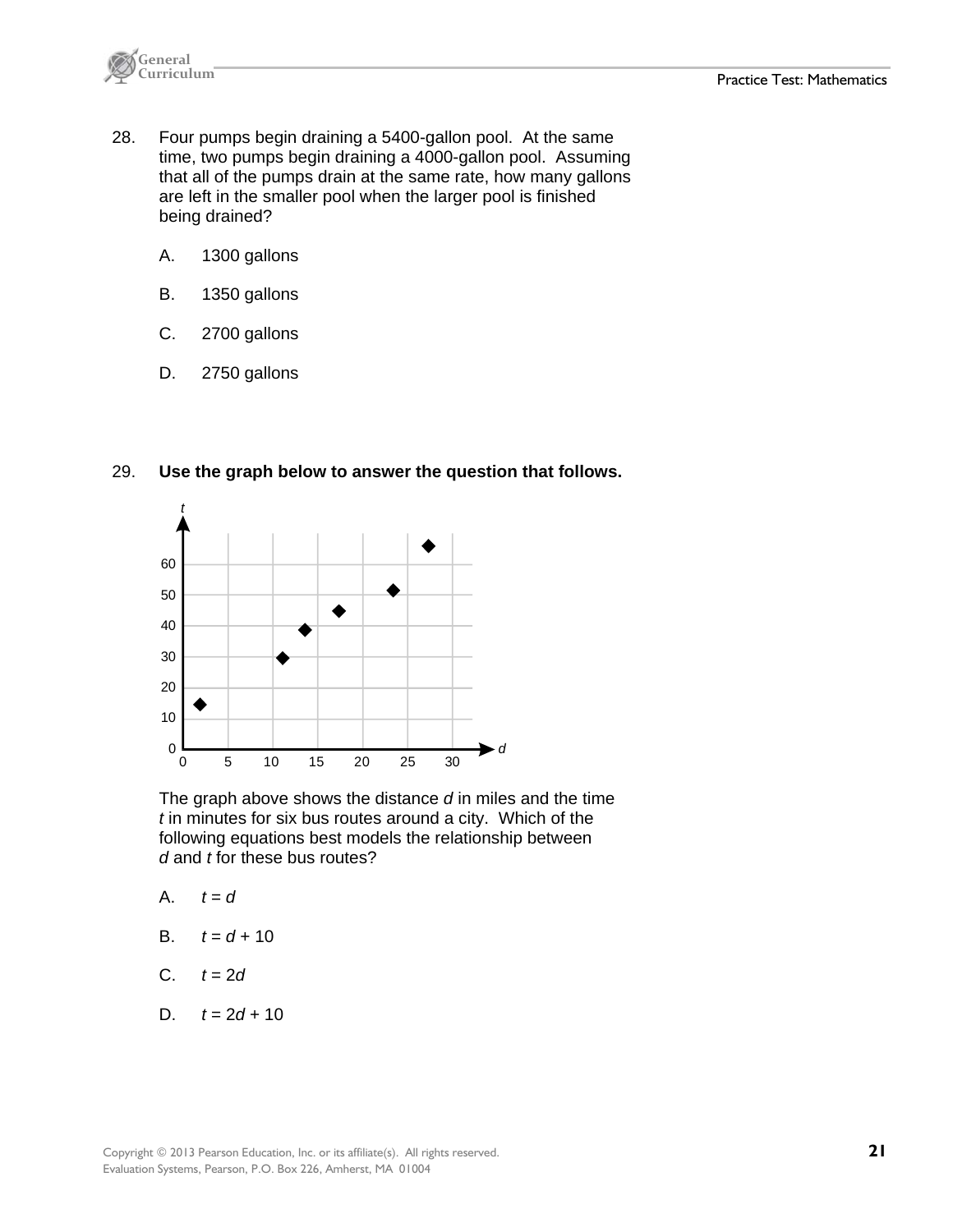

30. **Use the graph below to answer the question that follows.** 



 The graph above represents the equation *Wx* + 4*y* = –12. What is the value of *W*?

- A. –6
- $B. -3$
- C. 3
- D. 5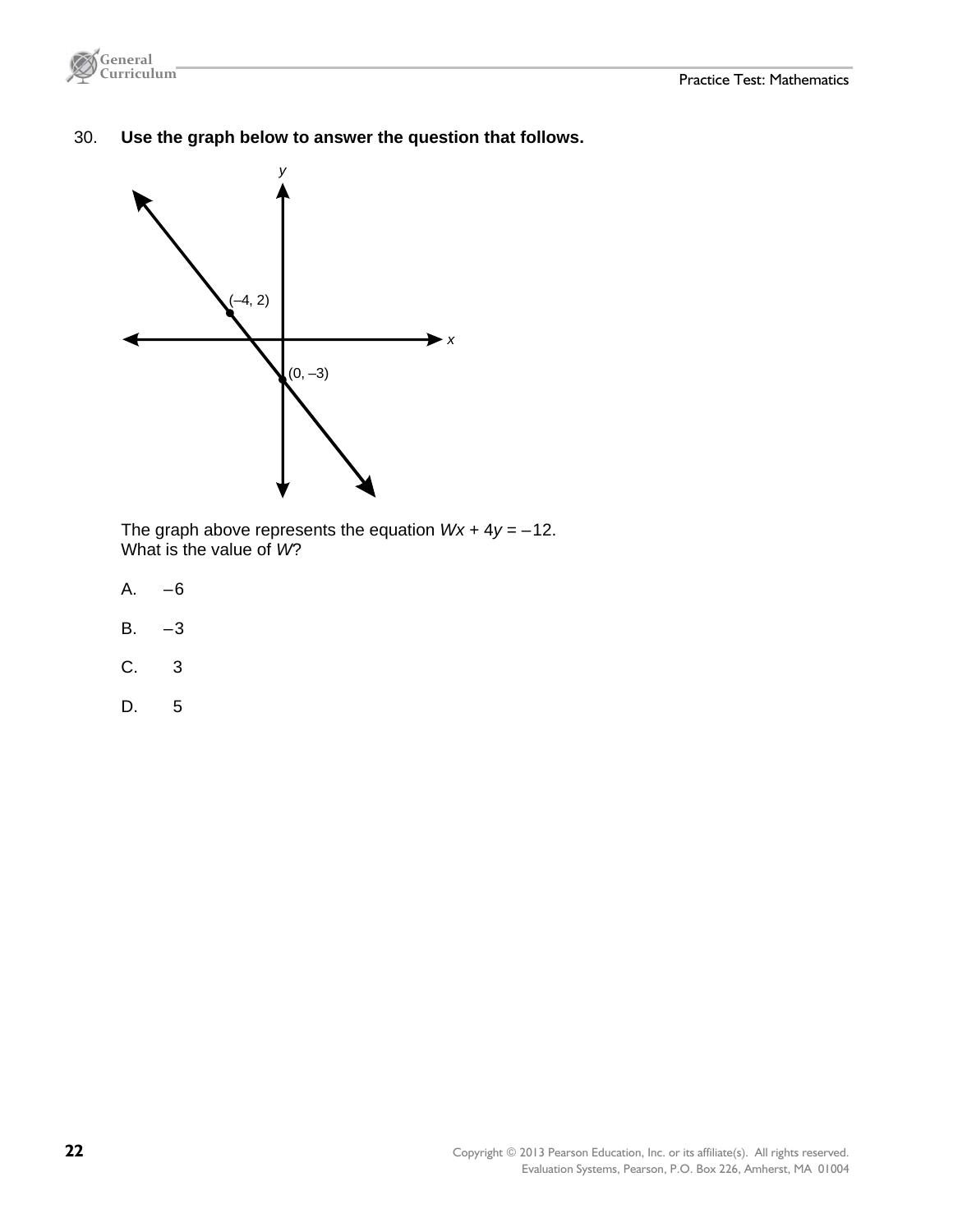

#### 31. **Use the problem below to answer the question that follows.**



A red car and a blue car compete in two 100-mile races. In the first race, both cars leave the starting line at the same time. When the red car crosses the finish line, the blue car has 10 miles left to go. In the second race, both cars start at the same time, but while the blue car begins at the starting line, the red car begins 10 miles behind the starting line.

Assuming that each car's average speed does not change, how far has the blue car traveled in the second race when the red car reaches the finish line?

 Which of the following proportions could be used to solve the problem above?

- A.  $\frac{100}{90} = \frac{110}{x}$
- B.  $\frac{100}{10} = \frac{110}{x}$
- C.  $\frac{100}{90} = \frac{90}{x}$
- D.  $\frac{100}{10} = \frac{90}{x}$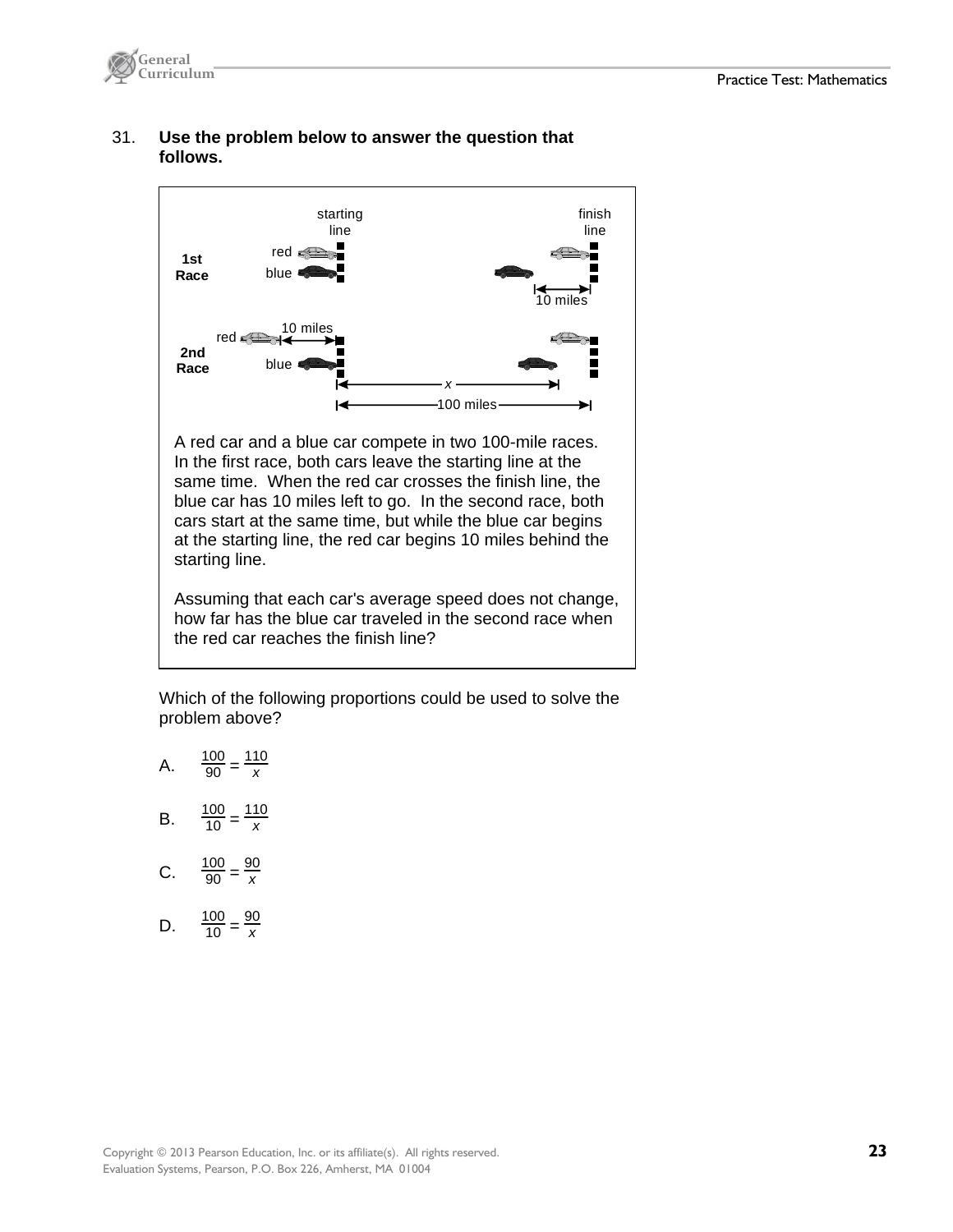

 32. **Use the diagram below to answer the question that follows.**



 The diagram above is used to describe the relationship between the circumference *c*, the radius *r*, and the area *A* of a circle. Assuming that the circle is divided into enough sections so that the figure on the right approximates a rectangle, which of the following relationships is demonstrated?

- A.  $A = \frac{1}{2}$ *cr*
- $A = cr$
- **C.**  $A = \frac{3}{2}$ *cr*
- D. *A* = 2*cr*
- 33. A pretzel company sells pretzels in a cylindrical container with a radius of 10 cm and a height of 30 cm. The company's packaging designers are considering switching to a new cylindrical container with a radius of 20 cm and a height of 15 cm. How does the volume of the proposed new container compare to the volume of the old container?
	- A. The volume of the new container is  $125 \text{ cm}^3$  less than the volume of the old container.
	- B. The volume of the new container is  $5 \text{ cm}^3$  less than the volume of the old container.
	- C. The volume of the new container is equal to the volume of the old container.
	- D. The volume of the new container is twice the volume of the old container.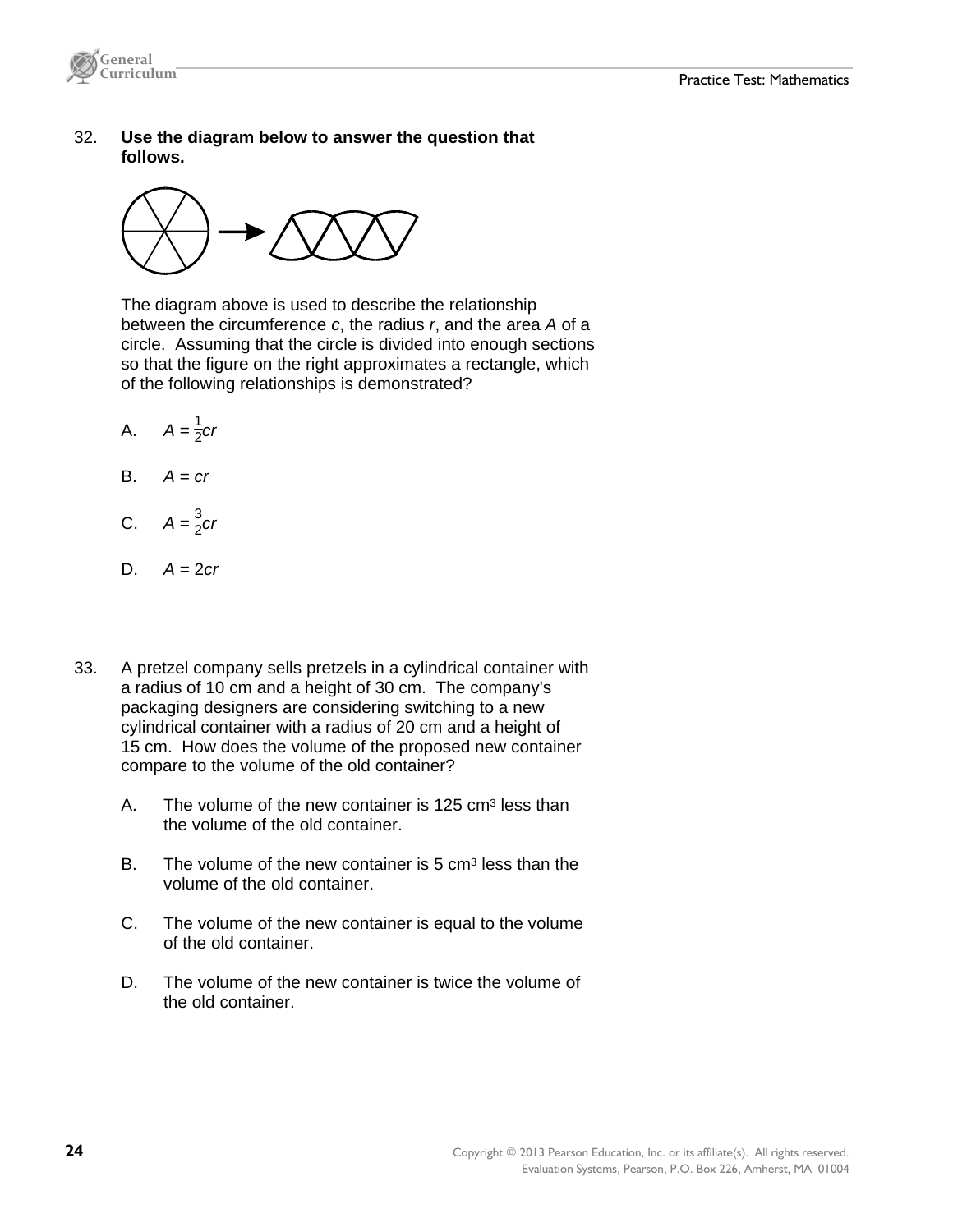

34. A fuel tank was approximately  $\frac{1}{8}$  full. After adding \$50 worth of fuel, the tank was approximately  $\frac{3}{4}$  full. If the fuel costs *p* dollars per gallon, approximately how many gallons does the tank hold when full?

A. 
$$
\frac{80}{p}
$$
 gallons

- B.  $\frac{50}{p}$  gallons
- C. 50*p* gallons
- D. 80*p* gallons
- 35. A homeowner is planning to use carpet tiles to cover the floor of a room measuring 9 feet by 10 feet 8 inches. If the carpet tiles are 8 inches wide and 1 foot long and there are no gaps between the tiles as they are placed on the floor, how many carpet tiles will the homeowner need to cover the floor of the room?
	- A. 100
	- B. 135
	- C. 144
	- D. 150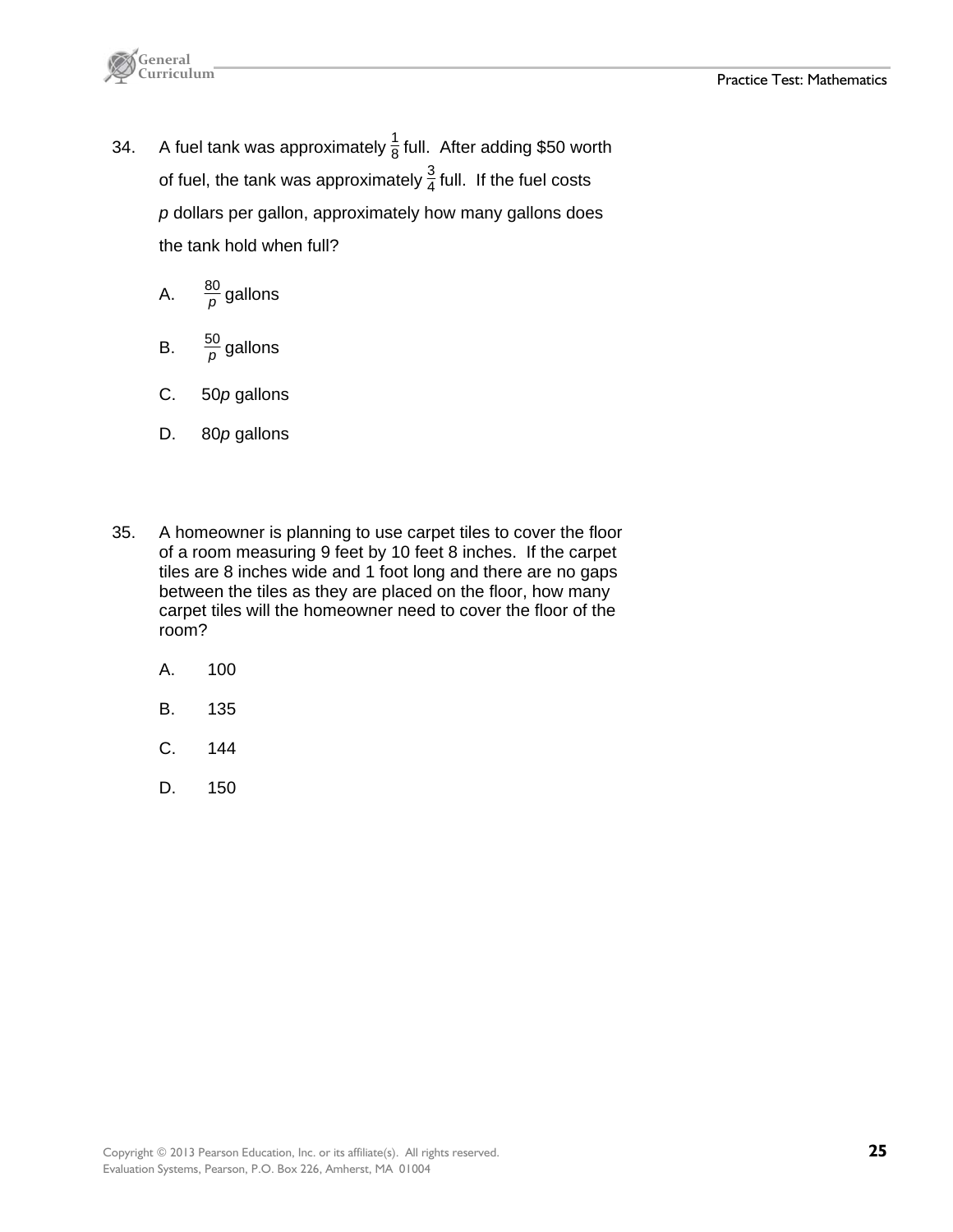

 36. **Use the diagram below to answer the question that follows.**



 A gift box has dimensions *x* by *y* by *z*. A decorative ribbon is wrapped across the diagonals of the box as shown above. Which of the following expressions represents the approximate total length of the ribbon?

- A.  $2(\sqrt{xy} + \sqrt{yz})$
- B.  $2(\sqrt{xy} + \sqrt{yz} + \sqrt{zx})$
- C.  $2(\sqrt{x^2 + y^2} + \sqrt{y^2 + z^2})$
- D.  $2(\sqrt{x^2 + y^2} + \sqrt{y^2 + z^2} + \sqrt{z^2 + x^2})$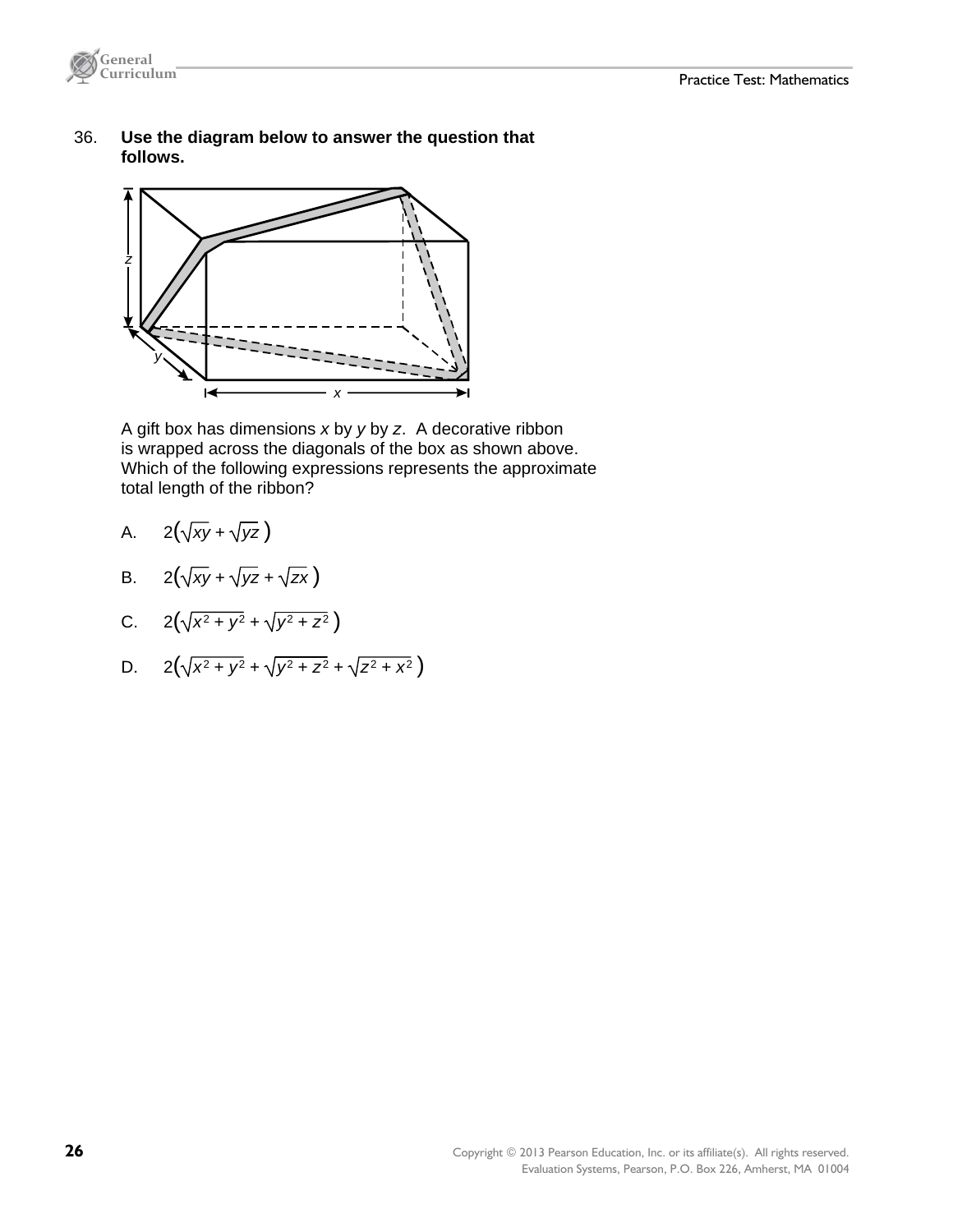

37. **Use the graph below to answer the question that follows.**



 If the image of a pointing hand in the graph above is rotated 180° about the origin and then reflected across the *x*-axis, which of the following graphs will result?



Copyright © 2013 Pearson Education, Inc. or its affiliate(s). All rights reserved. **27**  Evaluation Systems, Pearson, P.O. Box 226, Amherst, MA 01004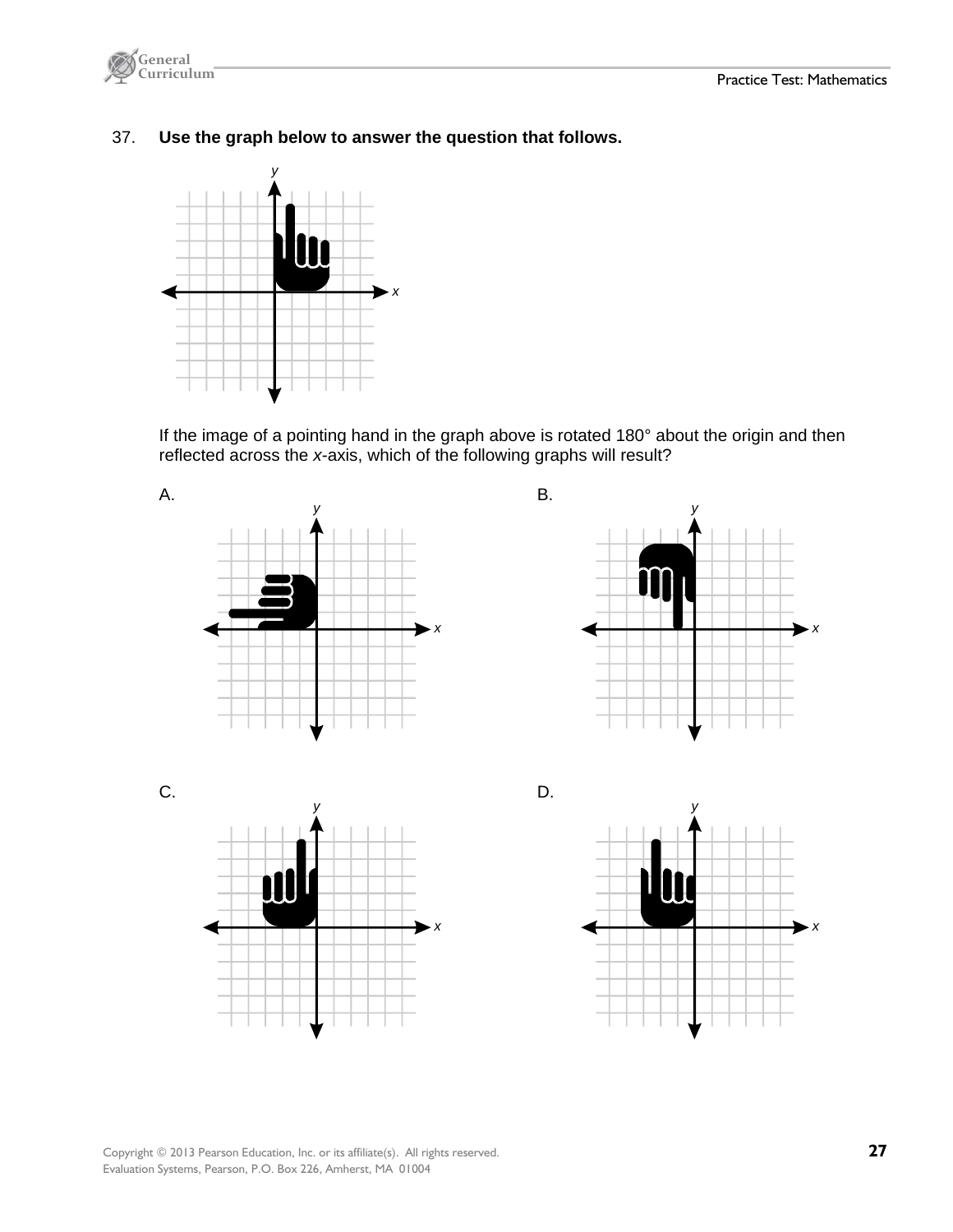

 38. Which of the following nets can be folded to form a square pyramid?





B.



C.

D.



**28** Copyright © 2013 Pearson Education, Inc. or its affiliate(s). All rights reserved. Evaluation Systems, Pearson, P.O. Box 226, Amherst, MA 01004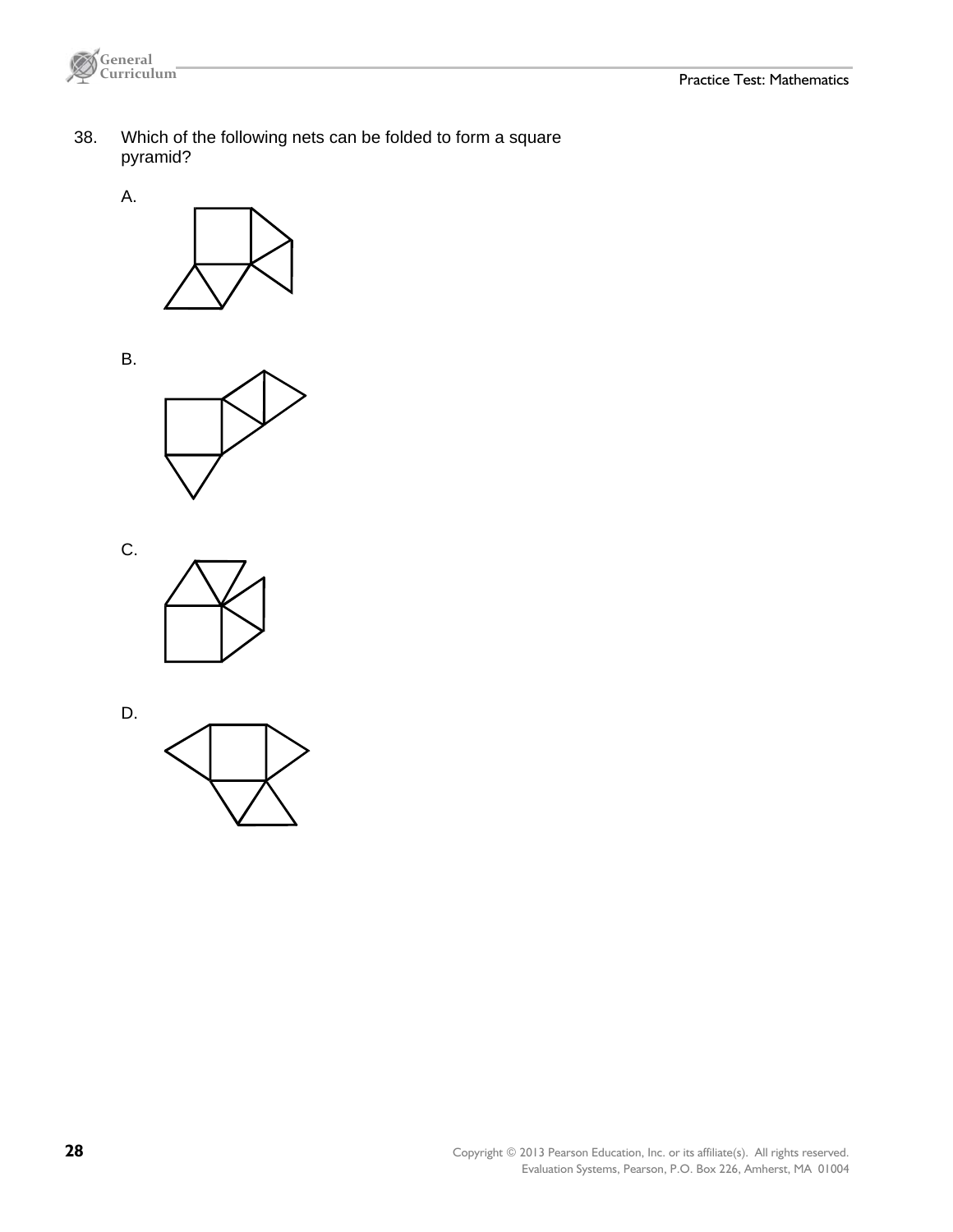

39. **Use the figure below to answer the question that follows.** 



 If equilateral triangle *ABC* above represents one of two congruent halves of a figure that has *AB* as a line of symmetry, then the entire figure is a:

- A. triangle.
- B. rectangle.
- C. prism.
- D. rhombus.
- 40. **Use the diagram below to answer the question that follows.**



 Three straight lines intersect to form a triangle, as shown above. What is the measure of angle *x*?

- A. 115°
- B. 120°
- C. 125°
- D. 130°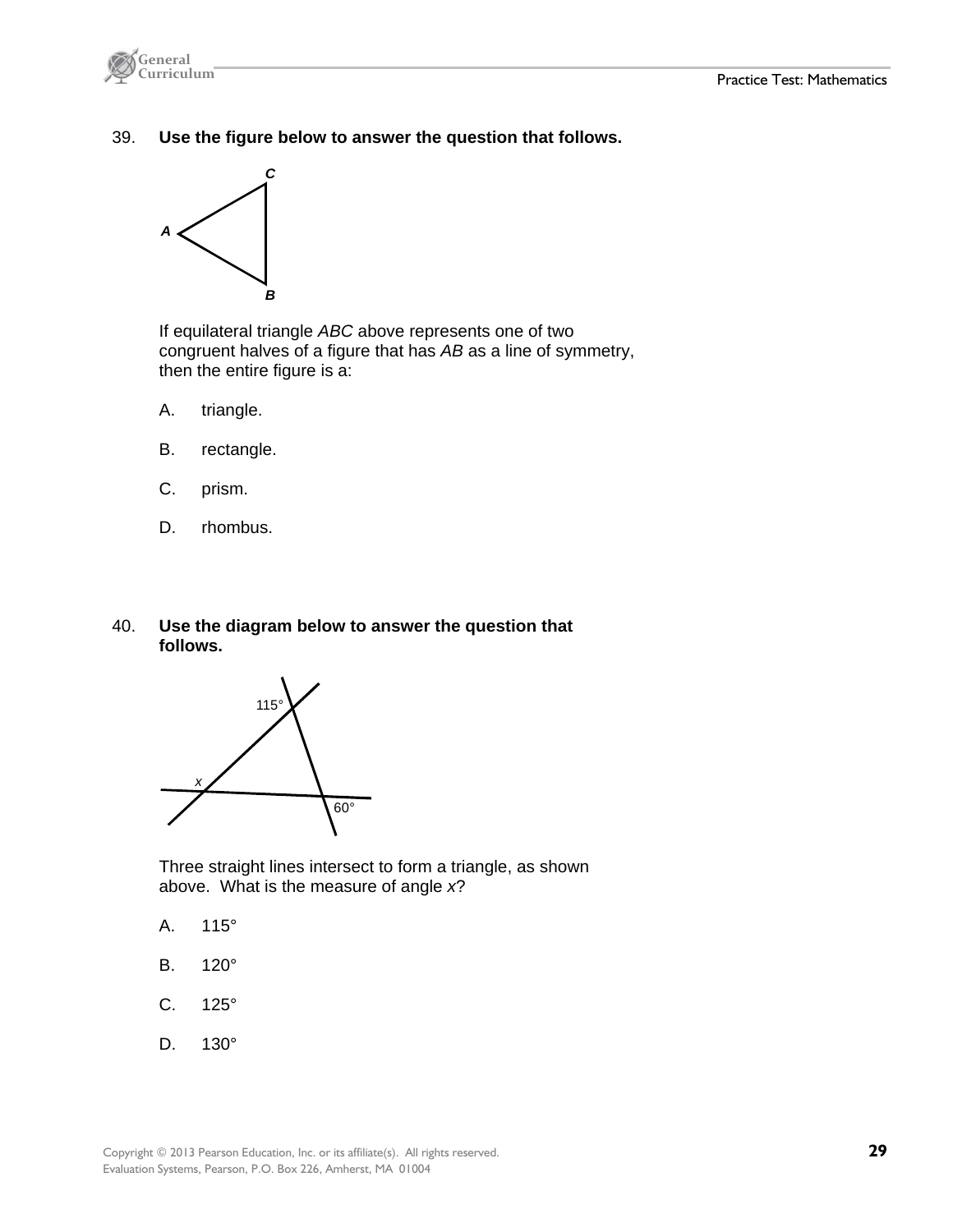

 41. **Use the histogram below to answer the question that follows.**



 Two 6-sided number cubes are rolled simultaneously 10 times. The sums are recorded in the histogram shown above. Which of the following statements can be inferred from the histogram?

- A. The mean is less than the median by  $\frac{1}{10}$ .
- B. The mean is greater than the median by  $\frac{1}{10}$ .
- C. The mean is less than the median by  $\frac{1}{2}$ .
- D. The mean is greater than the median by  $\frac{1}{2}$ .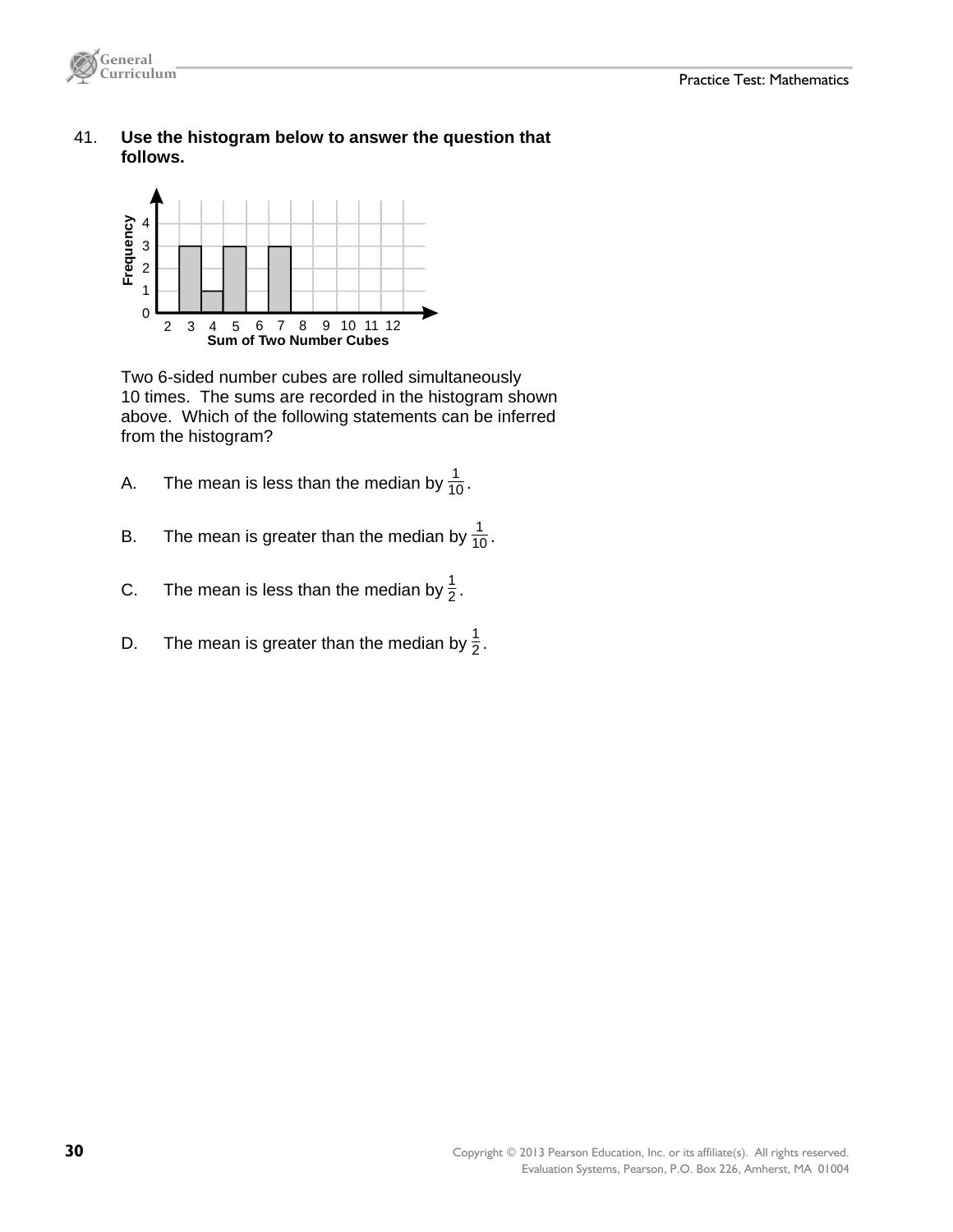



#### 42. **Use the graph below to answer the question that follows**.

The graph above shows the distribution of scores on a test with possible scores of 10, 20, 30, 40, 50, and 60. The minimum passing score was 40. 20 girls and 20 boys took the test. The percentage of girls passing the test was how much greater than the percentage of boys passing the test?

- A. 25%
- B. 20%
- C. 15%
- D. 10%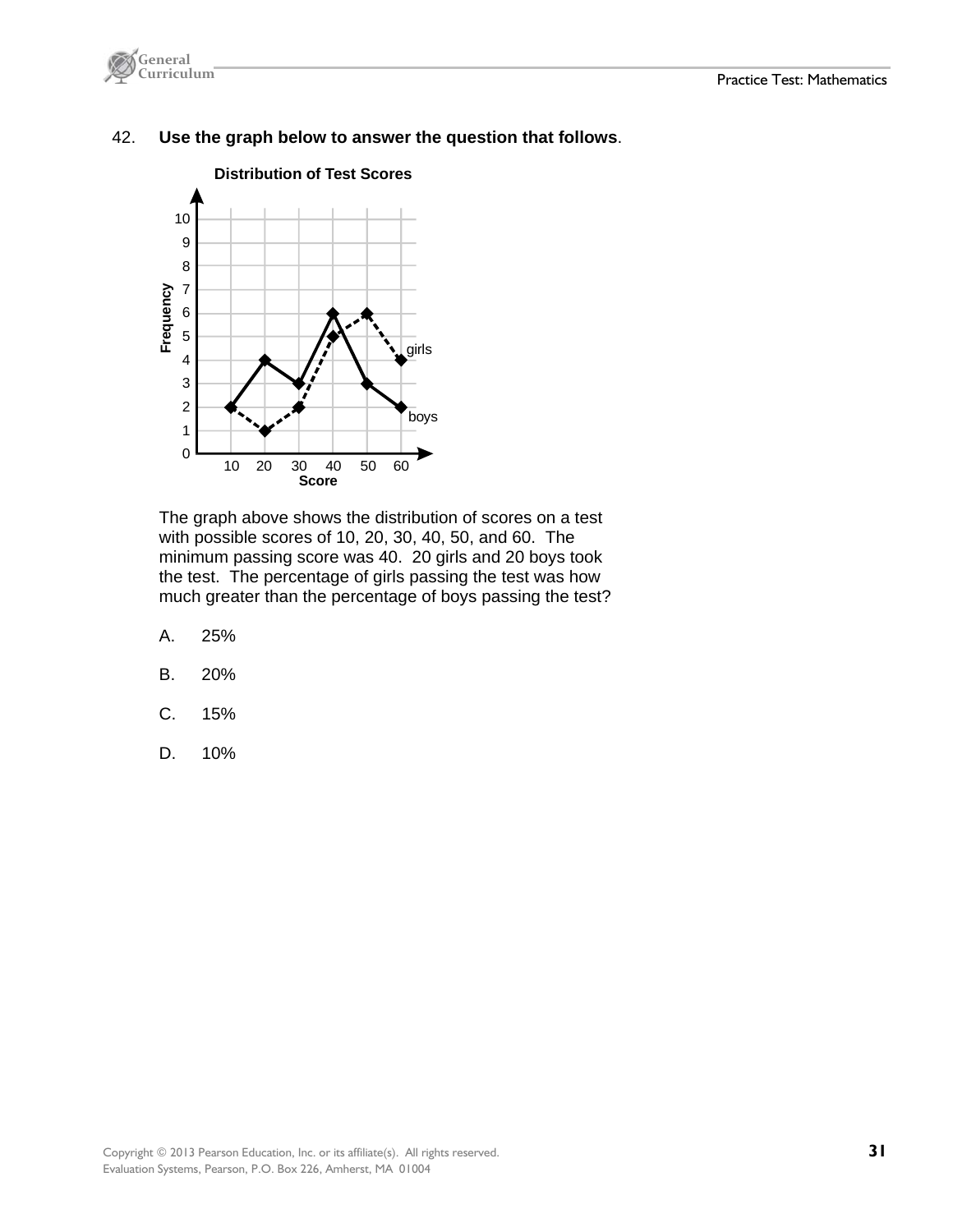

|                  | <b>Milk Shake Flavor Preference</b>       |    |    |  |
|------------------|-------------------------------------------|----|----|--|
| <b>Age Range</b> | Vanilla<br>Chocolate<br><b>Strawberry</b> |    |    |  |
| $10 - 19$        | 7                                         | 30 | 15 |  |
| $20 - 29$        | 10                                        | 16 | 14 |  |
| $30 - 39$        | 8                                         | 14 | 12 |  |
| $40 - 49$        | 9                                         | 17 | 9  |  |

#### 43. **Use the table below to answer the question that follows.**

 A marketing company conducted a survey to determine milk shake flavor preferences among five different age groups. Based on the data in the table, what is the probability that a randomly chosen 35-year-old customer will prefer a strawberry-flavored milk shake?

- $A<sub>1</sub>$  $rac{1}{7}$
- B. <sup>1</sup>  $\frac{1}{6}$
- $C<sub>r</sub>$  $rac{6}{25}$
- D.  $\frac{6}{17}$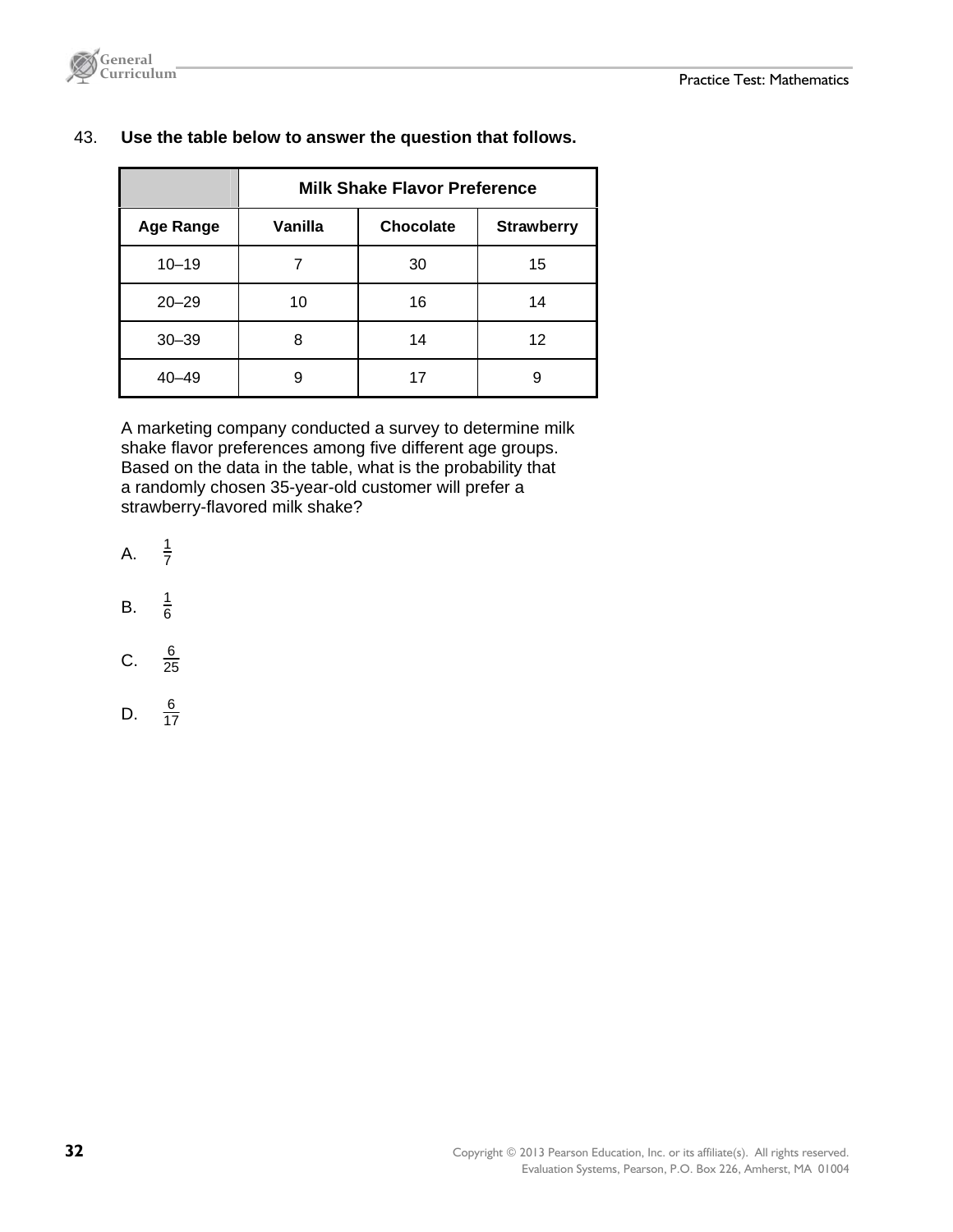

- 44. A child has a set of blocks, of which 4 are square, 5 are round, and 6 are triangular. The child randomly picks a block from the set and gives it to his sister. The child then randomly picks one more block. What is the probability that the first block was round and the second block was triangular?
	- A.  $\frac{1}{9}$
	- B.  $\frac{2}{15}$
	- $C.$  $rac{1}{7}$
	- D.  $\frac{11}{15}$ 15
- 45. **Use the spinner below to answer the question that follows.**



 The host of a party tells her guests that every time the spinner above lands on the section labeled "Fruit Basket," a guest will win a large basket of fruit. If the 180 guests at the party each spin the spinner once, what is the best estimate of the number of fruit baskets that the host will be giving away?

- A. 7
- B. 14
- C. 36
- D. 72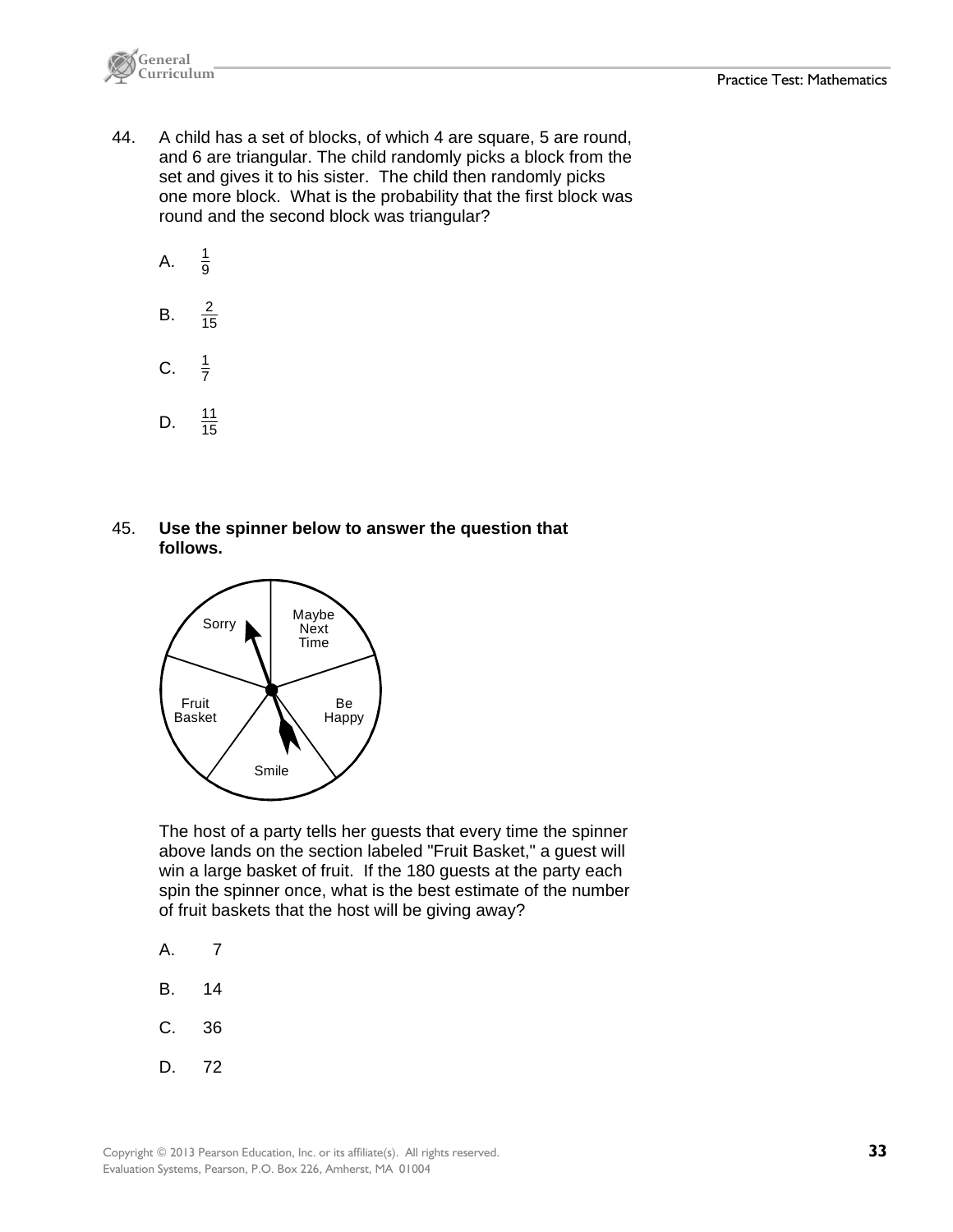



### **DIRECTIONS FOR THE OPEN-RESPONSE ITEM ASSIGNMENT**

This section of the test consists of an open-response item assignment that appears on the following page. You will be asked to prepare a written response of approximately 1–2 pages for the assignment. You should use your time to plan, write, review, and edit your response for the assignment.

Read the topic and directions for the assignment carefully before you begin to work. Think about how you will organize your response. During the actual test, you will be provided with material to make notes, write an outline, or otherwise prepare your response. However, your score will be based solely on the response that is typed in the response box and/or written on a response sheet and scanned using the scanner provided at your workstation. See "Responding to the Open-Response Item Assignment" for more information about preparing your written response.

As a whole, your response to the assignment must demonstrate an understanding of the knowledge of the field. In your response to the assignment, you are expected to demonstrate the depth of your understanding of the subject area by applying your knowledge rather than by merely reciting factual information.

Your response to the assignment will be evaluated based on the following criteria.

- **PURPOSE:** the extent to which the response achieves the purpose of the assignment
- **SUBJECT KNOWLEDGE:** appropriateness and accuracy in the application of subject knowledge
- **SUPPORT:** quality and relevance of supporting evidence
- **RATIONALE:** soundness of argument and degree of understanding of the subject area

The open-response item assignment is intended to assess subject knowledge. Your response must be communicated clearly enough to permit valid judgment of the evaluation criteria by scorers. Your response should be written for an audience of educators in this field. The final version of your response should conform to the conventions of edited American English. Your response should be your original work, written in your own words, and not copied or paraphrased from some other work.

Be sure to write about the assigned topic. Please write legibly. You may not use any reference materials during the test. Remember to review your work and make any changes you think will improve your response.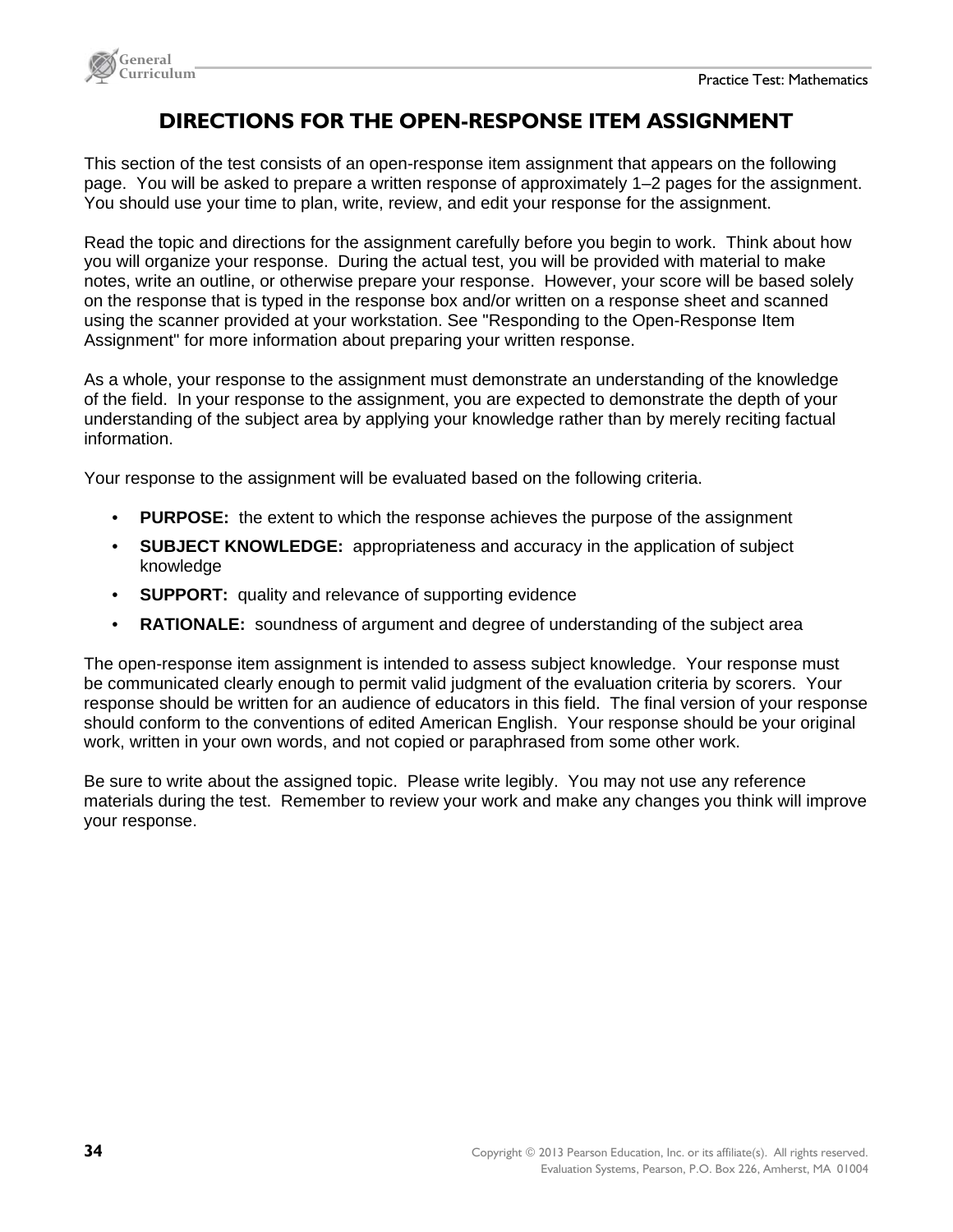

### **OPEN-RESPONSE ITEM ASSIGNMENT**

**Use the information below to complete the exercise that follows.**

*Students are asked to solve the following problem.* 



Approximately what fraction of the entire figure shown above is enclosed by the semicircle? (use  $\pi = 3.14$ )

#### *Student response:*

| rectangle = $6 \times 3 = 18$                            | 3.14                                                                    |
|----------------------------------------------------------|-------------------------------------------------------------------------|
| triangle = $\frac{1}{2}$ x 6 x 4 = 12                    | $x_3$<br>93.12                                                          |
| semicircle = $\frac{1}{2}$ x 2 x $\pi$ x radius = $3\pi$ | $18 + 12 + 9312 = 12312$                                                |
|                                                          | answer = $\frac{93.12}{123.12}$ or about $\frac{90}{120} = \frac{3}{4}$ |
|                                                          |                                                                         |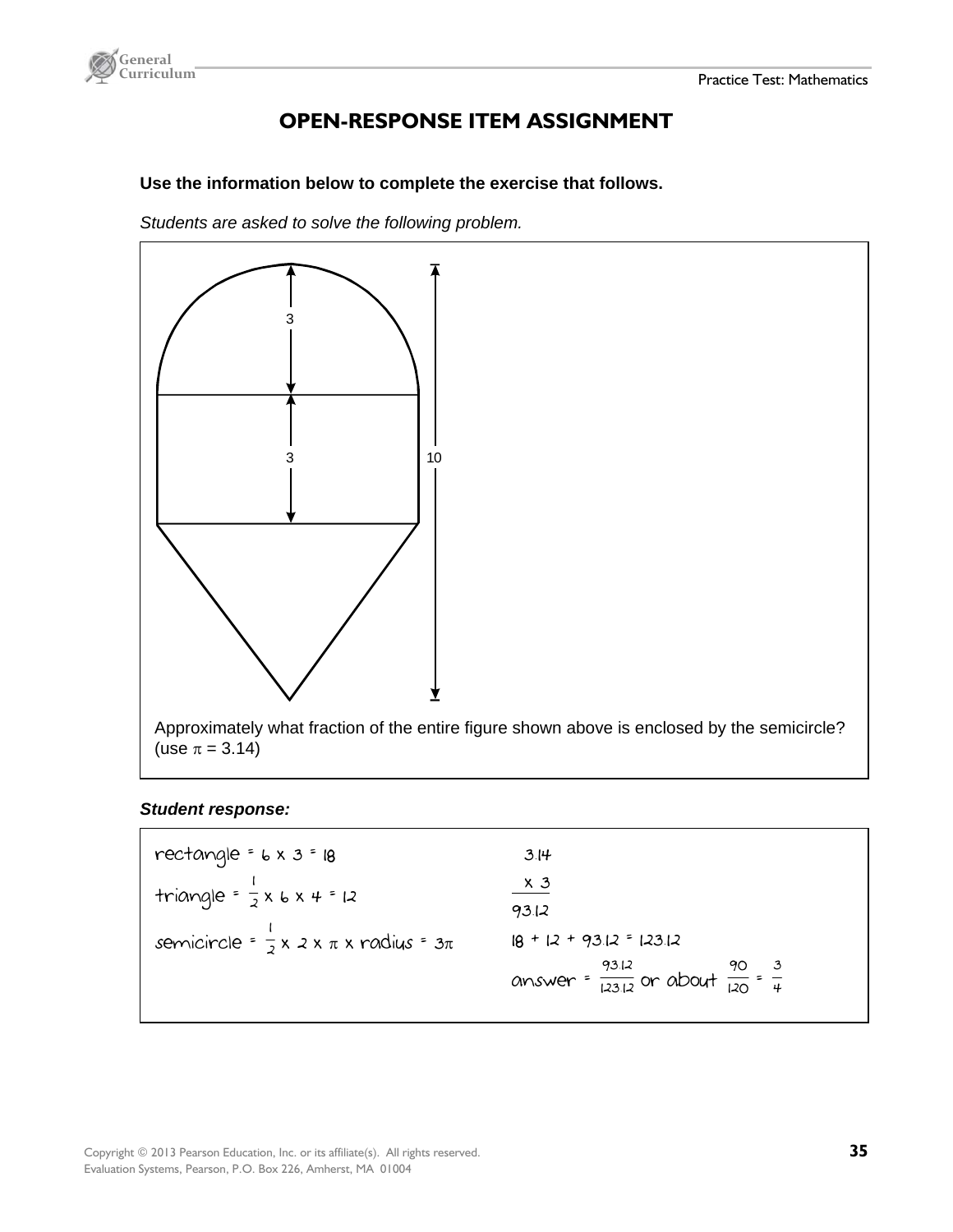

 Use your knowledge of mathematics to create a response in which you analyze the student's work and provide an alternative solution to the problem. In your response, you should:

- correct any errors or misconceptions evident in the student's work and explain why the response is not mathematically sound (be sure to provide a correct solution, show your work, and explain your reasoning); and
- solve the problem using an alternative method that could enhance the student's conceptual understanding of ratios and decimal multiplication in the context of the problem.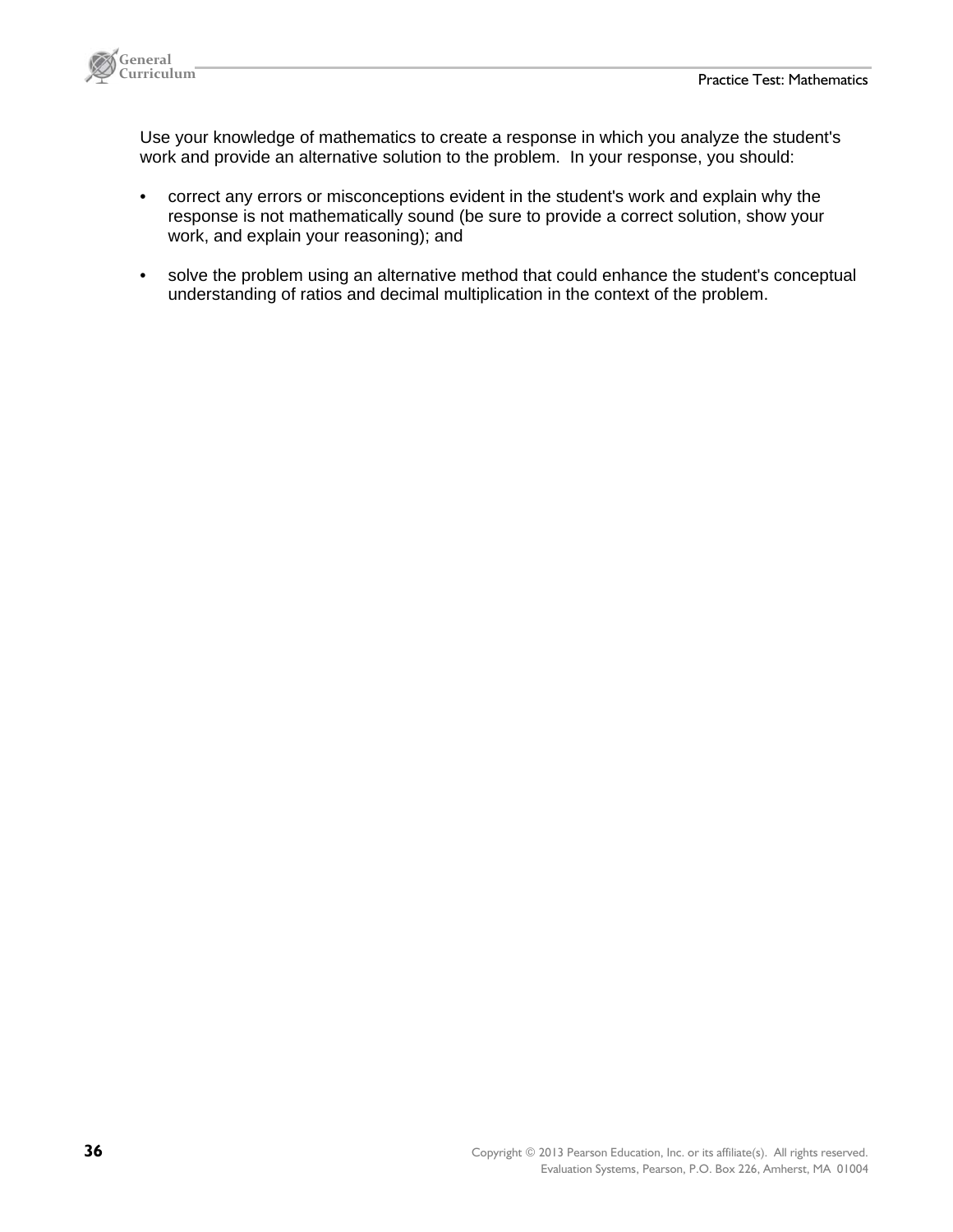

### **RESPONDING TO THE OPEN-RESPONSE ITEM ASSIGNMENT**

The actual test will be administered on computer at a Pearson VUE–authorized computer testing center. When you take the actual test, the open-response item assignment will appear on the screen with an answer box immediately below the assignment.

Your final response must be either:

- typed into the on-screen response box,
- written on a response sheet and scanned using the scanner provided at your workstation, or
- provided using both the on-screen response box (for typed text) and a response sheet (for calculations or drawings) that you will scan using the scanner provided at your workstation.

Instructions for scanning your response sheet(s) are available at your workstation during the test. Tutorials are also available on the program website for candidates to review before their test appointment.

The answer box includes options for editing your response along the top and a word counter in the lower left corner. The following is an example of an answer box.

|               | → Cut h Copy la Paste のUndo へRedo |  |
|---------------|-----------------------------------|--|
|               |                                   |  |
|               |                                   |  |
|               |                                   |  |
|               |                                   |  |
|               |                                   |  |
|               |                                   |  |
|               |                                   |  |
|               |                                   |  |
|               |                                   |  |
|               |                                   |  |
|               |                                   |  |
|               |                                   |  |
| Word Count: 0 |                                   |  |

For the purposes of this practice test, it is suggested that you draft your responses to the openresponse item assignment using your computer's word processing program (for typed text) and/or using a lined piece of paper (for calculations or drawings). Your response should be approximately 1–2 pages long.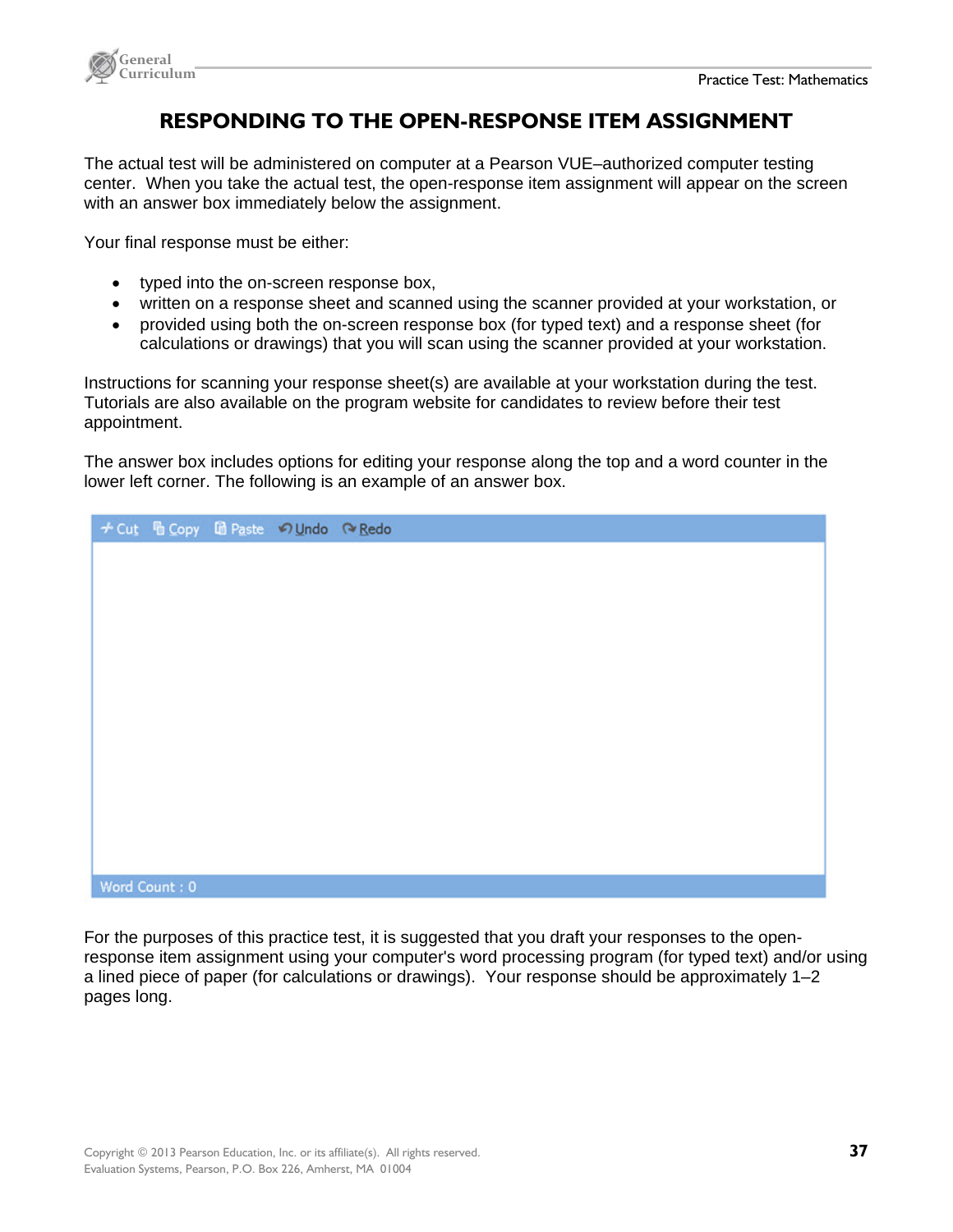

# **PRACTICE TEST RESULTS**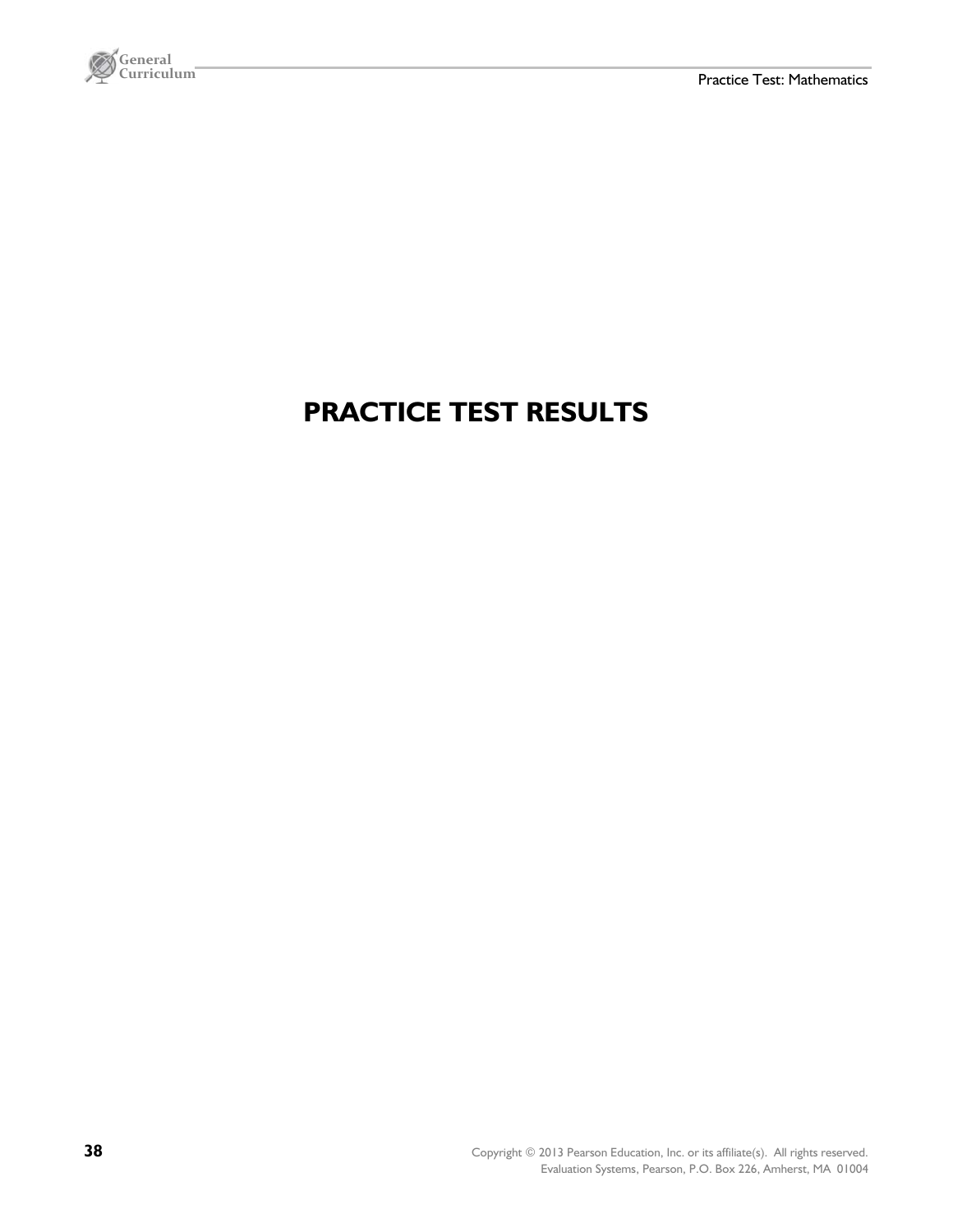

### **PRACTICE TEST RESULTS OVERVIEW**

The practice test provides valuable information regarding your preparedness for the General Curriculum: Mathematics subtest. In this section, you will find information and tools to help you determine your preparedness on the various sections of the test.

#### **Multiple-Choice Questions**

A Multiple-Choice Question Answer Key Worksheet is provided to assist you in evaluating your multiple-choice responses. The worksheet contains five columns. The first column indicates the multiple-choice question number, the second column indicates the objective to which the test question was written, and the third column indicates the correct response. The remaining columns are for your use in calculating the number of multiplechoice questions you answered correctly or incorrectly.

An Evaluation Chart for the multiple-choice questions is also provided to help you assess which content covered by the test objectives may require additional study.

Multiple-Choice Question Analyses are provided to explain the correct answer for each question as well as why the other responses are not correct.

#### **Open-Response Item**

Evaluation Information, Sample Responses and Analyses, as well as a Scoring Rubric are provided for this item. You may wish to refer to this information when evaluating your practice test response.

#### **Total Test**

Practice Test Score Calculation information is provided to help you estimate your score on the practice test. Although you cannot use this practice test to precisely predict how you might score on an official General Curriculum: Mathematics subtest, you may be able to determine your degree of readiness to take the test at an operational administration. No passing score has been determined for the practice test.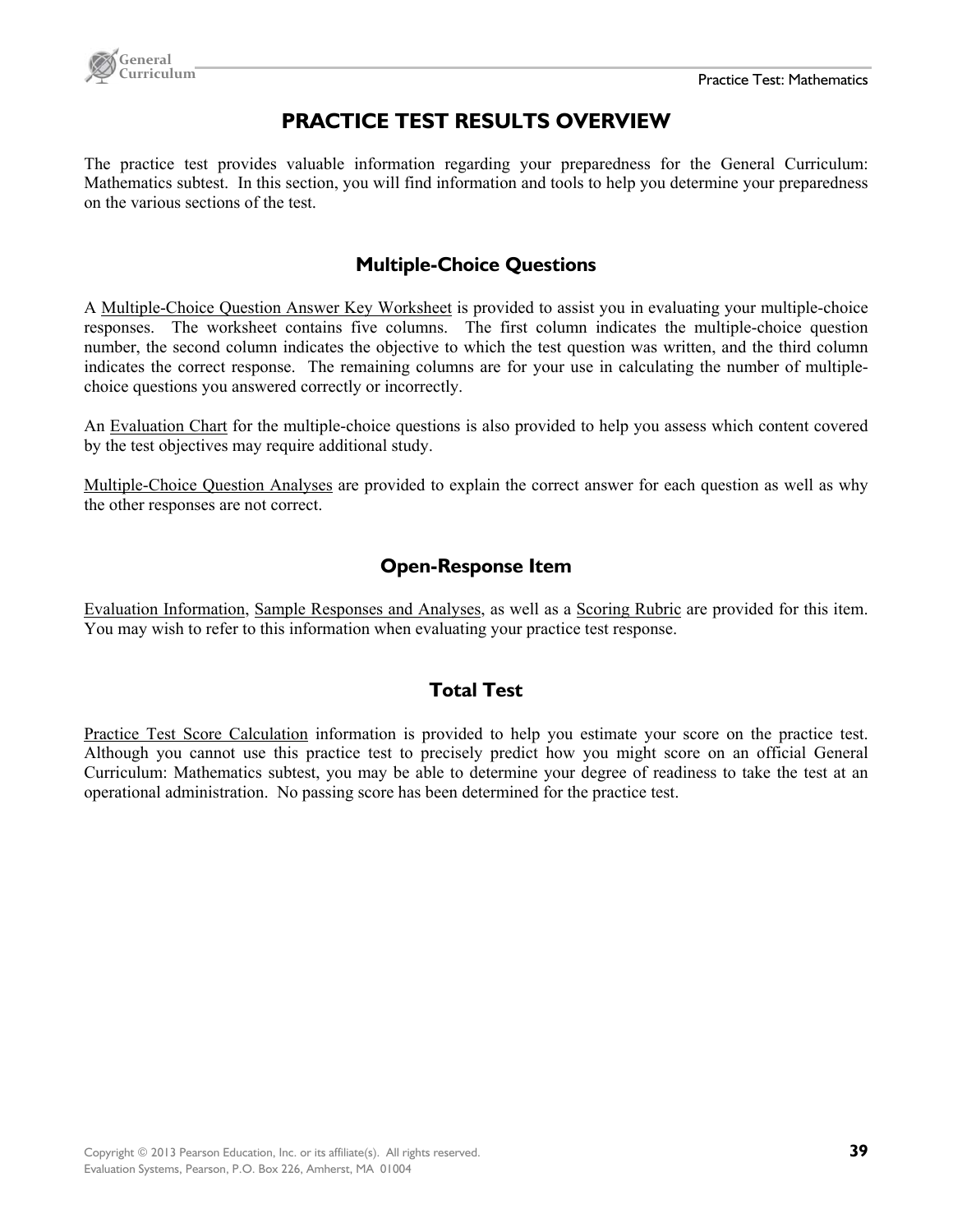

| <b>MULTIPLE-CHOICE QUESTION</b> |  |
|---------------------------------|--|
| <b>ANSWER KEY WORKSHEET</b>     |  |

| <b>Question</b>         | <b>Objective</b> | <b>Correct</b>  | <b>Your Response</b> |            |
|-------------------------|------------------|-----------------|----------------------|------------|
| <b>Number</b>           | <b>Number</b>    | <b>Response</b> | <b>Correct?</b>      | Incorrect? |
|                         | 0016             | B               |                      |            |
| $\overline{2}$          | 0016             | D               |                      |            |
| 3                       | 0016             | B               |                      |            |
| $\overline{\mathbf{4}}$ | 0016             | A               |                      |            |
| 5                       | 0016             | B               |                      |            |
| 6                       | 0017             | B               |                      |            |
| $\overline{7}$          | 0017             | C               |                      |            |
| 8                       | 0017             | $\mathsf C$     |                      |            |
| 9                       | 0017             | D               |                      |            |
| $\overline{0}$          | 0017             | B               |                      |            |
| $\mathbf{I}$            | 0018             | B               |                      |            |
| 12                      | 0018             | D               |                      |            |
| 3                       | 0018             | A               |                      |            |
| 4                       | 0018             | $\mathsf C$     |                      |            |
| 15                      | 0018             | $\sf{B}$        |                      |            |
| 16                      | 0019             | A               |                      |            |
| 17                      | 0019             | $\mathsf C$     |                      |            |
| 18                      | 0019             | D               |                      |            |
| 9                       | 0019             | B               |                      |            |
| 20                      | 0019             | B               |                      |            |
| 21                      | 0020             | $\mathsf D$     |                      |            |
| 22                      | 0020             | C               |                      |            |
| 23                      | 0020             | D               |                      |            |
| 24                      | 0020             | $\sf B$         |                      |            |
| 25                      | 0021             | $\mathsf C$     |                      |            |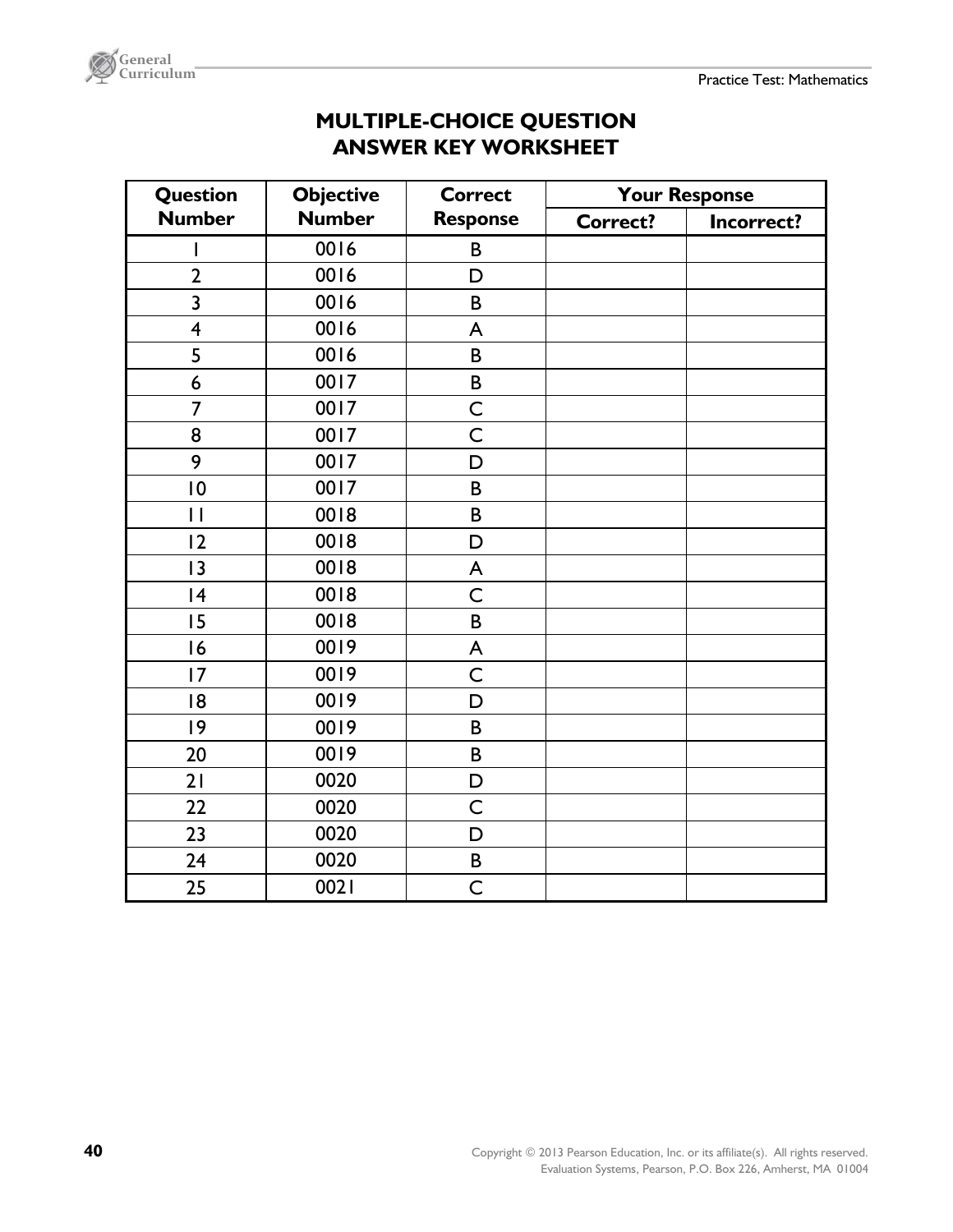

| Question       | <b>Objective</b> | <b>Correct</b>  | <b>Your Response</b> |            |
|----------------|------------------|-----------------|----------------------|------------|
| <b>Number</b>  | <b>Number</b>    | <b>Response</b> | <b>Correct?</b>      | Incorrect? |
| 26             | 0021             | B               |                      |            |
| 27             | 0021             | A               |                      |            |
| 28             | 0022             | A               |                      |            |
| 29             | 0022             | D               |                      |            |
| 30             | 0022             | D               |                      |            |
| 31             | 0022             | A               |                      |            |
| 32             | 0023             | A               |                      |            |
| 33             | 0023             | D               |                      |            |
| 34             | 0023             | A               |                      |            |
| 35             | 0023             | $\mathsf{C}$    |                      |            |
| 36             | 0024             | C               |                      |            |
| 37             | 0024             | C               |                      |            |
| 38             | 0024             | B               |                      |            |
| 39             | 0024             | D               |                      |            |
| 40             | 0024             | C               |                      |            |
| 4 <sub>1</sub> | 0025             | A               |                      |            |
| 42             | 0025             | B               |                      |            |
| 43             | 0026             | D               |                      |            |
| 44             | 0026             | $\mathsf C$     |                      |            |
| 45             | 0026             | C               |                      |            |

### **MULTIPLE-CHOICE QUESTION ANSWER KEY WORKSHEET (continued)**

#### **Count the number of multiple-choice questions you answered correctly:**

of 45 multiple-choice questions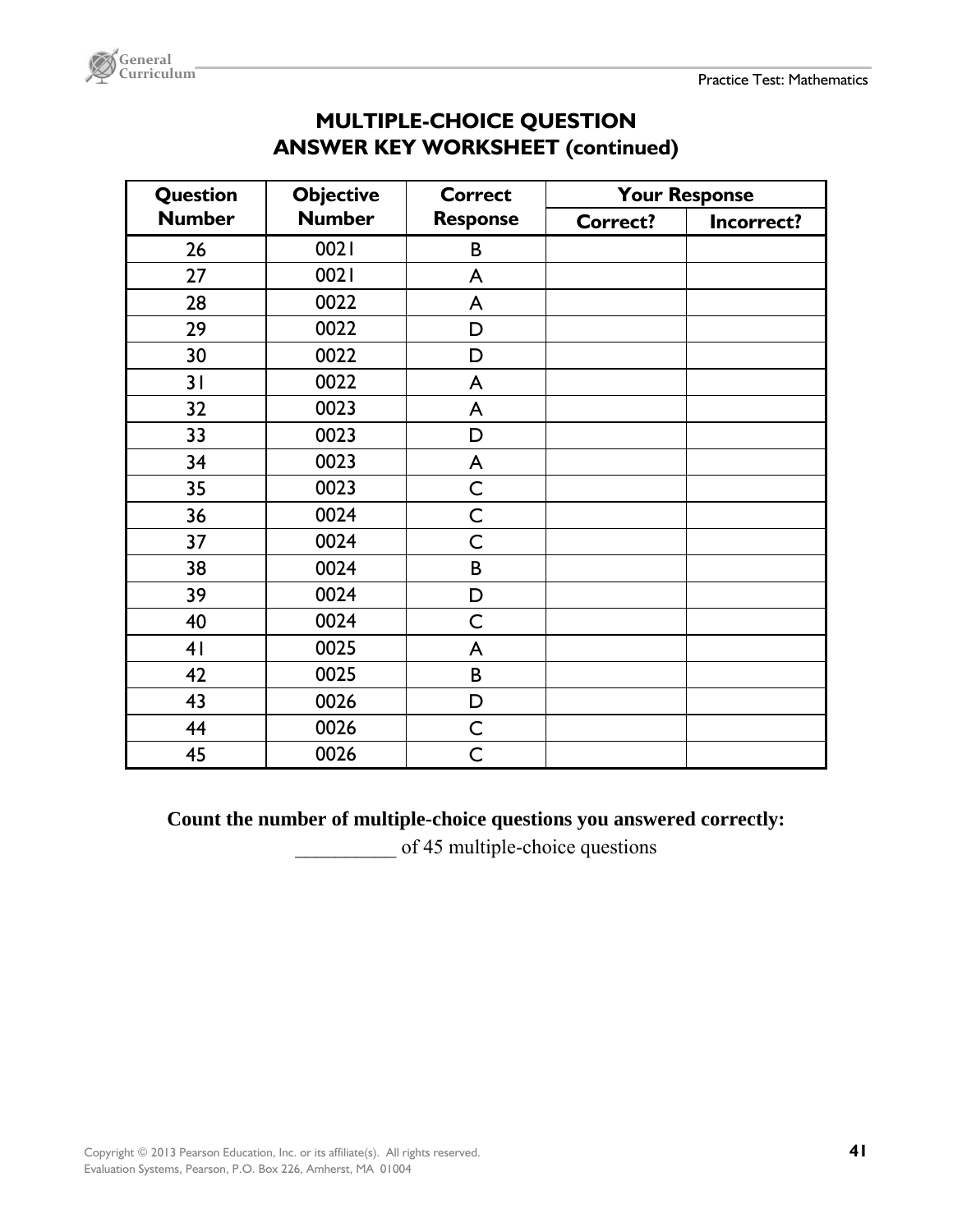

### **MULTIPLE-CHOICE QUESTION PRACTICE TEST EVALUATION CHART**

In the evaluation chart that follows, the multiple-choice questions are arranged in numerical order and by test objective. Check your responses against the correct responses provided to determine how many questions within each objective you answered correctly.

|  |                  | Objective 0016: Understand the number system and the concept of place value.                       |                                                                                        |
|--|------------------|----------------------------------------------------------------------------------------------------|----------------------------------------------------------------------------------------|
|  | $IB$ 2D 3B 4A 5B |                                                                                                    | /5                                                                                     |
|  |                  |                                                                                                    | Objective 0017: Understand integers, fractions, decimals, percents, and mixed numbers. |
|  | 6B 7C 8C 9D 10B  |                                                                                                    | $-$ /5                                                                                 |
|  |                  | Objective 0018: Understand and apply principles of number theory.<br>$11B$ $12D$ $13A$ $14C$ $15B$ | /5                                                                                     |
|  |                  |                                                                                                    |                                                                                        |
|  |                  | Objective 0019: Understand operations on numbers.                                                  |                                                                                        |
|  |                  | 16A 17C 18D 19B 20B                                                                                | /5                                                                                     |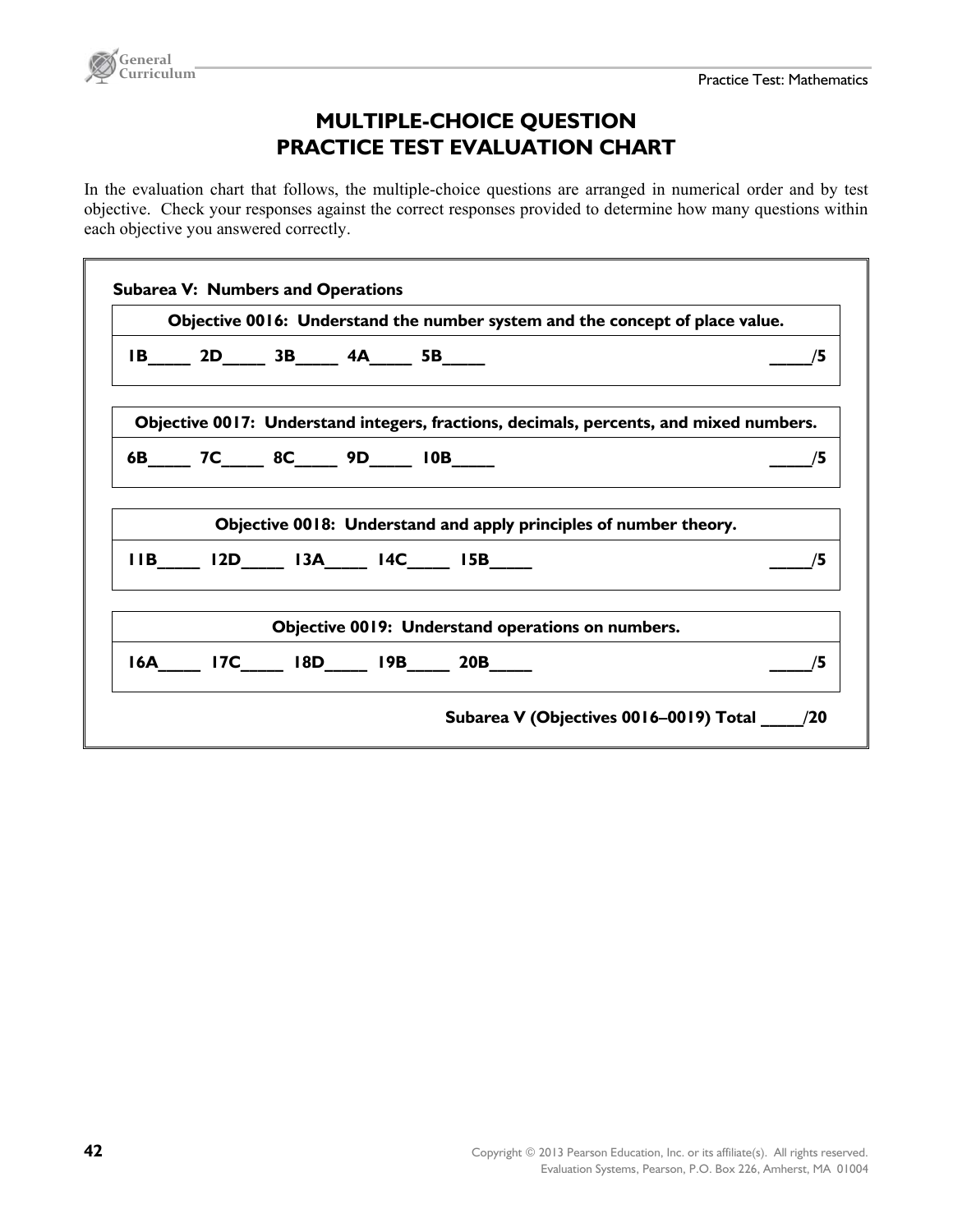

### **MULTIPLE-CHOICE QUESTION PRACTICE TEST EVALUATION CHART (continued)**

|  |                 | Objective 0020: Understand algebra as generalized arithmetic.     |                                             |
|--|-----------------|-------------------------------------------------------------------|---------------------------------------------|
|  | 21D 22C 23D 24B |                                                                   | /4                                          |
|  |                 | Objective 0021: Understand the concept of function.               |                                             |
|  | 25C 26B 27A     |                                                                   |                                             |
|  |                 | Objective 0022: Understand linear functions and linear equations. |                                             |
|  | 28A 29D 30D 31A |                                                                   | /4                                          |
|  |                 |                                                                   | Subarea VI (Objectives 0020-0022) Total /II |

|  |                 | Objective 0023: Understand and apply concepts of measurement. |  |
|--|-----------------|---------------------------------------------------------------|--|
|  | 32A 33D 34A 35C |                                                               |  |
|  |                 | Objective 0024: Understand and apply concepts of geometry.    |  |
|  |                 | 36C 37C 38B 39D 40C                                           |  |
|  |                 |                                                               |  |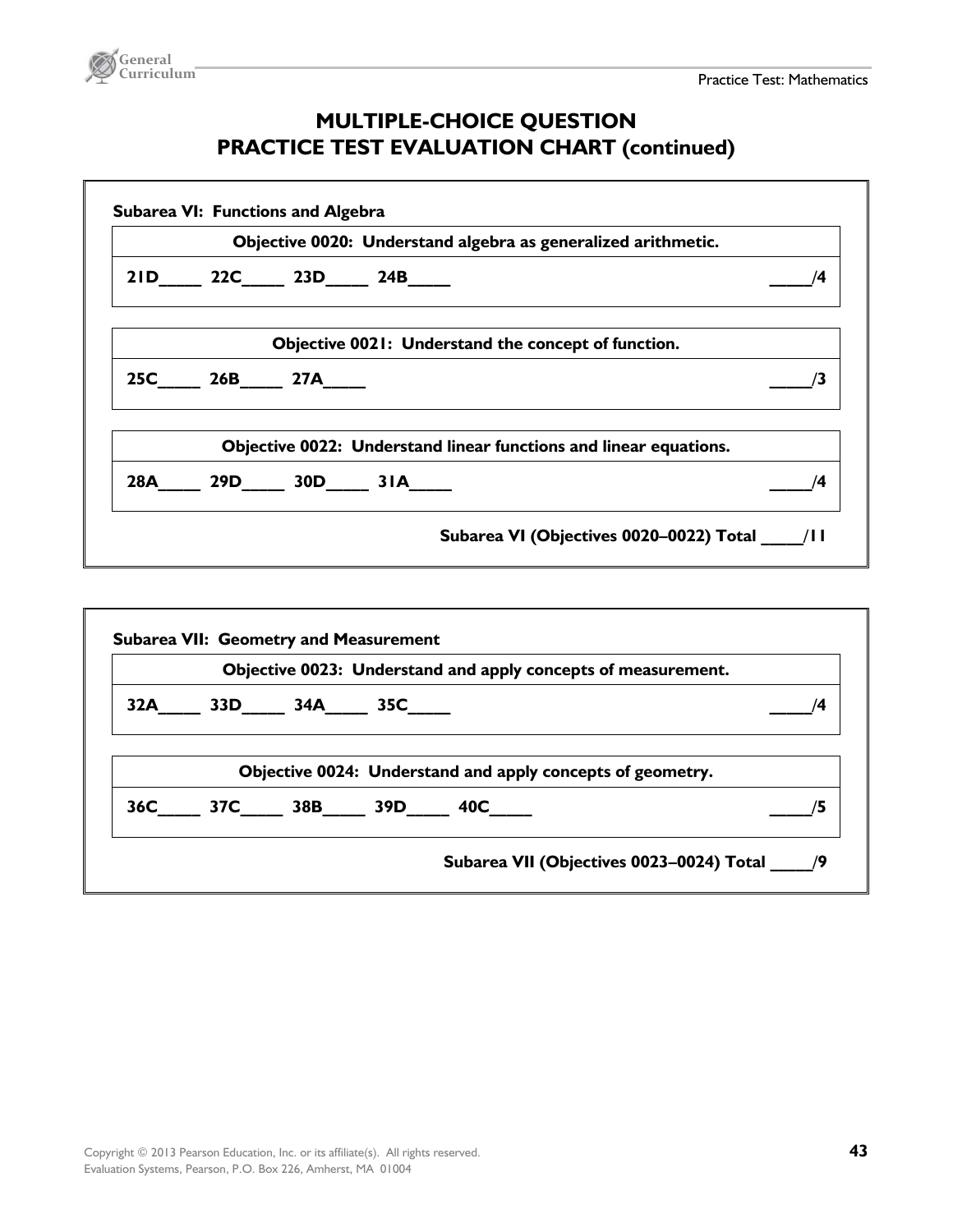

### **MULTIPLE-CHOICE QUESTION PRACTICE TEST EVALUATION CHART (continued)**

|                     | Objective 0025: Understand descriptive statistics.                  |
|---------------------|---------------------------------------------------------------------|
| $4I$ <b>A</b> $42B$ |                                                                     |
|                     | Objective 0026: Understand and apply basic concepts of probability. |
| 43D 44C 45C         |                                                                     |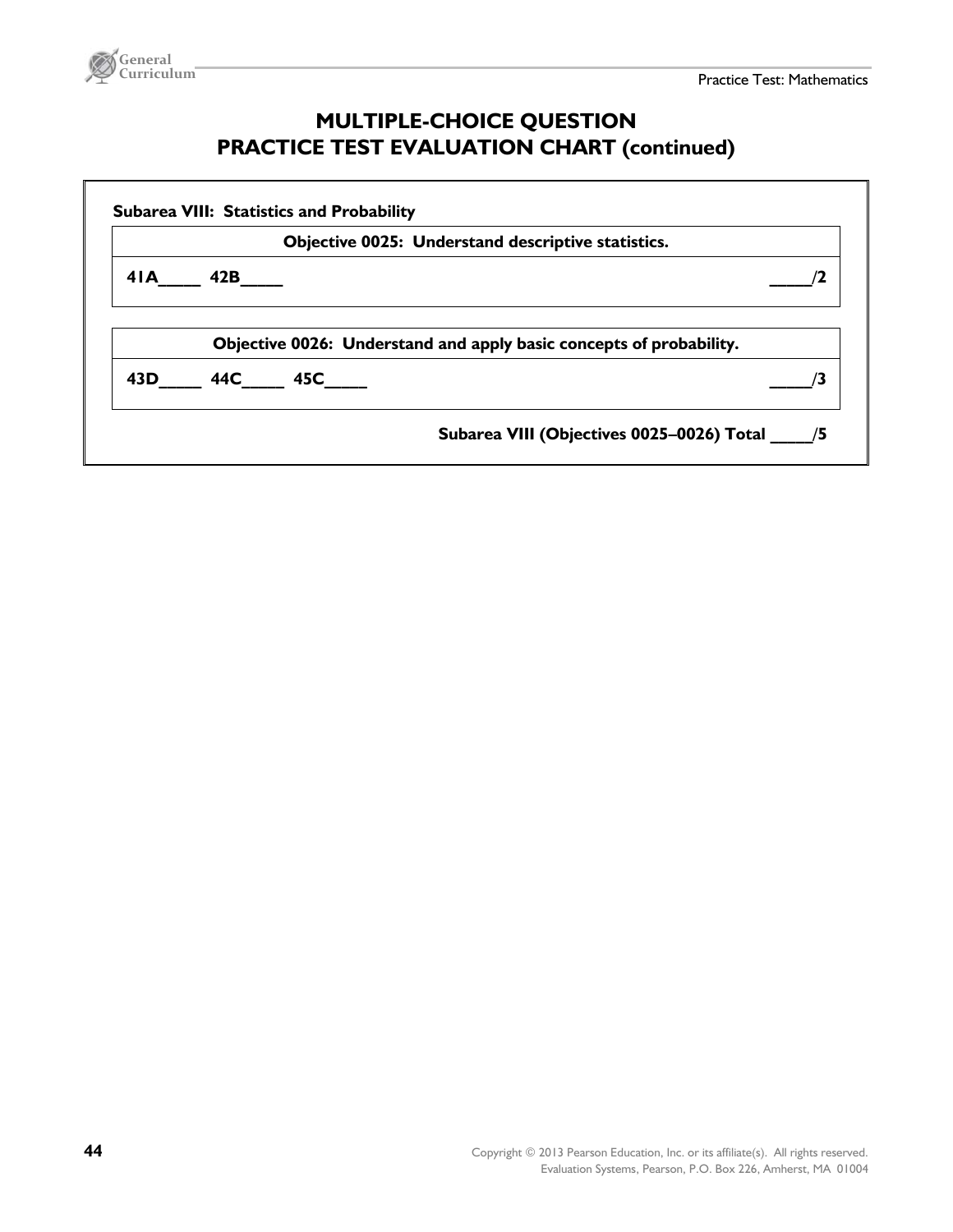

### **OPEN-RESPONSE ITEM EVALUATION INFORMATION**

#### **How Open-Response Items Are Scored**

Open-response items are scored through a process called focused holistic scoring. Scorers judge the overall effectiveness of the response rather than individual aspects considered in isolation. Scorer judgments are based on the quality of the response, not on length or neatness. Responses must be long enough to cover the topic adequately and scorers must be able to read what is written.

#### **How to Evaluate Your Practice Essay**

On the following pages, you will find two "strong" and two "weak" sample responses. PLEASE DO NOT REVIEW THE SAMPLE RESPONSES UNTIL AFTER YOU HAVE WRITTEN YOUR OWN RESPONSE. When you do review the two "strong" and "weak" sample responses and analyses included here, please note the following points:

- $\checkmark$  For the purposes of the practice test, responses are identified as "strong" or "weak" rather than given a score point of 1–4.
- $\checkmark$  The responses identified as "strong" may contain flaws; however, these responses do demonstrate the performance characteristics of a "strong response."
- $\checkmark$  The two "strong" responses demonstrate the examinees' appropriate understanding and application of the subject matter knowledge. However, these responses do not necessarily reflect the full range of "correct answers" that would demonstrate an understanding of the subject matter.
- $\checkmark$  The "Analysis" accompanying each "strong" and "weak" response discusses the main attributes of the response, but does not identify all flaws or strengths that may be present.

Compare your practice response to the Sample Responses to determine whether your response is more similar to the strong or weak responses. Also review the Analyses on those pages and the Scoring Rubric to help you better understand the characteristics of strong and weak essays. This evaluation will help you identify specific problems or weaknesses in your practice response. Further information on scoring can be found on the program website.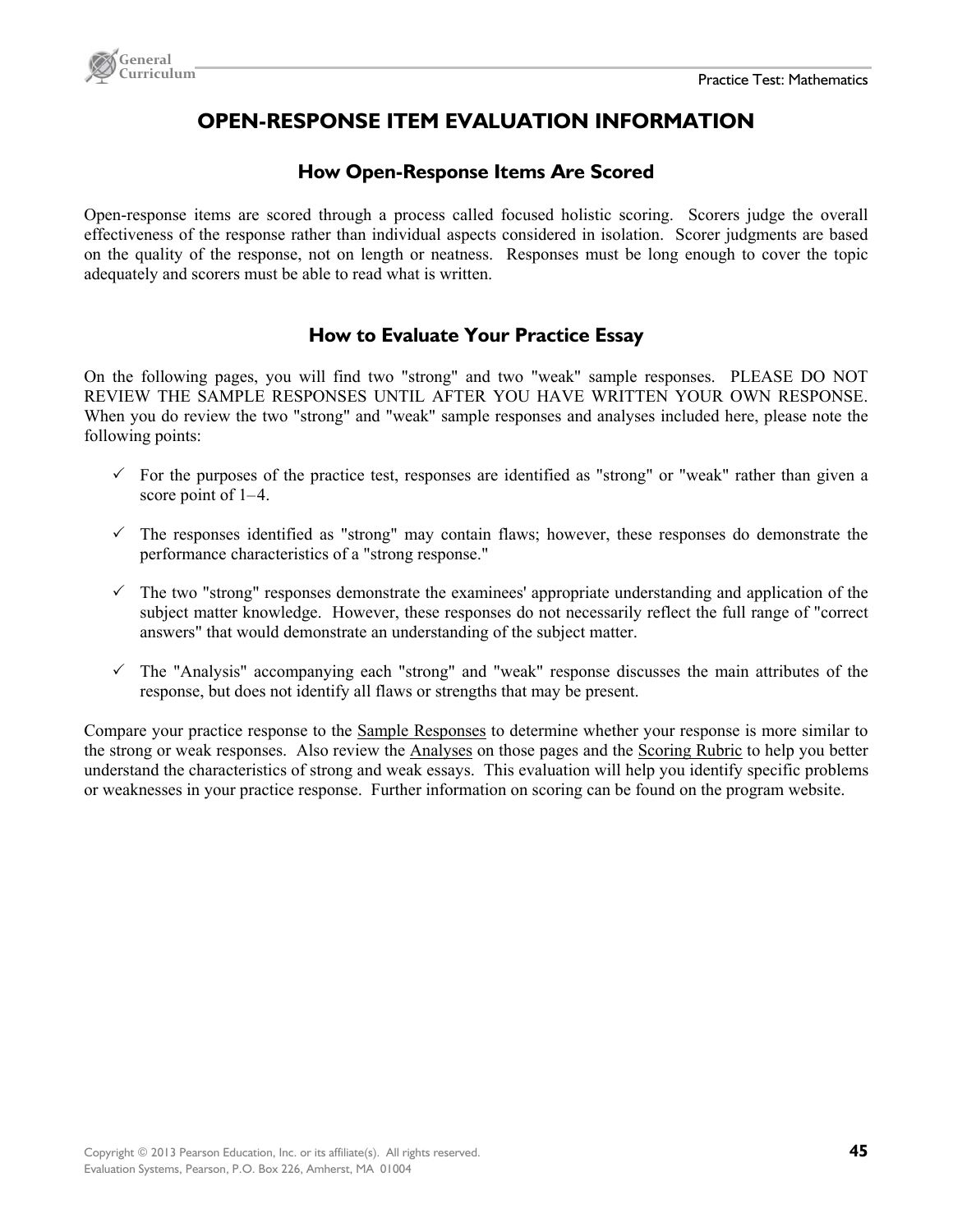

# **OPEN-RESPONSE ITEM SCORING RUBRIC, SAMPLE RESPONSES, AND ANALYSES**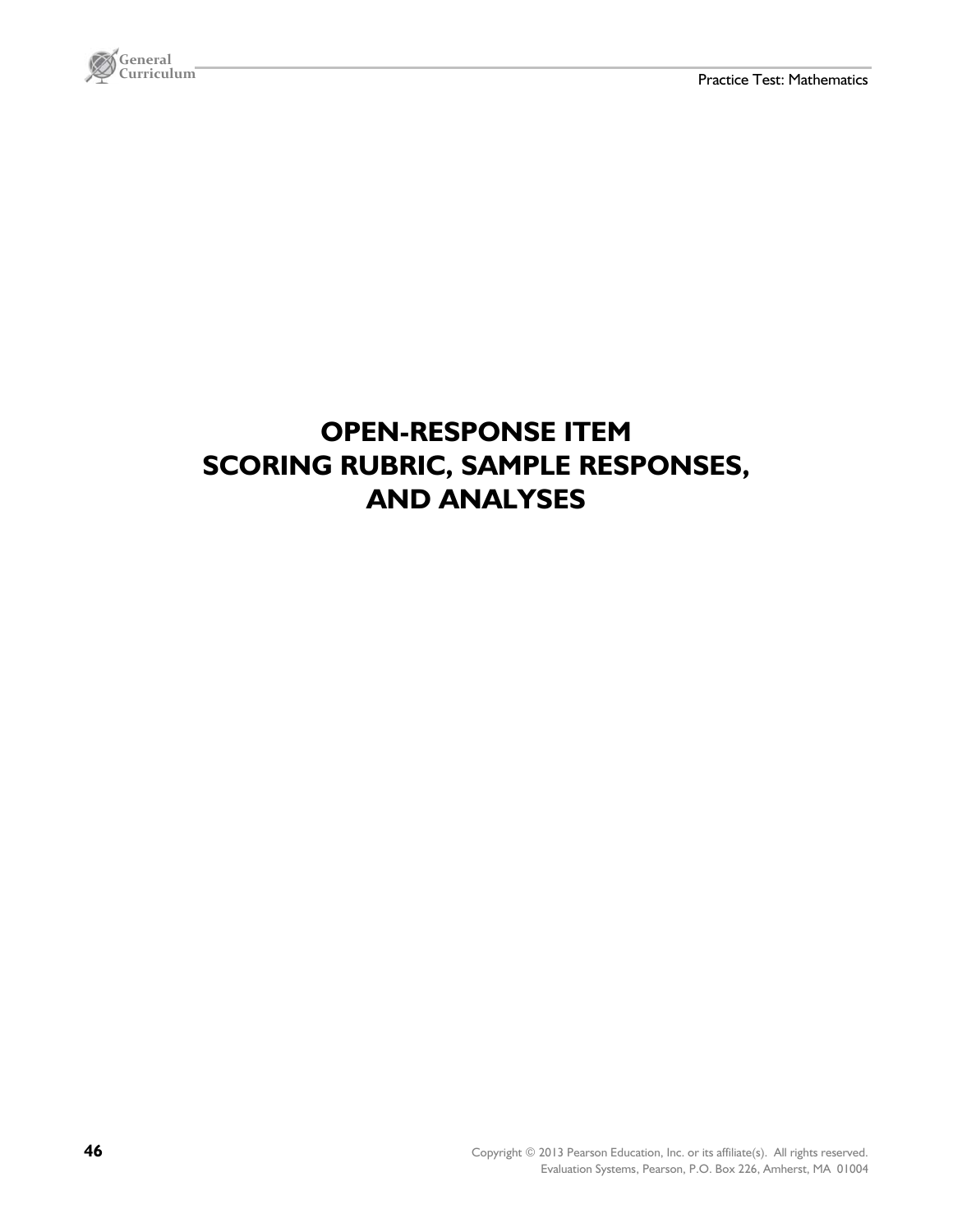

### **SCORING RUBRIC FOR THE GENERAL CURRICULUM TEST**

#### **Performance Characteristics:**

| Purpose                  | The extent to which the response achieves the purpose of the assignment.     |
|--------------------------|------------------------------------------------------------------------------|
| Subject Matter Knowledge | Accuracy and appropriateness in the application of subject matter knowledge. |
| Support                  | Quality and relevance of supporting details.                                 |
| Rationale                | Soundness of argument and degree of understanding of the subject matter.     |

#### **Scoring Scale:**

| <b>Score</b><br>Point | <b>Score Point Description</b>                                                                                                                                                                                                                                                                                                                                                                                 |
|-----------------------|----------------------------------------------------------------------------------------------------------------------------------------------------------------------------------------------------------------------------------------------------------------------------------------------------------------------------------------------------------------------------------------------------------------|
|                       | The "4" response reflects a thorough knowledge and understanding of the subject matter.<br>The purpose of the assignment is fully achieved.<br>There is a substantial, accurate, and appropriate application of subject matter knowledge.<br>The supporting evidence is sound; there are high-quality, relevant examples.<br>The response reflects an ably reasoned, comprehensive understanding of the topic. |
|                       | The "3" response reflects an adequate knowledge and understanding of the subject matter.<br>The purpose of the assignment is largely achieved.<br>There is a generally accurate and appropriate application of subject matter knowledge.<br>The supporting evidence is adequate; there are some acceptable, relevant examples.<br>The response reflects an adequately reasoned understanding of the topic.     |
|                       | The "2" response reflects a limited knowledge and understanding of the subject matter.<br>The purpose of the assignment is partially achieved.<br>There is a limited, possibly inaccurate or inappropriate, application of subject matter knowledge.<br>The supporting evidence is limited; there are few relevant examples.<br>The response reflects a limited, poorly reasoned understanding of the topic.   |
|                       | The "I" response reflects a weak knowledge and understanding of the subject matter.<br>The purpose of the assignment is not achieved.<br>There is little or no appropriate or accurate application of subject matter knowledge.<br>The supporting evidence, if present, is weak; there are few or no relevant examples.<br>The response reflects little or no reasoning about or understanding of the topic.   |
|                       |                                                                                                                                                                                                                                                                                                                                                                                                                |

| $\bigcup$ | The response is unrelated to the assigned topic, illegible, primarily in a language other than<br>English, not of sufficient length to score, or merely a repetition of the assignment. |
|-----------|-----------------------------------------------------------------------------------------------------------------------------------------------------------------------------------------|
| B         | There is no response to the assignment.                                                                                                                                                 |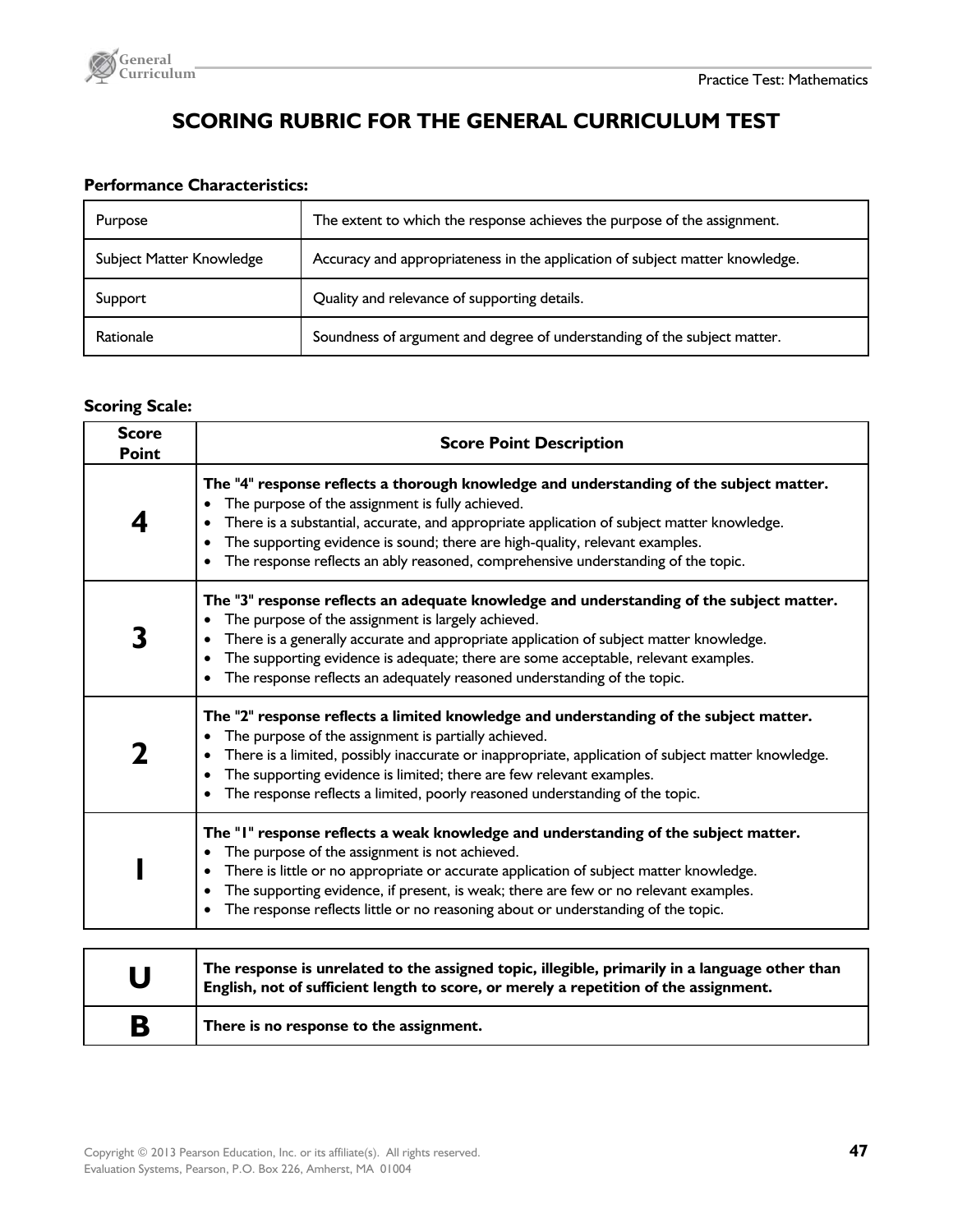

### **FIRST SAMPLE WEAK RESPONSE FOR THE OPEN-RESPONSE ITEM ASSIGNMENT**

Using my knowledge of geometric properties, it is hard to see how the student figured out that the rectangle in the given picture is equal to 18 by multiplying 6 x 3. There is no evidence to support where that 6 came from. This student needs to learn how to write out all the steps in the process so that the teacher can see where he is getting the numbers he is using, or it's impossible to tell where he made a mistake. The 6 was probably a guess, and if his guess was right, he correctly did the equations for the rectangle and the triangle.

However, he did the semicircle part wrong. He should have multiplied 3 x 3 x 3.14. This is the width times the height times the radius. Then he would have added 18 for the rectangle, 12 for the triangle, and 28 for the semicircle (rounding up).

 $18 + 12 + 28 = 58$ 

Then he could have divided 28 by 58 and gotten  $\frac{1}{3}$  as his answer. Also, if he guessed the size of the triangle right, he could have seen that the triangle and the semicircle are both the same size. Both are  $\frac{1}{3}$  ot the entire piece and the triangle takes up just as much space as the  $\,$ 1 semicircle.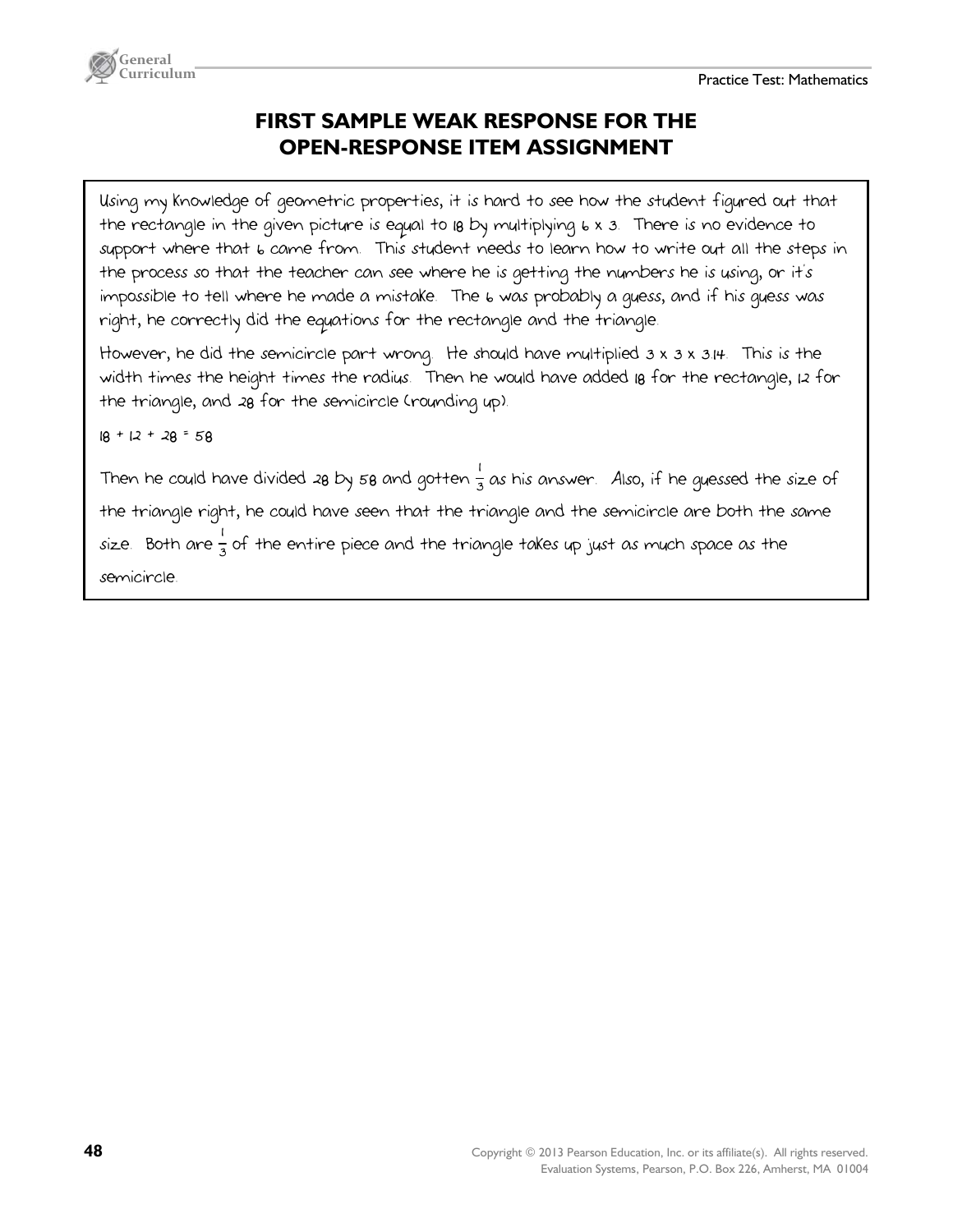

### **ANALYSIS FOR FIRST WEAK RESPONSE TO THE OPEN-RESPONSE ITEM ASSIGNMENT**

#### *This is an example of a weak response because it is characterized by the following:*

**Purpose:** The candidate demonstrates understanding of the general purpose of the problem, but is unable to carry out that assignment. While there is an effort to analyze the student's work, the result is confusion about where the numbers come from and insufficient knowledge to find and correct the student's errors. No alternative problemsolving approach is specified.

**Subject Matter Knowledge:** The response reveals many weaknesses and gaps in the candidate's subject matter knowledge, such as why the length of the rectangle must be 6, how to get the area of a semicircle, and that, in fact, 28/58 is closer to ½ than ⅓. The given formula for finding the area of a circle, "the width times the height times the radius," reveals the candidate's serious confusion about terms for the properties of a circle. As a result, the candidate can only address the parts of the student's work s/he understands—that the area of the triangle and rectangle are correct, that the area of all three figures need to be added together, and that the proportion of the semicircle would be shown as a fraction.

**Support:** The candidate's attempts to explain the student's work get bogged down in lack of knowledge, such as, "The 6 was probably a guess." The statements "He should have multiplied  $3 \times 3 \times 3.14$ . This is the width times the height times the radius" reveal the candidate's confusion about terms for the properties of a circle and what that formula means. The student's errors in multiplying decimals and in substituting the formula for circumference go unnoticed, so the response is an effort to support ideas that have no significant bearing on the student's work. There is also no step-by-step justification provided for the statements ". . . if he guessed the size of the triangle right, he could have seen that the triangle and the semicircle are both the same size. Both are ⅓ of the entire piece and the triangle takes up just as much space as the semicircle."

**Rationale:** The response indicates an intuitive sense that the answer must be in the neighborhood of ⅓, but the candidate was unable to use an orderly reasoning process to arrive at that numerical outcome. Two different answers to the semicircle's area are included in this response: one statement, "28 for the semicircle," and one statement that "the triangle and the semicircle are both the same size," which would make the semicircle 12. This difference is not reconciled in the response.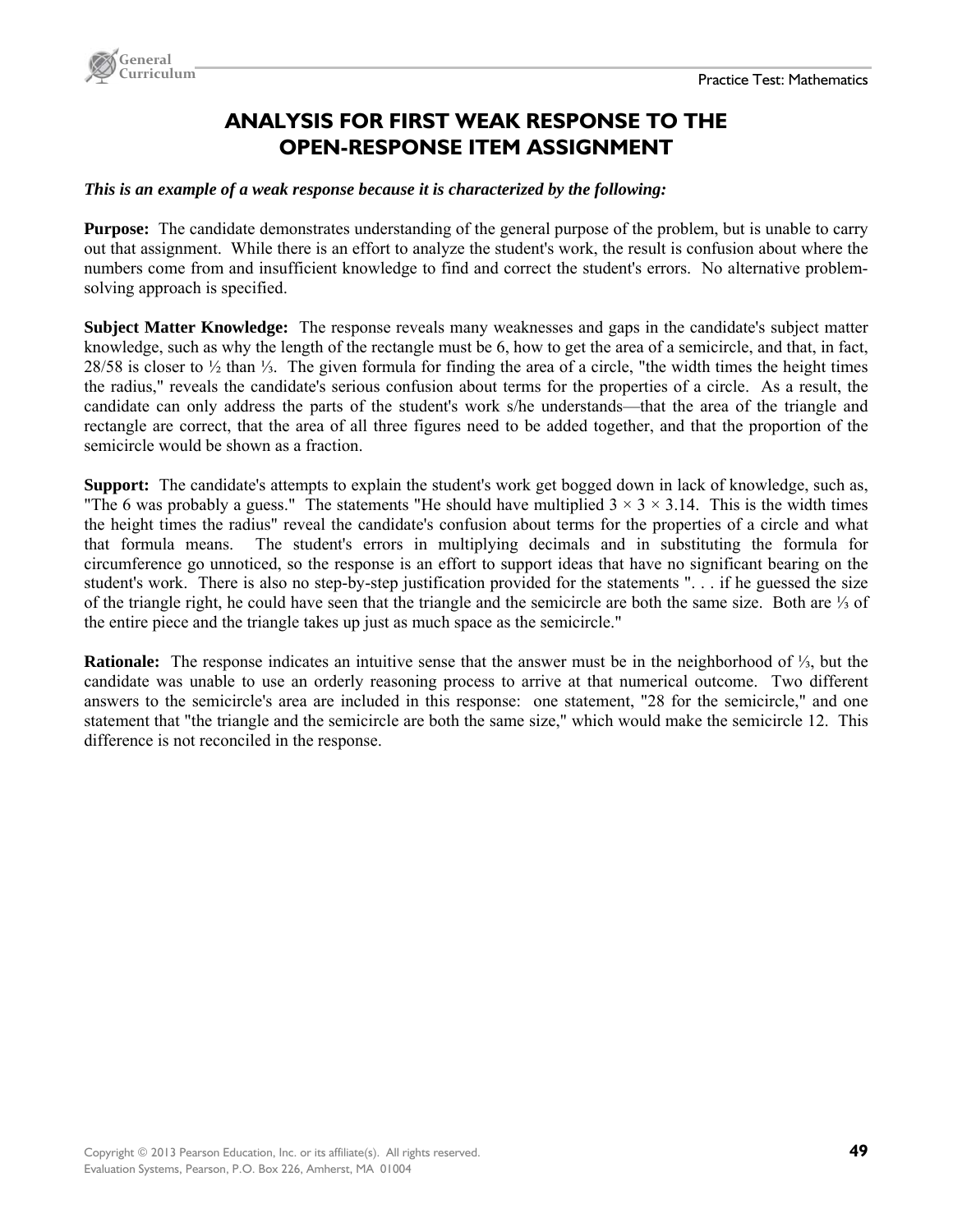

### **SECOND SAMPLE WEAK RESPONSE FOR THE OPEN-RESPONSE ITEM ASSIGNMENT**

The formula for the area of a circle is  $\pi r^2$ . She used the formula for the circumference of a circle.

 $\pi$  X 3<sup>2</sup>  $28 \times \frac{1}{2}$  = 14 |<br>|<br>|  $14 + 18 + 12 = 44$  $\frac{14}{44}$  = about 30%

A good way to help students see errors in their geometry work is to have them draw or play with actual shapes to see how they fit together. Once they cut shapes into parts, or color parts of shapes, they can put the parts together in different ways to see how alike or different they are in terms of size, like the way a triangle can fit inside a circle.

### **ANALYSIS FOR SECOND WEAK RESPONSE TO THE OPEN-RESPONSE ITEM ASSIGNMENT**

#### *This is an example of a weak response because it is characterized by the following:*

**Purpose:** This response provides a limited analysis of the student's work, noting only one mathematical element that was incorrect. Consequently, the task of determining how to enhance the student's "conceptual understanding of ratios and decimal multiplication" has not been addressed. The purpose of the assignment has not been achieved.

**Subject Matter Knowledge:** The single correction of the formula for the area of a circle would not be enough to help the student fully understand the problem and solve it accurately. Without the subject matter knowledge to analyze where the student does and does not possess the requisite understanding, the candidate cannot develop an alternative approach that would help this student. For example, this student's work clearly shows (1) a need for instruction in decimal multiplication (Where does the decimal point in the answer go after you multiply one or more numbers with a decimal?) and (2) the need for practice with how to look at such problems logically as well as mathematically (Why is  $3 \times 3.14$  going to be closer to 9 than 90? Does " $\frac{3}{4}$ " seem close to what you see visually in this diagram?). Instead, the alternative approach given in this response is generalized to "a good way to help students" and does not address *this specific student's* instructional needs.

**Support:** The response provides no discussion of the mathematical process the candidate used to arrive at the answer of 30%. The description of the student's error in the formula for the area of a circle, while correct, is an incomplete analysis of where the student's work shows understanding and misunderstanding of the underlying mathematical concepts, formulas, processes, and skills. Examples and explanations that are relevant to ratios and decimal multiplication are missing.

**Rationale:** The response reflects little reasoning about or understanding of the mathematics involved in this problem. The range of mathematical content it represents—different formulas for the areas of geometric shapes, extrapolating data, ratios, decimal multiplication—is unidentified and unexplored. The assignment has been addressed as if it requires only a right answer, instead of as an opportunity for the candidate to demonstrate depth and breadth of understanding about the relevant mathematical content.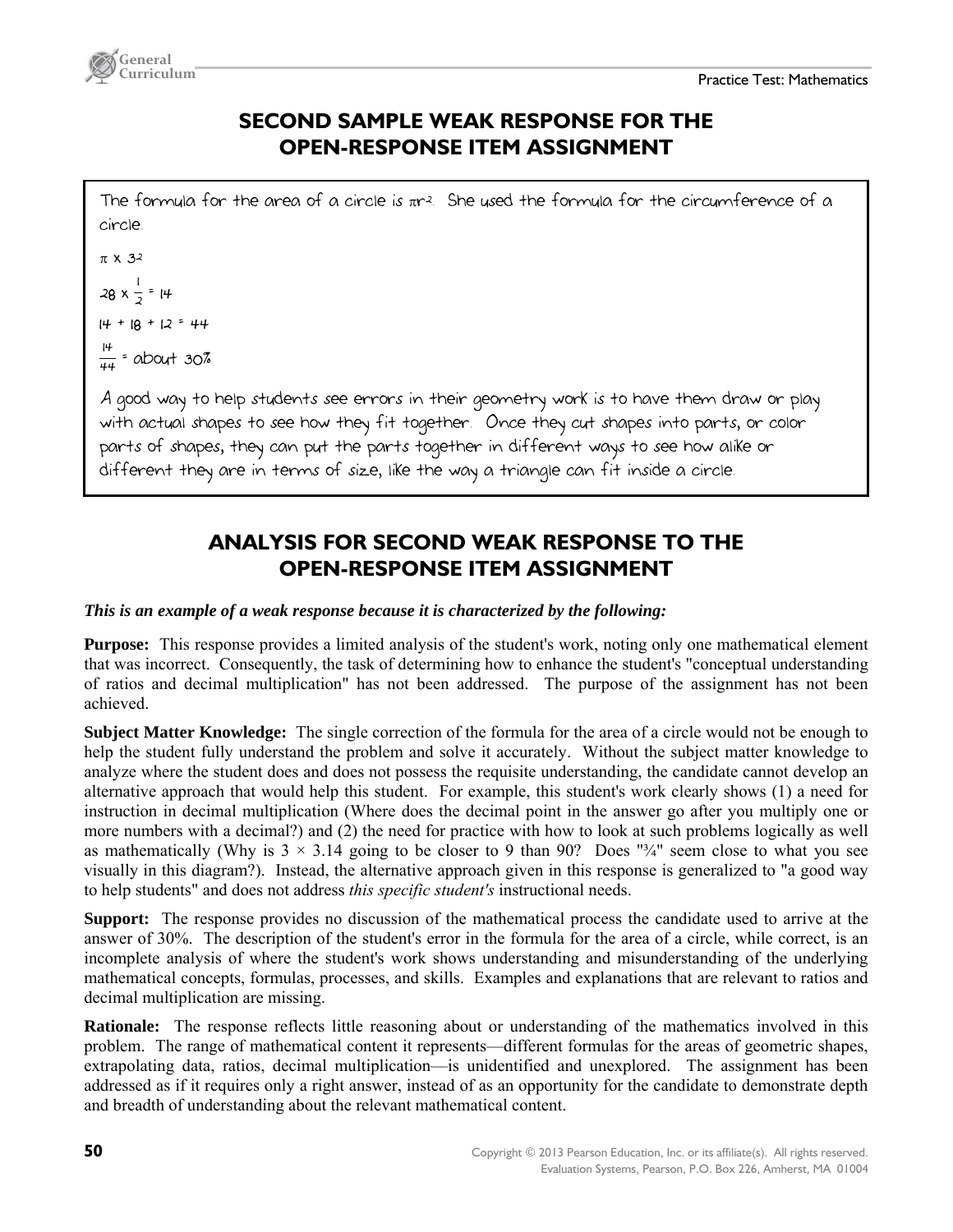

### **FIRST SAMPLE STRONG RESPONSE FOR THE OPEN-RESPONSE ITEM ASSIGNMENT**

The student started off right by determining that the width of the rectangle is 6. The radius of the circle is labeled as 3, which means the diameter is 6. On the diagram, the diameter of the circle is the same as the length of the rectangle. His formulas for finding the area of the rectangle (h x w) and the area of the triangle ( $\frac{1}{2}$  bh) are right, and he correctly determined the height of the triangle by subtracting the two segments that are labeled 3 from the total segment labeled 10.

However, the student had trouble with the area of the semicircle because he was using the formula for circumference when he wrote  $2 \times \pi \times$  radius ( $2\pi r$ ), instead of the formula for area, which is  $\pi r^2$ . His multiplication is wrong, too. Instead of  $3.14 \times 3 = 93.12$  it should be  $3.14 \times 3 =$ 9.42. He has the decimal in the wrong place and didn't carry the 1 over to the next column.

area of rectangle =  $6 \times 3 = 18$ 

area of triangle =  $\frac{1}{2}x 6x + 3x + 12$ 

area of semicircle =  $\frac{1}{2} \pi r^2 = \frac{1}{2} \pi g = 4.5\pi = 14.13$ 1

approximate area of whole =  $18 + 12 + 14 = 44$ 

approximate fraction of whole enclosed by semicircle  $\frac{14}{44}$ , which reduces to  $\frac{7}{22}$ , which is

approximately <sub>3</sub> |<br>|<br>|

I think I would review the formulas for finding the area and circumference of a circle with this student, so that he can use them correctly for problems like these. But for the multiplication mistake I would talk with this student about how multiplying decimals is like multiplying fractions and the decimal places represent fractional parts of a whole. I'd show him how to first estimate an answer by thinking of the whole numbers.

Example: 12.5 x 10.3

The answer should be close to 120 because 12 x 10 is 120, while .5 and .3 are fractional parts of a whole--5 tenths and 3 tenths.

Then we could actually multiply  $\frac{5}{10} \times \frac{3}{10}$  to show that the answer results in hundredths  $\left(\frac{15}{100}\right)$ , which helps to explain how to figure out how many decimal places are needed in the answer when multiplying two or more decimals.

Then we could go back to the problem and try first estimating the answer to 3.14 x 3 (around 9), then do it by writing the decimal as a fraction  $\frac{14}{100}$  and multiplying it times  $\frac{3}{1}$ , which equals  $\frac{42}{100}$ .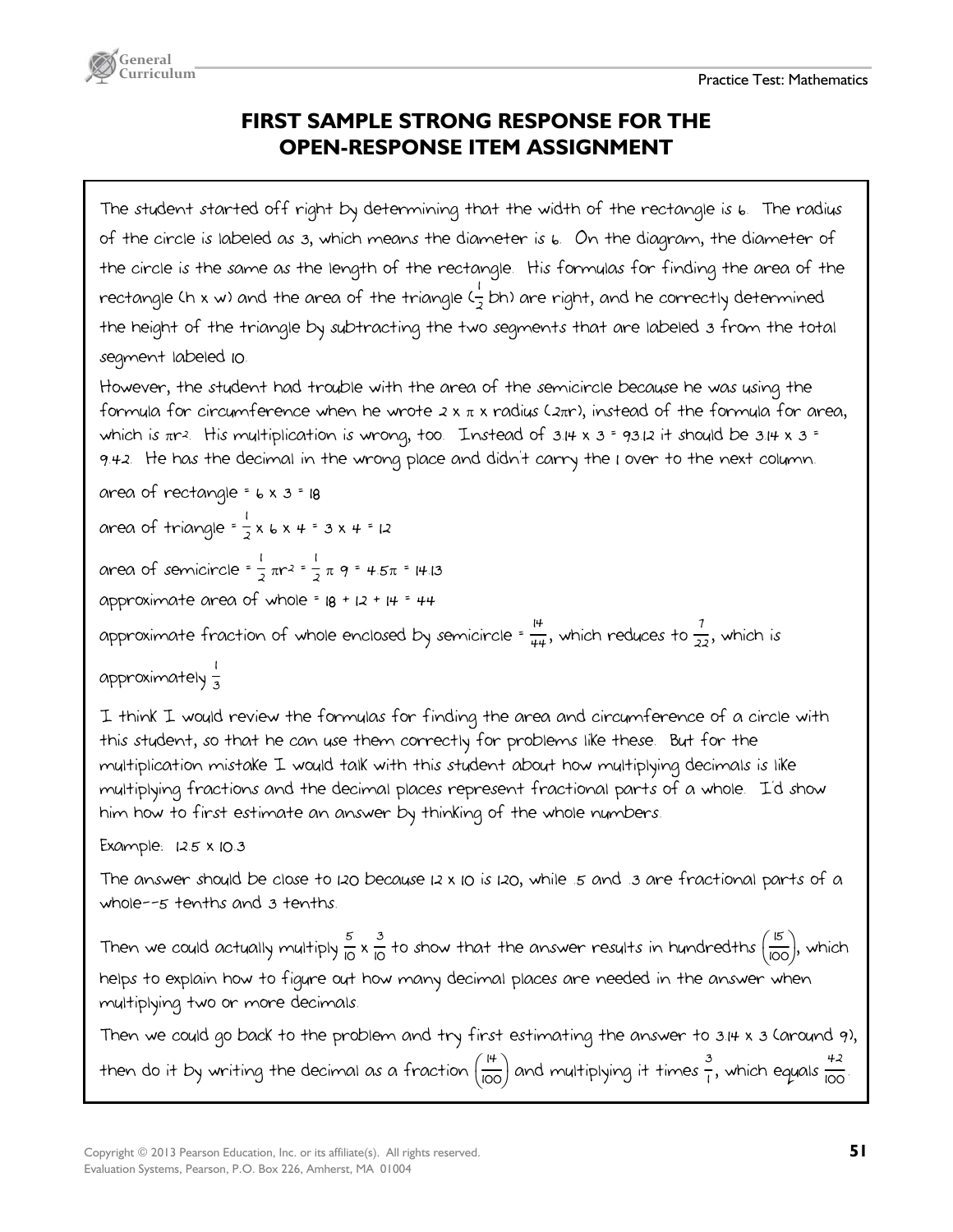

### **ANALYSIS FOR FIRST STRONG RESPONSE TO THE OPEN-RESPONSE ITEM ASSIGNMENT**

#### *This is an example of a strong response because it is characterized by the following:*

**Purpose:** All aspects of this assignment have been fully addressed. The first two paragraphs of the response provide a thorough analysis of each part of the student's work. That is followed by a correct, step-by-step problem-solving process and result and an alternative problem-solving approach that addresses a specific need the candidate identified to enhance this student's conceptual understanding of the rules for multiplying decimals.

**Subject Matter Knowledge:** The response is strengthened by the analysis of what the student did correctly as well as a discussion of where errors occurred in the student's work. By reviewing what the student did right, the candidate is demonstrating specific relevant mathematical knowledge: how to determine the length and width of the rectangle, the formulas for finding the area of the rectangle and the triangle, how to determine the height of the triangle, the formulas for finding the perimeter and the area of a circle. The errors noted with decimal multiplication had a significant impact on this student's work. The discussion of the errors and an alternative approach to decimal multiplication further reveal the candidate's substantial and accurate subject matter knowledge. The result is that the response demonstrates comprehensive understanding of every mathematical element of the problem.

**Support:** The analysis of the student's work provides high-quality support that is often quite detailed, such as ". . . the width of the rectangle is 6. *The radius of the circle is labeled as 3, which means the diameter is 6. On the diagram, the diameter of the circle is the same as the length of the rectangle*." To support the error in multiplication, the candidate supplies the correct answer and notes two of the student's errors in that section of the solution. "*He has the decimal in the wrong place and didn't carry the 1 over to the next column*." The example showing how to relate decimal multiplication to multiplying fractions is directly relevant to enhancing this student's conceptual understanding of that specific mathematical process.

**Rationale:** The candidate's depth of understanding is made clear by the manner in which this response deals with every aspect of the student's work. No detail is overlooked; the candidate provides reasons why each step in the student's response is either correct or incorrect. The final section of the response, explaining where and why to focus on decimal multiplication with this student, and then showing a concrete example of how to do this, makes the candidate's reasoning process clear.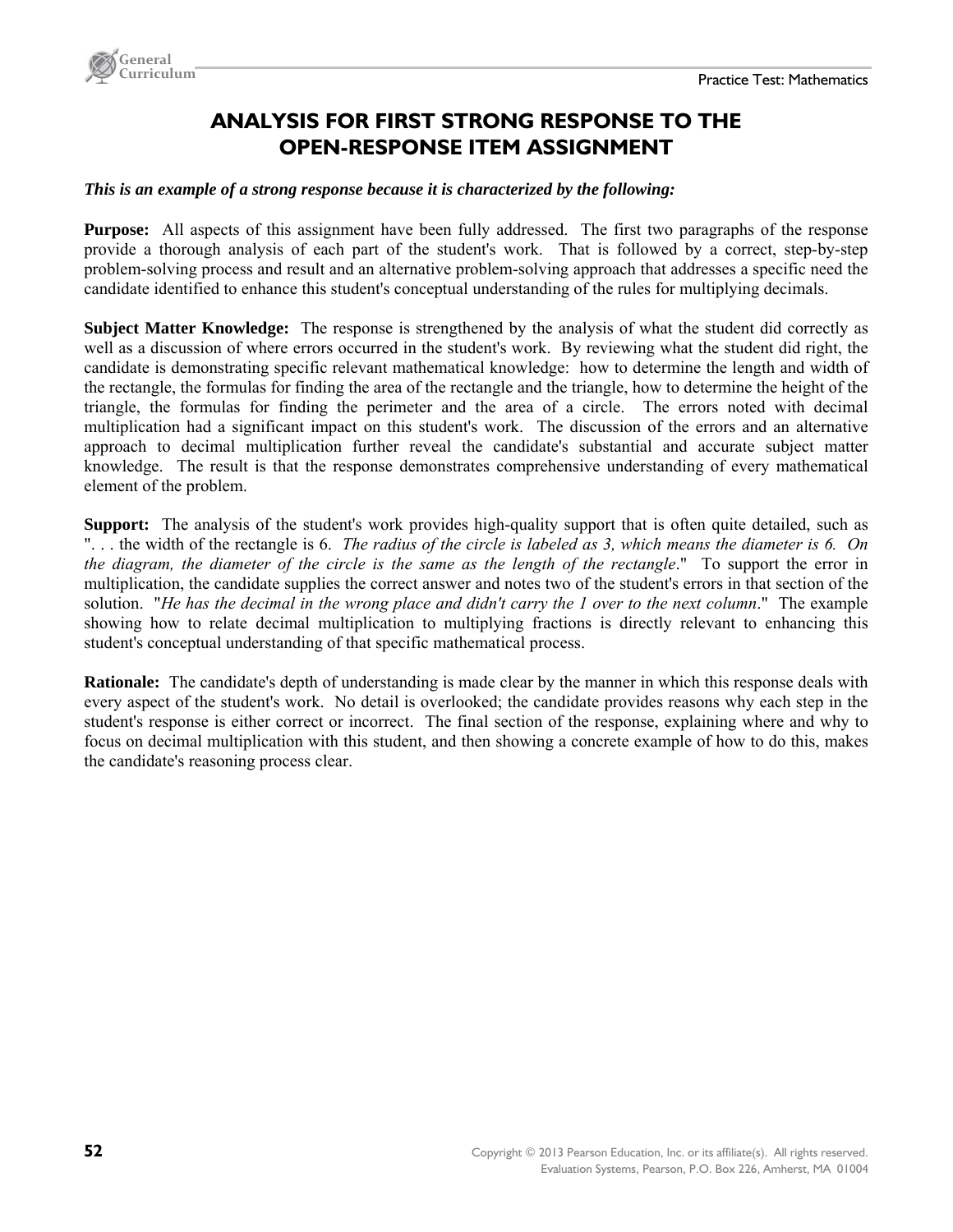

### **SECOND SAMPLE STRONG RESPONSE FOR THE OPEN-RESPONSE ITEM ASSIGNMENT**

The process the student followed was correct and included all of the necessary steps. First she got the area of the rectangle and the triangle, then she tried to get the area of the semicircle. She knew that the next steps would be to add together all of those areas and then make a ratio out of how many parts of the total the semicircle was. Her thinking about how to solve the problem shows a good understanding of the process.

Sometimes, however, thi*s stu*dent*'s ans*wers don't make sense. When she got the answer of  $\frac{3}{4}$ she should have visually checked that against the diagram to see if it was logical. Just by looking at the diagram you can tell that the answer should be close to  $\frac{1}{3}$ , and that  $\frac{3}{4}$  is much too large. Also when the student multiplied 3.14 x 3 and got an answer of 93.12, she should have been able to see that it didn't make sense to get such a high number from multiplying just a little more than 3 times 3, and that her answer should have been close to 9. She doesn't seem to know how to use estimation or how to multiply decimals. The other mistake she made is that she had the wrong formula for the area of a circle, which is  $\pi r$ , not  $2\pi r$ . The correct solution is

rectangle =  $6 \times 3 = 18$ triangle = <sup>2</sup> x 6 x 4 = 12 |<br>|<br>| semicircle =  $\frac{1}{2} \pi$  32 =  $\frac{1}{2}$  x 3.14 x 9 = 1.57 x 9 = 14.13 (rounded to 14) 1 |<br>|<br>|  $\frac{14}{18 + 12 + 14} = \frac{14}{44} = \frac{7}{22}$  (which is about  $\frac{1}{3}$ ) 1

It may be that this student was trying to line up the decimal points when she did decimal multiplication, because her decimal points are right under each other.

 3.14  $x \quad 3$ 93.12 I would show her how to look at those numbers instead as if they are whole numbers and multiply them just the same way, then put the decimal point in the answer based on how many decimal places are in the numbers that are multiplied. For example:

 $2.11$  $x \t b2$ 

4222

12666

1.30882 (5 decimal places all together as there are 3 in 2.111 and 2 in .62)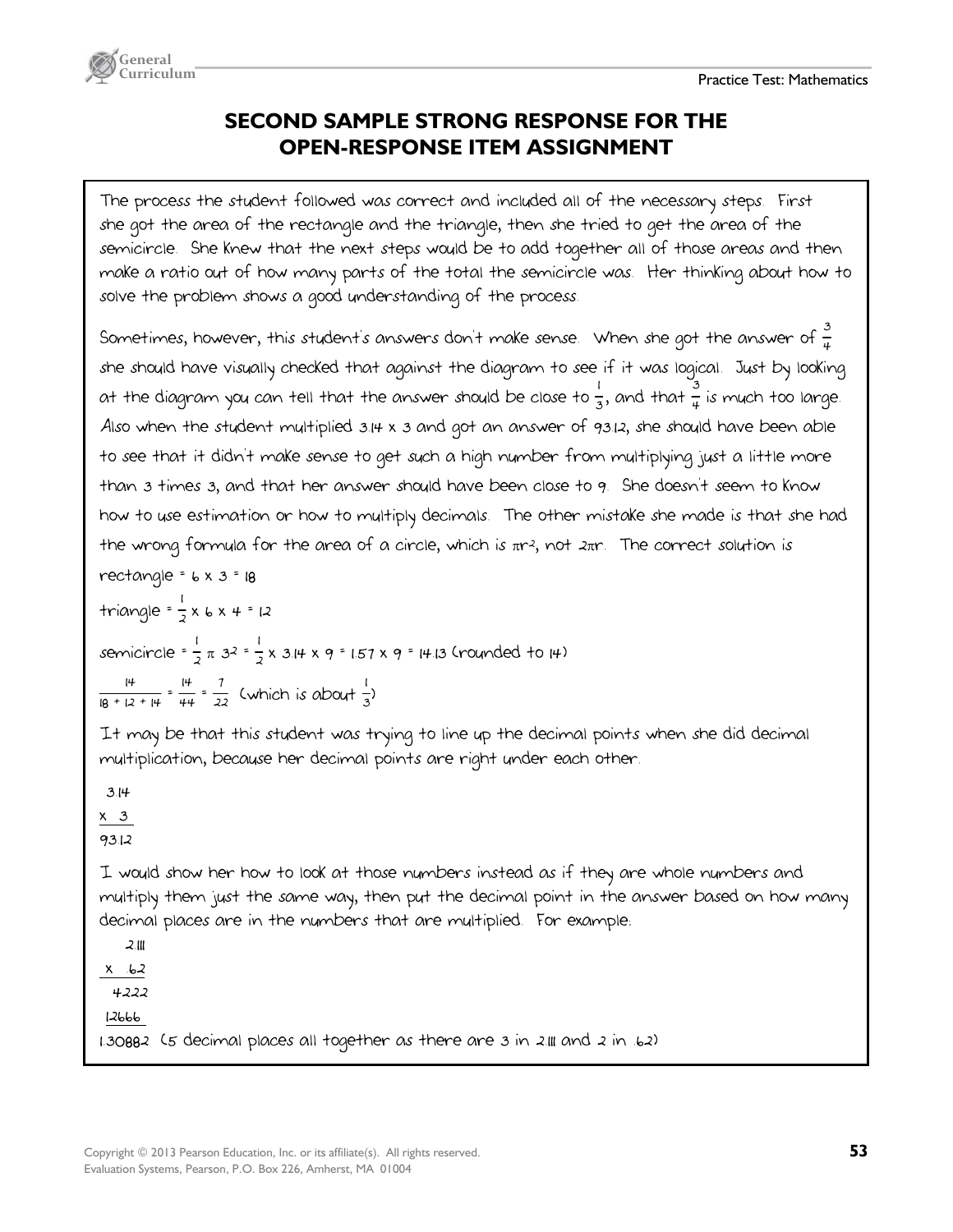

### **ANALYSIS FOR SECOND STRONG RESPONSE TO THE OPEN-RESPONSE ITEM ASSIGNMENT**

#### *This is an example of a strong response because it is characterized by the following:*

**Purpose:** The response demonstrates a full understanding of the purpose of this assignment. The candidate first provides a more holistic analysis of the student's effort, then discusses specific conceptual and computational errors, shows the correct solution, and provides an example of corrective instruction. The result is a thorough response to all parts of the assignment.

**Subject Matter Knowledge:** This candidate's analysis of the student's work shows a firm grasp of both concepts and procedures. The candidate finds merit in the student's approach to the problem, describing the mathematical knowledge that the student's step-by-step process reveals. However, the student's work *does* show a troubling lack of attention to "reasonableness," and the need to pay attention to that issue is carefully analyzed. Two key computation errors are explained, and the solution given shows accurate and appropriate subject matter knowledge for this assignment. The instructional example for decimal multiplication is directly related to the error this student made when multiplying  $3.14 \times 3$ .

**Support:** Every paragraph of this response begins with a general statement about an aspect of the student's work, which is followed by specific examples and explanations that support that statement. Examples of strong support include ". . . add together all of those areas and then *make a ratio out of* how many parts of the total the semicircle was" and "Just by looking at the diagram you can tell that the answer should be *close to ⅓*, and that *¾ is much too large*," and ". . . it didn't make sense to get such a high number from *multiplying just a little more than 3 times 3*."

**Rationale:** The candidate's reasoning is clear and stays focused on the student's work and what it indicates about the student's mathematical knowledge. The different aspects of the assignment are reasoned through using precise mathematical concepts and vocabulary, such as ratio, decimal multiplication, and whole numbers. The entire response holds together as an integrated whole that demonstrates the depth and breadth of the candidate's understanding of math concepts and skills in the areas of algebra, geometric measurement, and computation that are integral to this problem.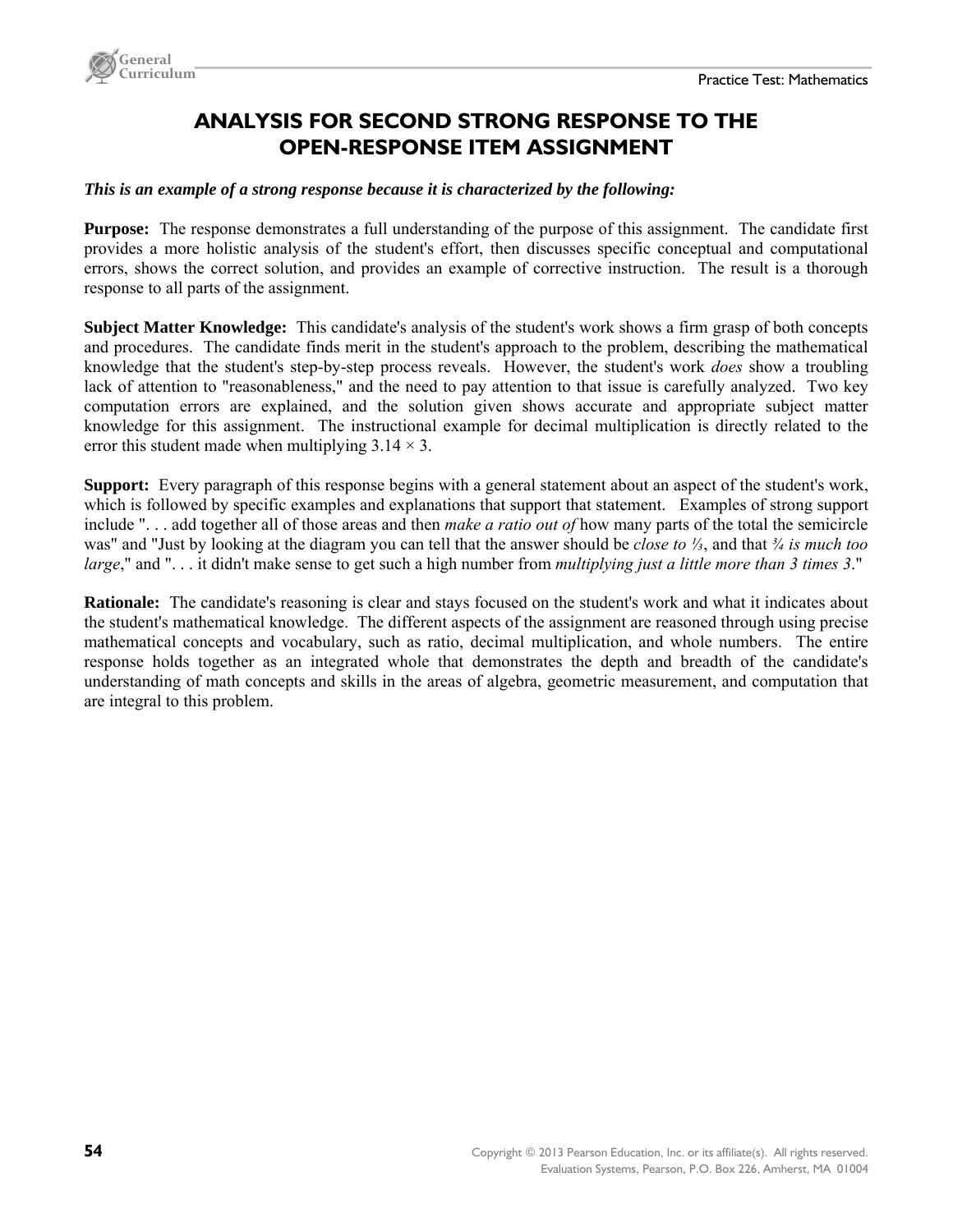



### **PRACTICE TEST SCORE CALCULATION**

The practice test score calculation is provided so that you may better gauge your performance and degree of readiness to take the test at an operational administration. Although the results of this practice test may be used as one indicator of potential strengths and weaknesses in your knowledge of the content on the official test, it is not possible to predict precisely how you might score on an official test.

The Sample Responses and Analyses for the open-response items may help you determine whether your responses are more similar to the strong or weak samples. The Scoring Rubric can also assist in estimating a score for your open responses. You may also wish to ask a mentor or teacher to help evaluate your responses to the open-response questions prior to calculating your total estimated score.

#### **How to Calculate Your Practice Test Score**

Review the directions in the sample below and then use the blank practice test score calculation worksheet on the following page to calculate your estimated score.

| <b>SAMPLE</b>                                                                                |           |     |
|----------------------------------------------------------------------------------------------|-----------|-----|
| <b>Multiple-Choice Section</b>                                                               |           |     |
| Enter the total number of multiple-choice questions you answered correctly:<br>31            |           |     |
| Use Table 1 below to convert that number to the score and write your score in Box A:         | А:        | 220 |
|                                                                                              |           |     |
| <b>Open-Response Section</b>                                                                 |           |     |
| Enter the number of points (1 to 4) for your open-response question:<br>$\overline{3}$       |           |     |
| Use Table 2 below to convert that number to the score and write your score in <b>Box B</b> : | B:        | 24  |
| Total Practice Test Score (Estimated Score)                                                  |           |     |
|                                                                                              |           |     |
| Add the numbers in <b>Boxes A and B</b> for an estimate of your score:                       | $A + B =$ | 244 |